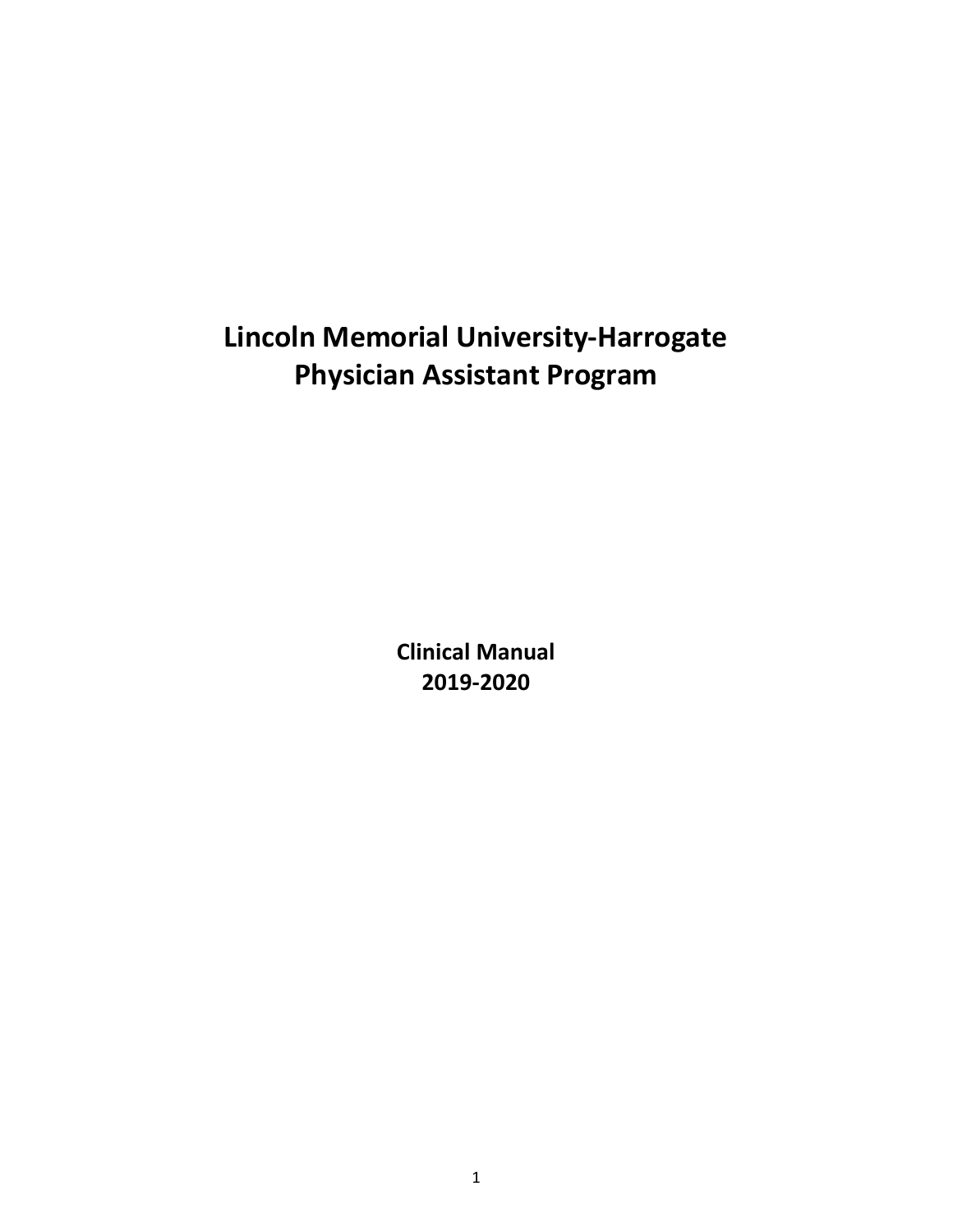#### **TABLE OF CONTENTS**

#### **SECTION I: Lincoln Memorial University-Harrogate Physician Assistant Program**

| Introduction, Mission, PA Program Goals     |  |  |
|---------------------------------------------|--|--|
| The Clinical Team, Clinical Faculty Mentors |  |  |

#### **SECTION II: Rotation Procedures and Guidelines and Program Policies for Clinical Year**

| 6         |
|-----------|
| 6         |
| $6 - 7$   |
| 7         |
| $7-8$     |
| 8         |
| $9 - 10$  |
| 10        |
| 11        |
| $11 - 12$ |
| 12        |
| 13        |
| 13        |
| 14        |
| 14-15     |
| 15-16     |
| 16-17     |
| 17        |
|           |

#### **Section III: Rotation Evaluation and Grading**

| <b>Final Rotation Grade Components</b>                              | 18        |
|---------------------------------------------------------------------|-----------|
| <b>Professionalism Points</b>                                       | 19        |
| Preceptor Evaluation of Student Performance                         | 19-20     |
| <b>Clinical Rotation Evaluation Discrepancies</b>                   | 20        |
| <b>Student Evaluation of Rotation</b>                               | 20        |
| End-of Rotation Exams (EORs)                                        | 21        |
| Med-Challenger                                                      | 21        |
| Objective Structured Clinical Examinations (OSCE)                   | 21        |
| PowerPoint Case Presentations for Elective and Selective Rotations  | 22        |
| Clinical Self-Reflective Essay for Elective and Selective Rotations | 22        |
| Professionalism                                                     | 23        |
| Typhon logging of patient                                           | $23 - 24$ |
| <b>Typhon Clinical Procedure Log</b>                                | 24        |

#### **Section IV: Clinical Competencies**

| <b>Clinical Competency Domains</b>         | 25        |
|--------------------------------------------|-----------|
| Encounter Log Minimums/ Compilation Report | $25 - 26$ |
| Procedure Log Minimums                     | 26        |
| Minimum Clinical Time                      | 27        |
| Preceptor Evaluation of the Student        |           |
| Professionalism                            | 27        |
| Rotation Examination or Assignment         | 28        |
| General                                    | 28        |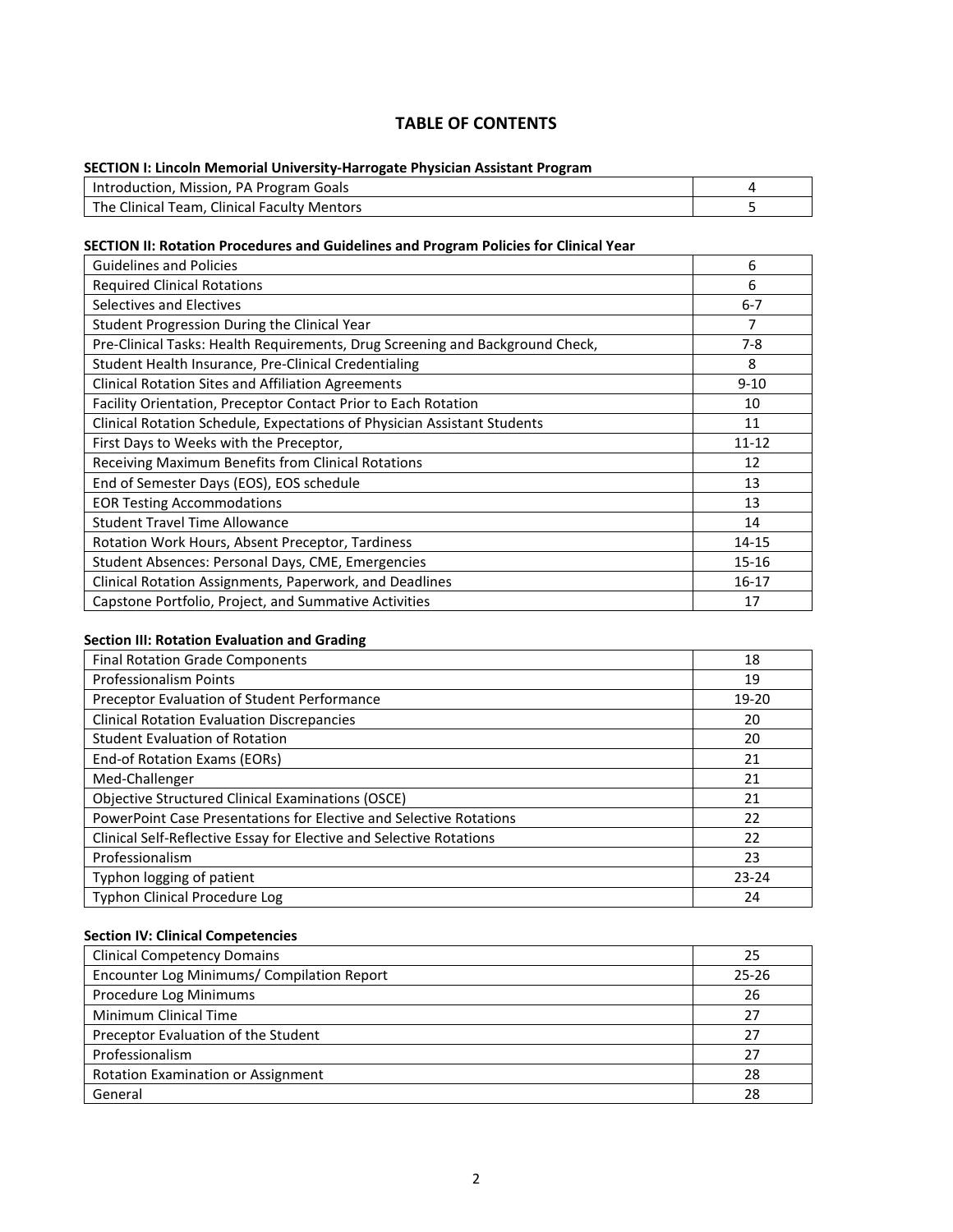| How the Program will Track Clinical Student Competency Progression     | -28   |
|------------------------------------------------------------------------|-------|
| Remediation of Competency Deficits                                     | 28-29 |
| Competency Compilation Report: Encounter Log Minimum Instruction Sheet | 30    |
| Table 1: Example Competency Compilation Report                         | 31    |
| Table 2: Procedure Log Requirements                                    | 32    |

#### **Section V: Administrative Guidelines and Program Policies for the Clinical Year**

| A. Professional Conduct                                                          | 33        |
|----------------------------------------------------------------------------------|-----------|
| <b>B.</b> Communication                                                          | 34        |
| C. Student Identification At The Clinical Site                                   | 34        |
| D. Student Responsibilities To The Preceptor, Facility, And Patients             | 35        |
| E. LMU-Harrogate Physician Assistant Program Responsibilities                    | 36        |
| F. Preceptor Responsibilities                                                    | 37        |
| G. LMU-Harrogate Inclement Weather Policy                                        | 38        |
| H. OSHA Requirements, & HIPAA Training                                           | 39        |
| I. Housing, Transportation, and Meals                                            | 39        |
| J. Medical Diagnostic Equipment                                                  | 39        |
| K. Email                                                                         | 39        |
| L. Change of Name or Address                                                     | 39        |
| M. Employment                                                                    | 40        |
| N. Personal Safety and Security                                                  | $40 - 41$ |
| O. Exposure To Infectious And Environmental Hazards And Pregnancy                | $41 - 42$ |
| P. Communicable Illnesses / Exposure and Incident Reporting                      | $42 - 43$ |
| Q. Zero Tolerance For Sexual Violence And Harassment (Title IX)                  | 43        |
| R. State Licensure                                                               | 43        |
| S. References and Letters of Recommendation From Faculty and Clinical Preceptors | 44        |
| T. PA Job Bank                                                                   | 44        |

#### **Section VI: Appendix**

| Appendix A: Receipt of Clinical Manual                                                  | 46    |
|-----------------------------------------------------------------------------------------|-------|
| Appendix B: Email Attestation                                                           | 47    |
| Appendix C: Acknowledgement of Attendance Policy                                        | 48    |
| Appendix D: Rotation Absentee Form                                                      | 49    |
| Appendix E: Typhon: Student Evaluation of Clinical Site                                 | 50-51 |
| Appendix F: Preceptor Evaluation of Student Performance Instruction Sheet               | 52    |
| Appendix G: Typhon: Preceptor Evaluation of Student Performance                         | 53-55 |
| Appendix H: Policy on Needle Stick and Blood Borne Pathogen Exposure                    | 56    |
| Appendix I: Accident Claim Procedures: Step-By-Step Guide, Claim Forms, Incident Report | 57-64 |
| Appendix J: Clinical Year Elective/Selective Case Presentation Grading Rubric           | 65    |
| Appendix K: Clinical Rotations Performance Expectations Worksheet                       | 66    |
| Appendix L: Clinical Rotations Mid-Rotation Meeting                                     | 67    |
| Appendix M: 2019-2020 Dropbox Folder Links                                              | 68    |
| Appendix N: Certification of Liability Insurance                                        | 69    |
| Appendix O: Clinical Year Waiver of Testing Accommodations                              | 70    |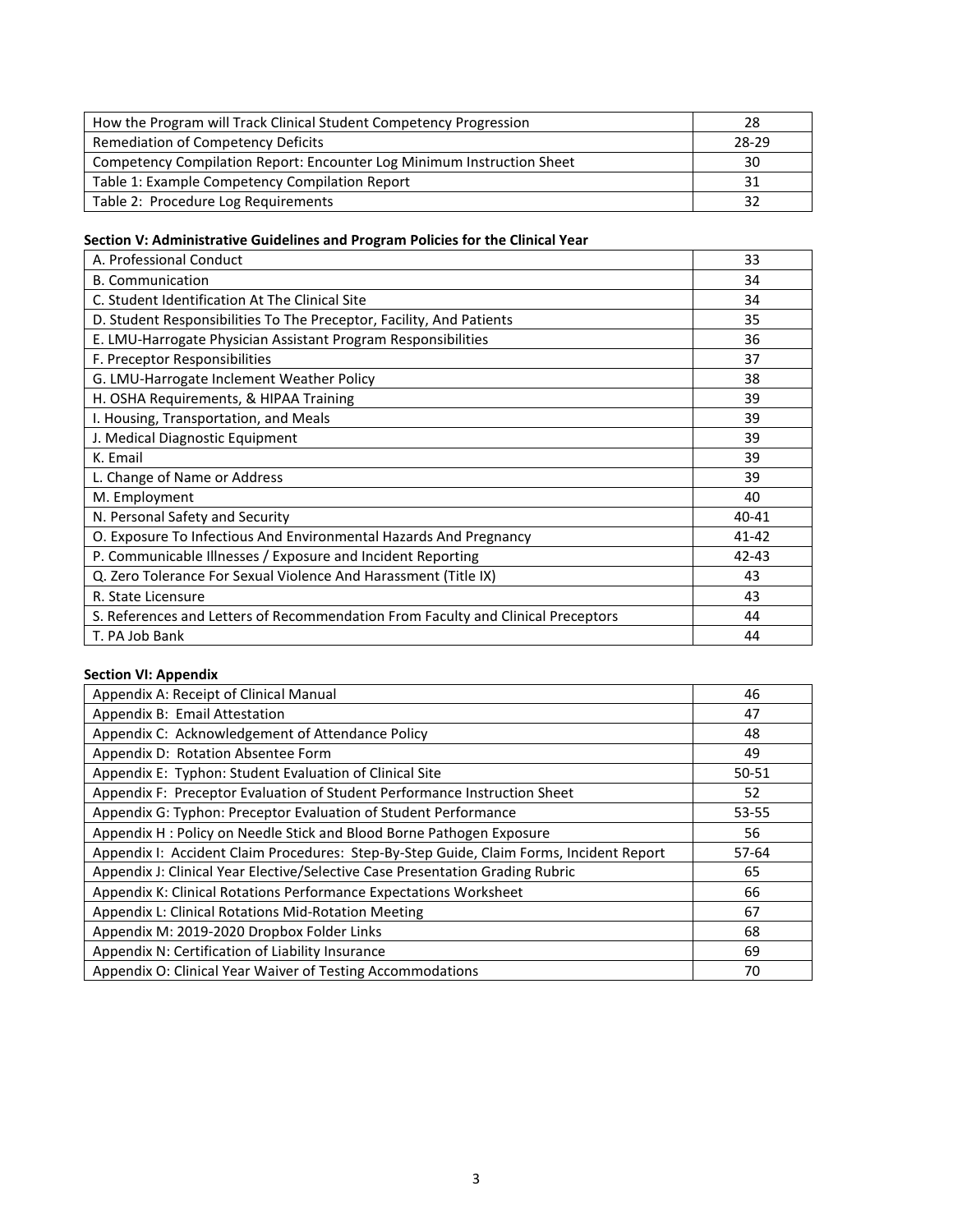#### **Lincoln Memorial University-Harrogate Physician Assistant Program**

#### **Introduction**

The Clinical Year Manual for the Physician Assistant Program is designed to provide some policies and procedures, along with information that is pertinent to your success in the clinical year. Please refer to the Student Handbook for all program policies and procedures. The didactic year of education provides a broad base of knowledge, which will be developed, challenged, and solidified through hands-on clinical training during the clinical year. It is important to remember that while Clinical Year students are rarely on campus, they are still LMU-Harrogate PA students who are expected to adhere to policies set forth in the LMU-Harrogate Student Handbook.

The policies, procedures and requirements outlined in the following pages are designed to assist the clinical student throughout the year. **It is the student's responsibility to read and follow this manual.** If there are questions regarding the manual, please direct them to the Director of Clinical Education for clarification. All students must sign a declaration of understanding prior to beginning the clinical year stating they have read, understand, and agree to abide by the contents of this manual.

#### **Failure to comply and/or conform to the guidelines, academic requirements, rules and regulations of this manual could result in disciplinary action, up to and including referral to the Student Progress Committee and dismissal from the program. Stating that you were not aware a certain concept, guideline, or task was in the Clinical Manual is not an acceptable reason for not abiding by all guidelines and requirements in this manual.**

The LMU- Harrogate Physician Assistant Program reserves the right to alter, change, add to, or delete any of the policies or procedures in the manual at any time. Students will be notified in writing of any changes in the clinical manual should they occur.

#### **LMU-Harrogate PA Program Mission Statement**

The LMU-Harrogate PA Program's mission is to educate future Physician Assistants to provide quality healthcare with an emphasis in primary care to the medically underserved of Appalachia and beyond.

#### **LMU-Harrogate PA Program Goals**

- **1.** Professionalism: Create an atmosphere where integrity is valued and professionalism is expected.
- **2.** Leadership: Engage students in opportunities to act as advocates and leaders within the PA profession.
- **3.** Technology: Incorporate a technologically enhanced learning environment.
- **4.** Critical Thinking: Promote early and ongoing clinical decision-making skills through various learning experiences.
- **5.** Multidisciplinary Education: Utilize a strong eclectic blend of instructive techniques to enhance all learning styles.
- **6.** Experienced Faculty: Employ faculty who have diverse clinical and educational backgrounds.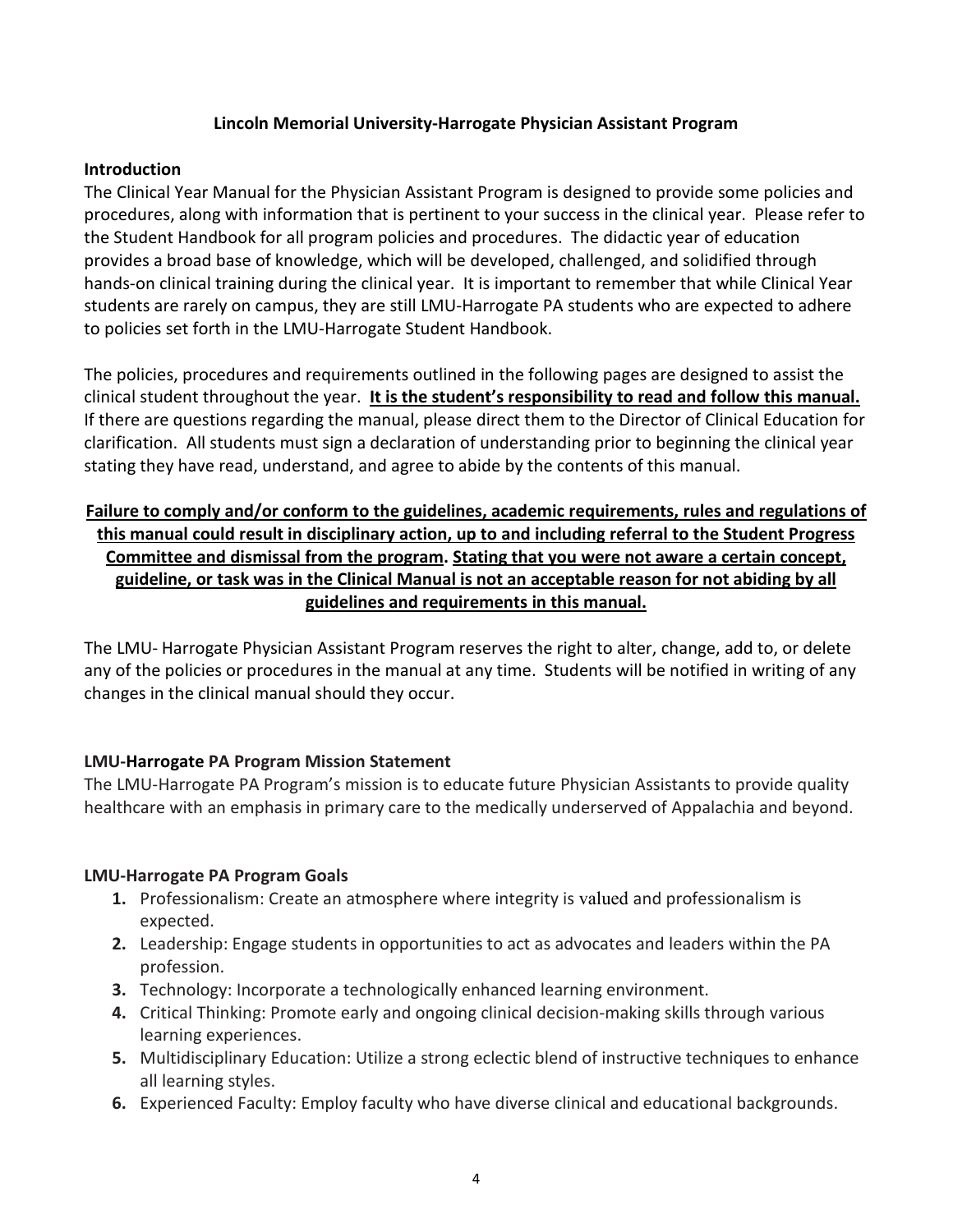#### **The Clinical Team**

**Chrystyna Senkel, MPAS, PA-C** Assistant Professor and Director of Clinical Education, PA Studies [chrystyna.senkel@lmunet.edu](mailto:chrystyna.senkel@lmunet.edu) 423-869-6508

**G. Bradley Thompson, MMS, PA-C** Assistant Professor, PA Studies [george.thompson@lmunet.edu](mailto:george.thompson@lmunet.edu) 423-869-6644

**Michael Stephens, MMS, PA-C** Assistant Professor, PA Studies [michael.stephens@lmunet.edu](mailto:michael.stephens@lmunet.edu) 423-869-6593

**Kaye Mason, BS, MBA** Preceptor Relations and Rotations Coordinator [mary.mason@lmunet.edu](mailto:mary.mason@lmunet.edu) 423-869-6716

> **Jennifer Butcher, BS, M.Ed.** Rotations Coordinator [jennifer.butcher@lmunet.edu](mailto:jennifer.butcher@lmunet.edu) 423-869-6679

> **Katherine Colson** Hospital Relations Coordinator [katherine.colson@lmunet.edu](mailto:katherine.colson@lmunet.edu) 423-869-6905

**Mitchell Calvin, BS** Assistant Clinical Coordinator [mitchell.calvin@lmunet.edu](mailto:%20mitchell.calvin@lmunet.edu) 423-869-6627

#### **Clinical Faculty Mentors**

Each LMU-Harrogate PA Student is assigned a clinical faculty mentor for the clinical phase. These mentors are the key support and primary contact during the clinical phase. Clinical faculty mentors will:

- Assist students' understanding of policies and practices of the LMU-Harrogate PA Program
- Respond to questions or concerns about course requirements and expectations, performance criteria, academic standing, and professionalism
- Provide feedback to students on their progress in course requirements, preceptor expectations, graduate competencies, and program goals
- Provide support for students' personal and professional growth
- Discuss academic and clinical performance to optimize students' learning experiences
- Assist students with plans to address issues of academic difficulties on an as needed basis
- Mentor students' progress for Capstone portfolio and similar projects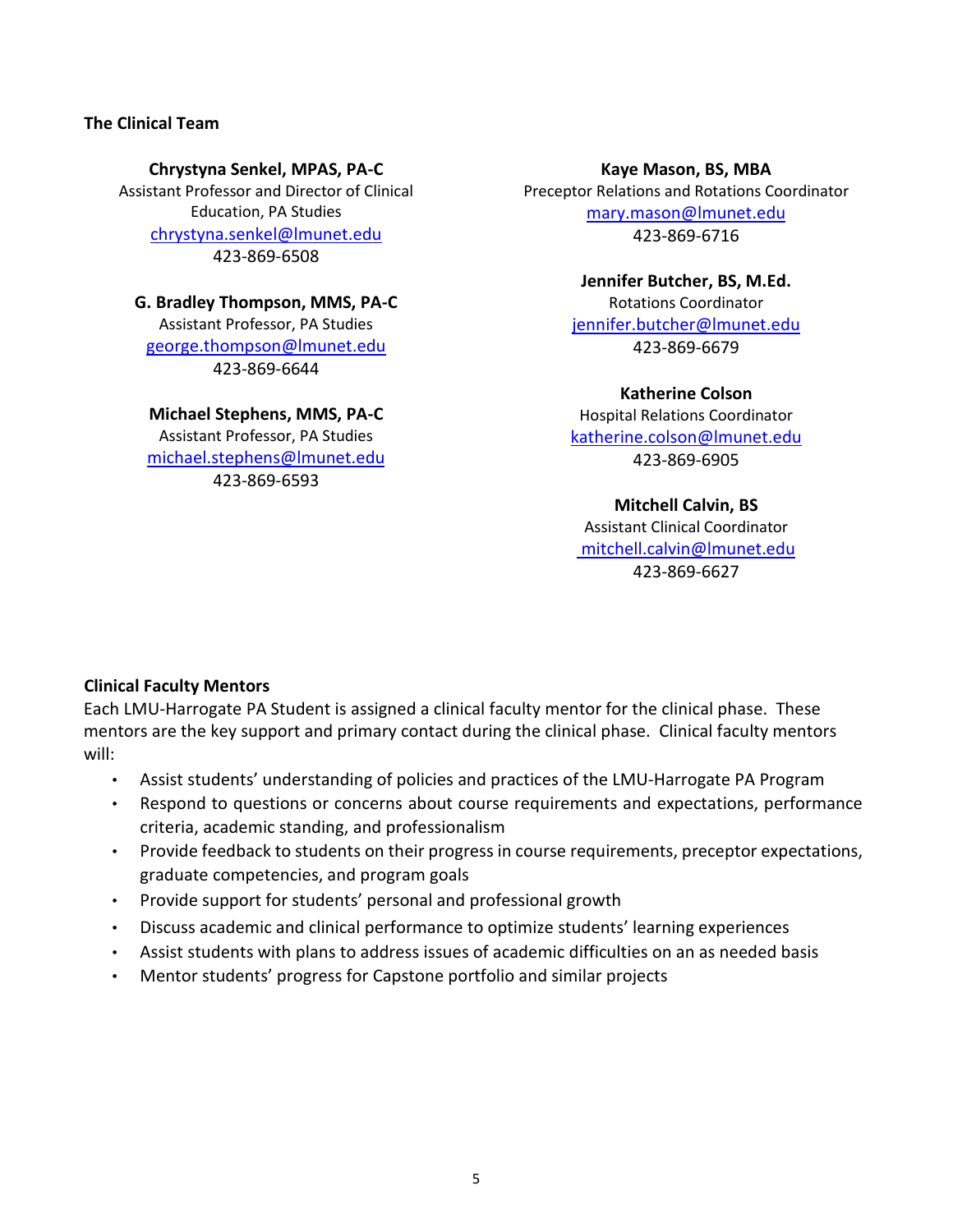#### **ROTATION PROCEDURES AND GUIDELINES AND PROGRAM POLICIES FOR THE CLINICAL YEAR**

The LMU-Harrogate Physician Assistant Program has specific policies and guidelines outlined for the clinical year. The clinical year is composed of several components which LMU-Harrogate PA students must successfully complete:

- a. Timely submission of all pre-clinical paperwork and tasks as assigned
- b. Two (8) eight-week clinical rotations
- c. Eight (4) four-week clinical rotations
- d. All required End of Semester (EOS) days
- e. End of rotations exams (EORs)
- f. All Summative Preceptor/Site Evaluations
- g. Typhon logging of required numbers and types of patients
- h. Procedure Logs
- i. A patient encounter and procedure log compilation report at the end of each semester
- j. Two written OSCEs
- k. Two PowerPoint Case Presentations
- l. Two reflective papers
- m. Med-Challenger questions as assigned
- n. Acland's Anatomy Review as assigned
- o. A Comprehensive Written Clinical Summative Exam
- p. A Capstone Portfolio Project
- q. Summative OSCEs, SIMs, Practicals, and Write-Ups
- r. All rotation competency requirements

#### **Prerequisites for Clinical Rotations –**See Student Handbook

#### **Required Clinical Rotations**

Students are required to complete 12 months of clinical rotations. While students are allowed to arrange one (1) rotation preceptor if they choose to, the LMU-Harrogate PA Program will provide preceptors/sites for all other rotations. These will take place in the following areas:

| <b>Family Medicine</b>   | 8 weeks | <b>Orthopedic Surgery</b> | 4 weeks |
|--------------------------|---------|---------------------------|---------|
| <b>Internal Medicine</b> | 8 weeks | <b>Emergency Medicine</b> | 4 weeks |
| Pediatrics               | 4 weeks | Psychiatry                | 4 weeks |
| Women's Health           | 4 weeks | Selective                 | 4 weeks |
| <b>General Surgery</b>   | 4 weeks | Elective                  | 4 weeks |

#### **Selectives and Electives**

These rotations sites must be approved by the Director of Clinical Education and are optimally scheduled for later in the clinical year.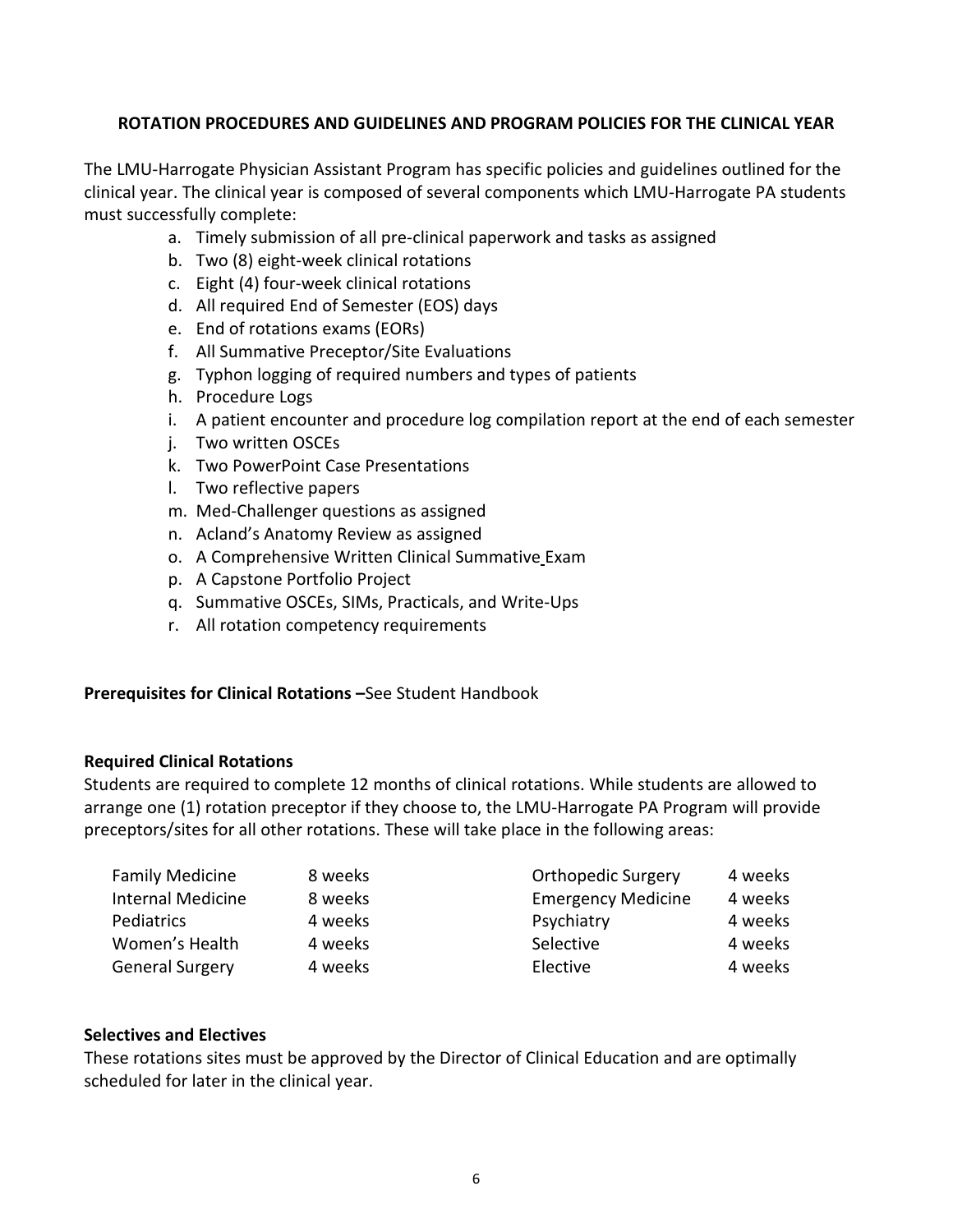- **Selective**: 4 weeks in a required core or a subspecialty of a required core rotation *of your choosing*
	- EX: GI, Nephrology, Pediatric Cardiology, Neurosurgery, Vascular surgery
- **Elective:** 4 weeks in a rotation *of your choosing*
	- EX: International rotations, Dermatology, Pain Management, Plastic surgery, Transplant surgery

**NOTE:** Students should wait and choose their electives and selectives carefully. Once the clinical rotation schedule and sites are confirmed, no changes will be made unless specific circumstances arise that would necessitate a change.

#### **Student Progression During the Clinical Year**

- All students must pass all first-year courses before progressing to the clinical rotation year.
- Any student who does not meet the expectations of the clinical preceptor as documented on the Preceptor Evaluation of Student Performance will automatically **fail** the rotation, regardless of any numerical score earned.
- If a review of the Preceptor Evaluation of Student Performance indicates deficits in either Clinical Performance or Professional Conduct, a change in future site(s) placement may be made whether or not the student receives a passing grade for the rotation.
- If the conduct or performance of the student is deemed unsafe or inappropriate by the Clinical Site or Program Faculty, the student will be removed from the rotation and referred to the SPC for further action.
- Termination of a rotation by a Preceptor or Faculty Member as a result of poor or inadequate performance or lack of professionalism on the part of the student shall be an automatic "F" for that rotation and the student will be referred to SPC for further action.

#### **Pre-Clinical Tasks**

#### *Health Requirements*

Prior to starting clinical rotations, students are required to have a health history and physical exam performed by a licensed medical provider. In addition, they must submit three (3) separate providersigned forms: "Student Health History and Physical Evaluation Form," the "Physical Evaluation Form" and the "Tuberculosis Questionnaire." The student will upload these three documents into Blackboard by the program-established due date. These documents are contained in an isolated site that PA Program faculty and staff are not allowed to view.

The PA program, in conjunction with requirements of all hospitals accredited by the Joint Commission on Accreditation of Healthcare (JCAHO) and/or Healthcare Facilities Accreditation Program (HFAP) require the following immunizations prior to rotations:

- 1. Annual PPD TB Skin test **or** if positive results: provide a clear chest radiograph within 3 years.
- 2. Influenza Vaccine for the current flu season
- 3. Hepatitis B immunization (established by three reported dates of immunization and by positive antibody titer).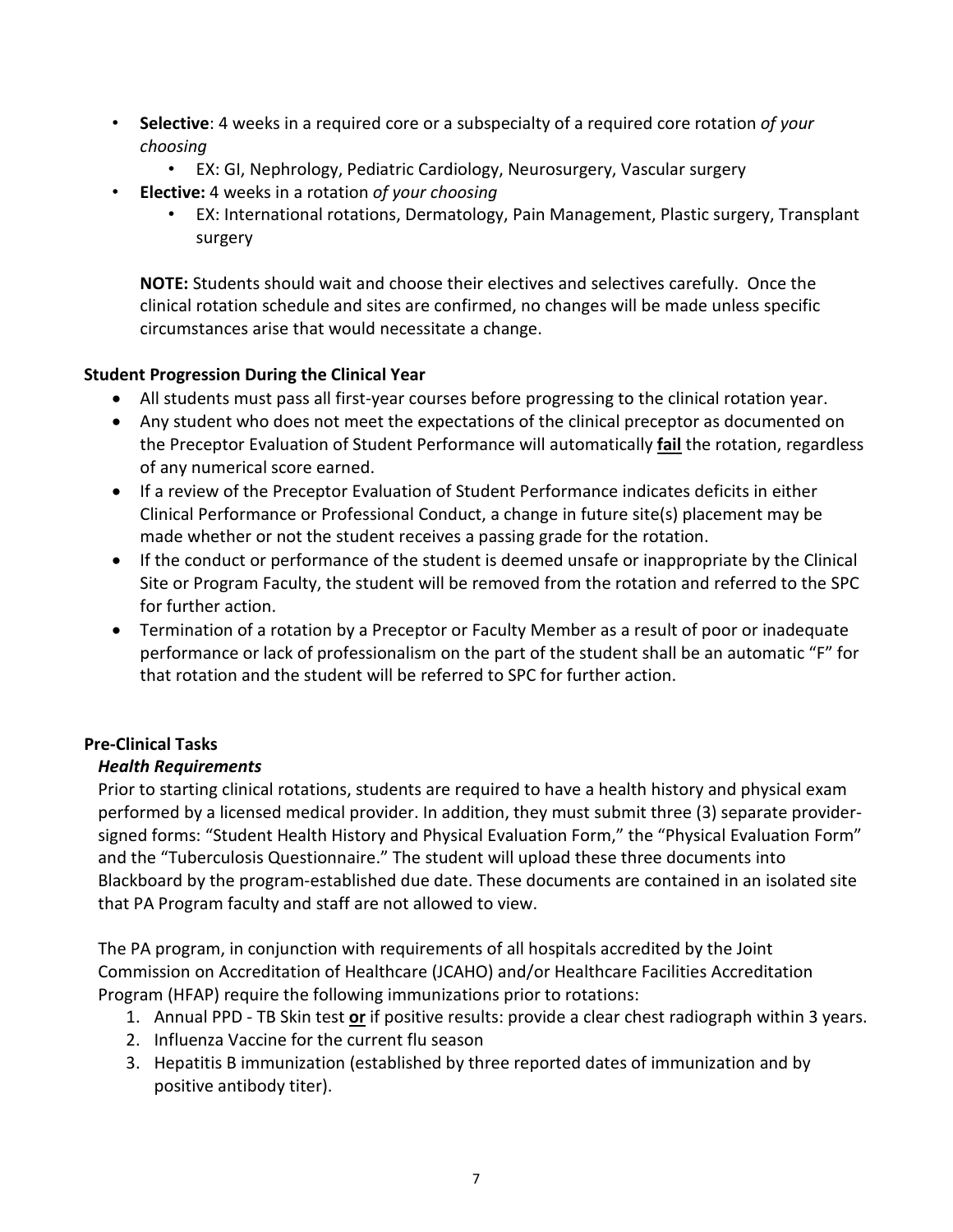- 4. Tetanus, Diphtheria, and Pertussis (Tdap). Documentation of Tdap booster within the past 10 years or a Td booster within the past 2 years.
- 5. Proof of immunity against measles, mumps, and rubella, MMR (Separate Requirements for each Component) At least one of the following is required: 2 vaccinations or a positive antibody titer for Measles, Mumps and Rubella (lab report required).
- 6. Varicella immunity evidence of immunity in HCP includes;
	- $\circ$  Documentation of 2 doses of varicella vaccine given at least 28 days apart, or
	- $\circ$  Laboratory evidence of immunity A positive antibody titer (lab report required), or
	- o Laboratory confirmation of disease, or
	- $\circ$  Diagnosis or verification of a history of varicella or herpes zoster (shingles) by a healthcare provider.
- **NOTE**: Please direct all questions related to vaccinations to the PA Program Compliance Officer, Dr. Paula Miksa: [paula.miksa@lmunet.edu](mailto:paula.miksa@lmunet.edu)

#### *Drug Screening and Background Checks*

Clinical site Affiliation Agreements have additional prescreening requirements for students. These prescreening requirements are often the same as those required of employees (background checks and drug screens) at the clinical training facilities. The rationale for extending requirements to clinical students was the concept of due diligence and competency assessment of all individuals whose assignments bring them in contact with patients or employees. Competency extends beyond technical skills to an individual's criminal and substance abuse history. This approach often helps the facility to ensure uniform compliance with the Joint Commission on Accreditation of Healthcare Organization standards pertaining to human resource management.

Students are required to obtain a background evaluation prior to the clinical year curriculum, which includes a criminal background evaluation/history. Typically, no student will be permitted to participate in educational or patient care activities if the individual has been convicted of a crime, other than a misdemeanor driving violation. Students are responsible for the costs of any initial and subsequent criminal background checks.

Along with a background check, students are also required to have an up-to-date drug screen. Some facilities accept a one-time screen. However, in other facilities, drug screening and criminal background checks (which may or may not include fingerprinting), may have a specified time frame (sometimes 30-60 days in advance) as proof of screening. Students must be prepared to provide results of drug screening and background checks when required. This information is maintained on the Immunotrax and Corporate Screening websites and access is limited to individual users.

The above completed documentation along with proof of recent OSHA Bloodborne Pathogen, HIPAA, and BLS/ACLS/PALS training must be uploaded to Immunitrax by the program-established due date. **NOTE:** *It is strongly recommended that each student maintain copies of all testing/results and* 

*certifications in the event those documents need to be presented to the clinical site. These results are often needed after graduation when applying for staff privileges.*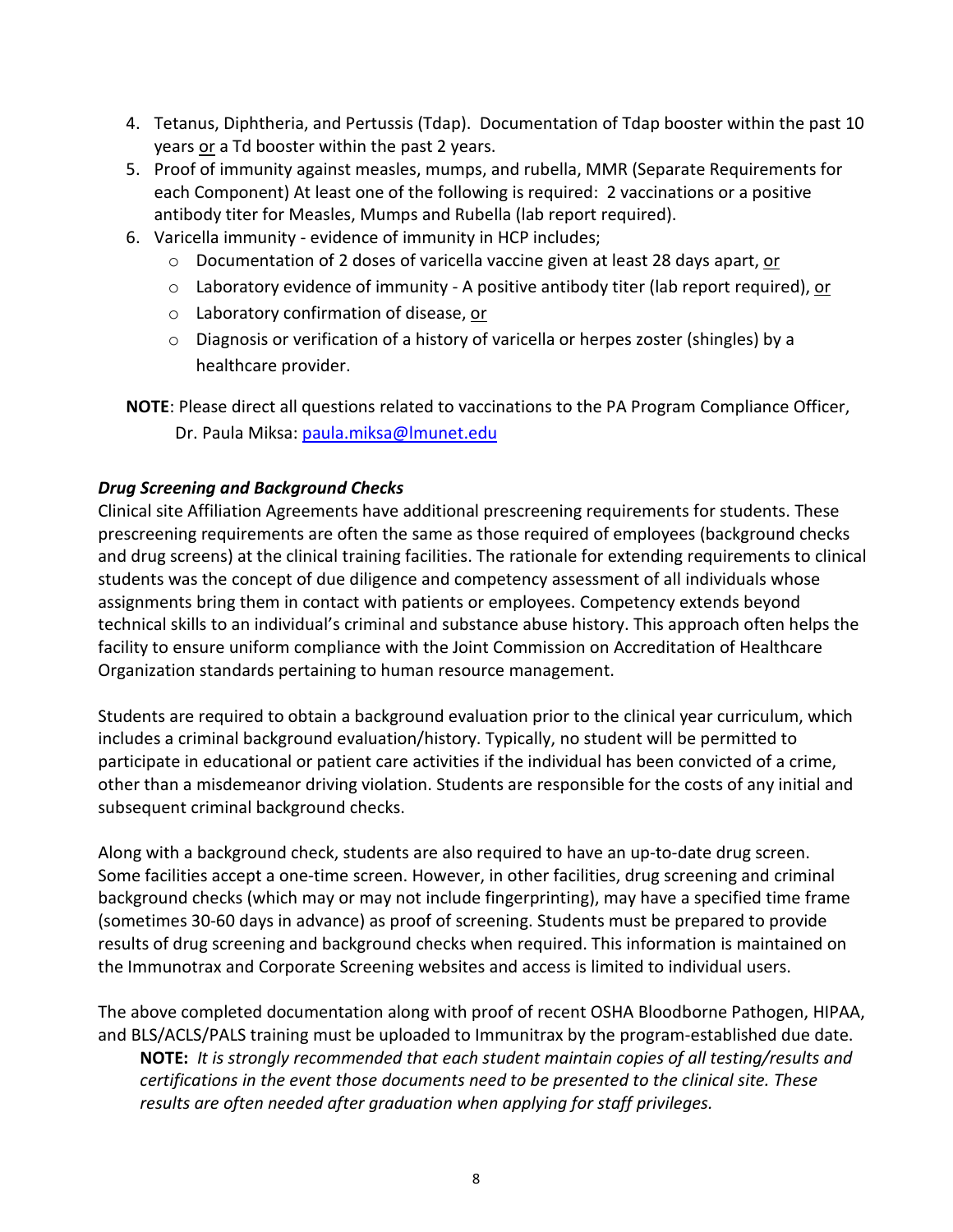#### *Student Health Insurance*

Lincoln Memorial University requires all students have health insurance. Prior to starting clinical rotations, students must be covered under a health insurance policy and provide evidence of such. Students who do not have up-to-date health insurance will not be allowed to participate in any activity that involves patient contact. This may result in the student not being able to fulfill the requirements of certain courses and activities which could have a detrimental effect on the student's progress.

#### *Pre-Clinical Credentialing*

The Hospital Relations Coordinator is responsible for sending paperwork regarding each student to their respective rotation site. This paperwork must be completed and returned by the student **within 72 hours of receipt** from the Hospital Relations Coordinator so that the next rotation may take place. Students who travel to multiple sites on any rotation or who travel to multiple new core rotation locations can expect to receive and fill out new paperwork more frequently than others. Please respond and act accordingly when the Hospital Relations Coordinator contacts you regarding new credentialing paperwork.

**Students who are delayed in completing any of the above tasks and/or turning in the required paperwork by the specified deadline will receive their first and only professionalism warning of the clinical year. In addition, lack of attention to these requirements could delay the start of a rotation if the situation is not remedied. Students who do not fulfill these requirements do not meet the required technical standards of a facility and therefore will not be allowed to begin or continue clinical rotations, with no exceptions.**

#### **Clinical Rotation Sites and Affiliation Agreements**

The LMU-Harrogate PA Program maintains Affiliation Agreements with clinical rotation sites and clinical preceptors throughout the country. All clinical training sites require an Affiliation Agreement. Affiliation Agreements are legal documents that formalize the relationship between the Program and University and the clinical rotation site/preceptor, address issues such as liability and malpractice, and help to ensure that LMU-Harrogate PA Students will receive a quality clinical experience. **Students are not permitted to contact or attend a clinical rotation site where they have not been assigned by the Program and/or where appropriate signed legal Affiliation Agreements are not in place.** Students are **not** allowed to negotiate an affiliation agreement with a clinical rotation site. These agreements must be established and approved by the Program, University and the clinical rotation site/preceptor before student placement at a clinical rotation site can occur.

Students may only participate at the clinical site they are assigned to at the designated time. Students may **not** contact an established clinical rotation site prior to their assignment to that clinical rotation site or unless directed to do so by the Clinical Team. Any student who is in violation of the Affiliation Agreement policy will be referred to the Student Progress Committee (SPC) with the possibility of immediate dismissal from the Program.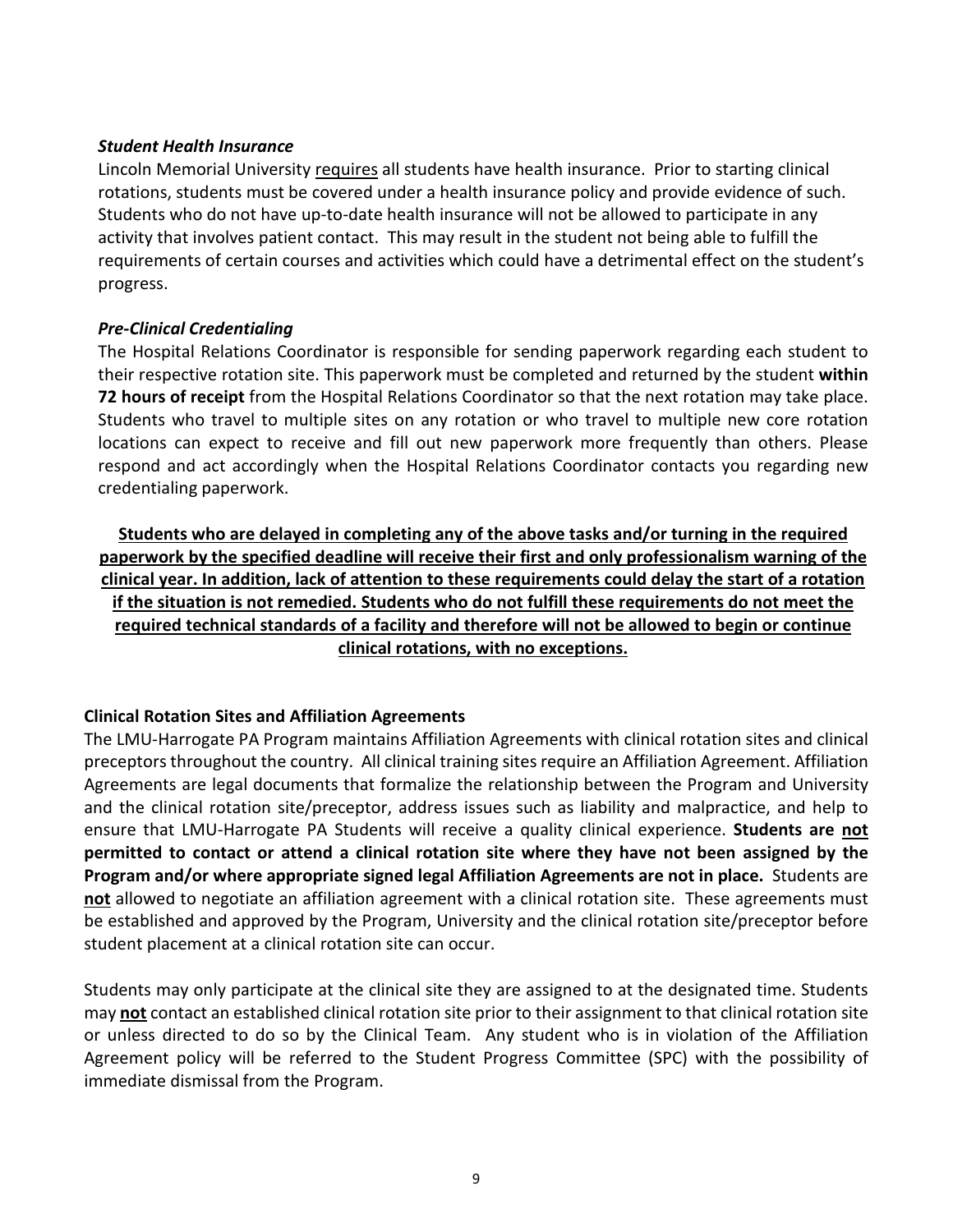#### **Clinical Rotation Sites**

A great deal of time and effort has been put into developing clinical sites and preceptors before they are used. In some cases, the preceptor may have gone through significant personal efforts to obtain approval as a clinical preceptor. It is essential that students keep the program informed of any activities that could result in a negative impact on future site utilization and that the student understands that he/she is an *ambassador for the LMU-Harrogate PA Studies program while being a guest in the preceptor's "home."*

Throughout the year, the Clinical Team contacts clinical rotation sites and clinical preceptors to determine their availability for student placement during the Clinical Phase. The Program is committed to maintaining positive relationships with and developing current clinical rotation sites and preceptors as well as developing relationships with new clinical rotation sites and clinical preceptors.

Clinical rotation sites are available in the Harrogate area; however, students should also plan to complete clinical rotations at sites distant from the Harrogate campus. In general, all students should plan to travel away from the local area for some rotations. The LMU-Harrogate PA program is not responsible for student housing during the clinical year, so students are responsible for procuring housing and travel to and from the clinical sites. Some clinical sites provide housing at reduced or no charge to the student; however, this is very limited and may not always be available.

Clinical rotation sites are evaluated by the Program initially and at a minimum of every two (2) years by telephone/video conferencing and every four (4) years in person. This provides an opportunity for assessment of the appropriateness and safety of each clinical site and feedback from the clinical preceptors regarding the clinical rotation experience and individual and aggregate student performance. Clinical rotation site visits may occur while an LMU-Harrogate PA Student is completing a clinical rotation at the clinical rotation site. Additionally, representatives of the Program may conduct formal evaluations of the student's progress in developing a comprehensive base of medical knowledge and procedural skills, clinical-decision-making, and interpersonal skills. Formal evaluations by Program representatives will be scheduled with the clinical rotation site/preceptor. Students will be notified via email or telephone if a formal evaluation is needed. Students should respond to communication from the Program within 48 hours of notification so that the clinical site visit arrangements can be confirmed.

#### **Facility Orientation**

Each hospital facility will require their own orientation training for each PA student that rotates within them. The appointment time for the orientation will be determined and scheduled between the hospital and the student. The LMU-Harrogate PA Program does not determine the content or scheduling of the orientation. Typically, students receive ID badges and computer access at orientation.

#### **Preceptor Contact Prior to Each Rotation**

It is the student's responsibility to contact the preceptor or his/her designated contact person **two weeks prior** to the start of a new rotation to determine what time, where, dress code, and to whom the student should report for the first day of that rotation. The preceptor's address, phone number,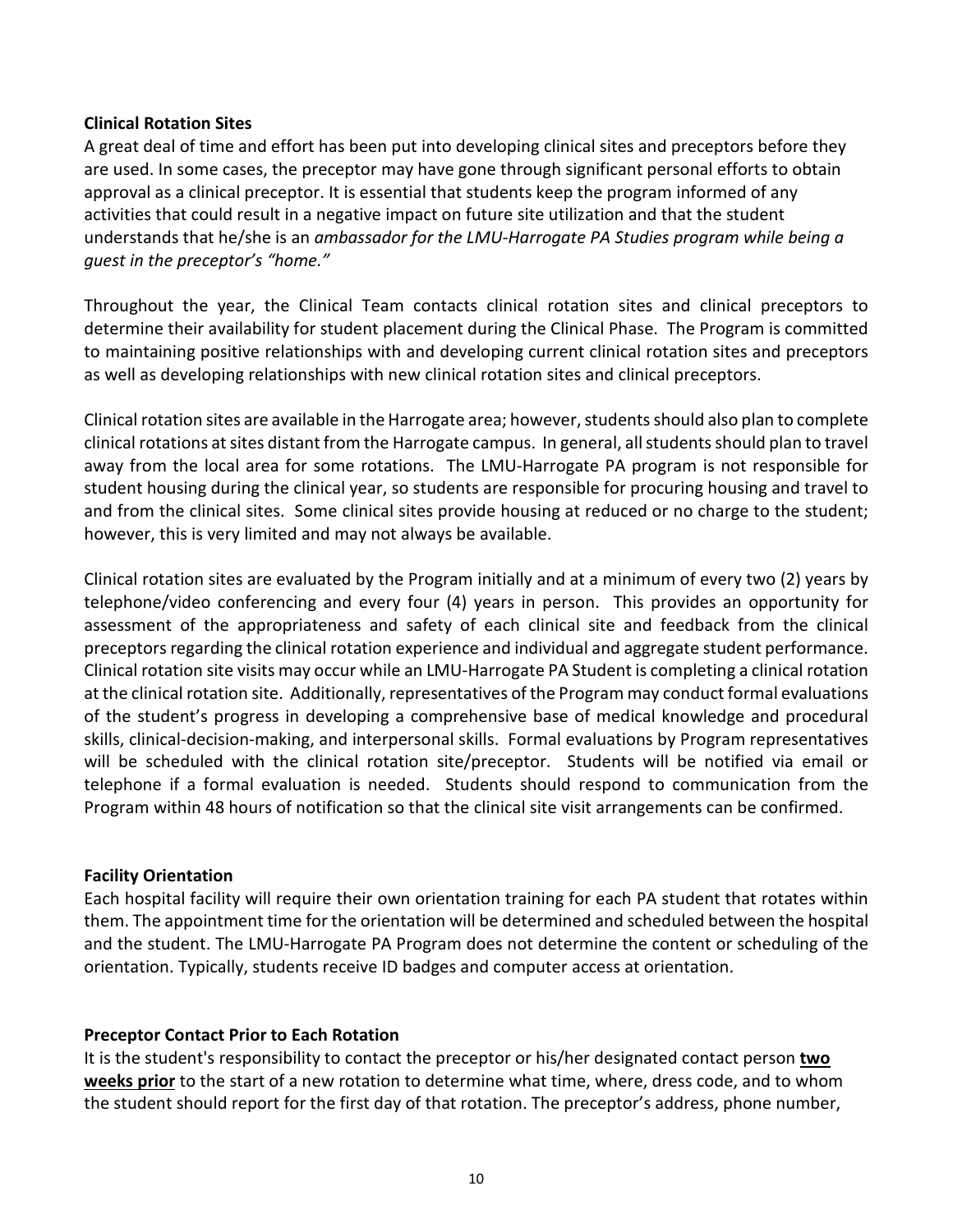etc. is all available in Typhon under the Preceptor Directory. All students are required to speak to someone by phone at the rotation site for confirmation. If a student cannot make contact or the preceptor is unsure of a student's eminent arrival, contact the Director of Clinical Education immediately.

Students are strongly encouraged to find their exact rotation site before rotation day one so they are familiar with traffic patterns, where to park, large office complexes, check-in procedures, etc. Tardiness as a result of unpreparedness is not excusable.

#### **Clinical Rotation Schedule**

The Program gives consideration to both the student and the clinical site preceptor(s) when planning and scheduling clinical rotations for the purpose of providing students with an excellent learning experience. **Once clinical rotation schedule and sites are confirmed, no changes will be made unless specific circumstances arise that would necessitate a change.** All special circumstances will be reviewed by the Clinical Team and a decision is made by committee. If a change to a clinical rotation assignment is necessary, the clinical team will notify the student as soon as possible to allow sufficient time for the student to make any necessary living/transportation arrangements in a timely manner.

#### **Expectations of Physician Assistant Students**

There are many characteristics that are desirable in a PA. These include comprehensive *medical knowledge, skill* in applying knowledge through the provision of medical care, and *professionalism* in one's conduct. A PA must possess attention to detail, reliability, punctuality, and the ability to work as a team player within all levels of a given organization – supervisors, peers, and subordinates.

By the second year of study, LMU-Harrogate PA students are expected to demonstrate all these traits, and at progressively higher levels as they move towards completion of clinical rotations. Thus, the evaluation of LMU-Harrogate PA students includes consideration of *knowledge, skill, and professionalism.* All of these factors will be assessed at all times. Specific forms of evaluation are established to ensure the complete student is evaluated. *Knowledge* is assessed through written testing at EOS. *Skill* is assessed via clinical preceptor evaluations and LMU-Harrogate Program faculty. *Professionalism* is assessed through cooperation with the program staff, attendance at mandatory functions, participation in conferences and group exercises, timely and courteous communication with the Program, preceptor, and patients, and adherence to all the guidelines of this manual.

#### **First Days to Weeks with the Preceptor**

Before the start date of the clinical rotation, the student should have reviewed the syllabus and rotationspecific requirements and learning objectives and thought about their expectations for the rotation. On the first day of the rotation, it is suggested that the student review the course syllabus, and especially the learning objectives, with the preceptor(s).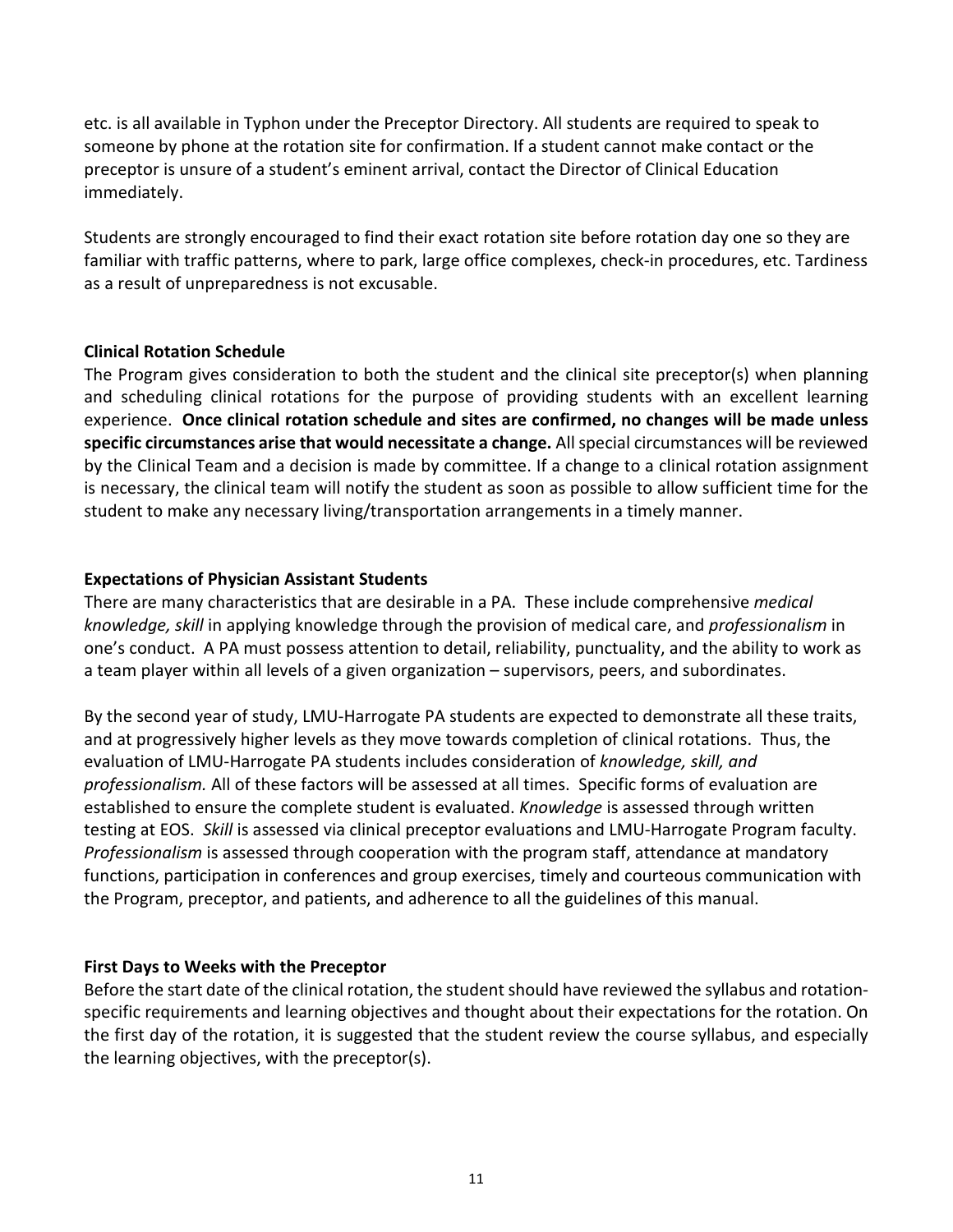Students should expect that they may be observing a preceptor for a while before they are allowed to see patients or perform procedures with more autonomy. Students are strongly encouraged to remain engaged and take notes during this time. This observation period is determined by the preceptor, but is influenced by the student. Students who appear disinterested, unprepared, immature, inappropriate, or excessively timid will most likely not be trusted quickly with the preceptor's patients. Students should consider what they are projecting and ask for feedback. Typically, after demonstrating proficiency, students are permitted to undertake increasingly more difficult/defined activities under appropriate supervision and under the direction of the preceptor. (See Appendix L to facilitate this determination.)

It is recommended to inquire about the preceptor's expectations for you on this rotation. (See Appendix K to facilitate this conversation.) Students should be nearby and ready to go when Preceptors enter a patient's room, but not invading their personal space. Find out when the best time is for them to answer your questions, while making sure questions are not something you could look up on your own or something they have already answered. Be prepared to answer questions, especially when they have given a reading assignment. This is not meant to be humiliating; they are trying to assess what you do and don't know. Always answer honestly.

#### **Receiving Maximum Benefits from Clinical Rotations**

To help get the most out of rotation, consider the following attitudes and behaviors:

- 1. Students should routinely ask for feedback and be willing to listen to and apply the feedback they receive. (See Appendices K&L)
- 2. The student is strongly encouraged to send thank you notes or letters to all preceptors after having completed the rotation. Preceptors are often asked to serve as a recommendation source for the student when they begin searching for a job. This is entirely optional on the preceptor's part. The medical community (even nationwide!) is surprisingly small. Let the impression you make be the one you want to leave.
- 3. Some rotations are more challenging than others, yet each rotation has the potential to provide a unique experience. Remember, you as the student are an ambassador for the LMU-Harrogate PA Program. Students should present themselves in a professional, enthusiastic, willing-to-learn manner. Each task, regardless of how mundane, has a lesson attached to it. Look for the lesson.
- 4. Always treat patients with dignity, void of a judgmental attitude. Keep in mind that people from different cultural backgrounds may behave and act differently than you are accustomed. Try to remain self-aware and respond appropriately to others with cultural and socioeconomic differences. You only know a person's story when you take the time to listen first. Utilize the motivational interviewing techniques you have been taught.
- 5. The PA Program's responsibility is to provide opportunities to enhance the student's education. By this time, most of the learning achieved will come from *the student's motivation to teach oneself*, not from others teaching the student. Don't sit back and wait to be taught – take an active role in your education.
- 6. The student's educational experience may occur from others not immediately precepting the student, such as nursing staff, inter-professional allied health providers, administrative staff, and others. Be respectful of the role these individuals provide in the professional setting.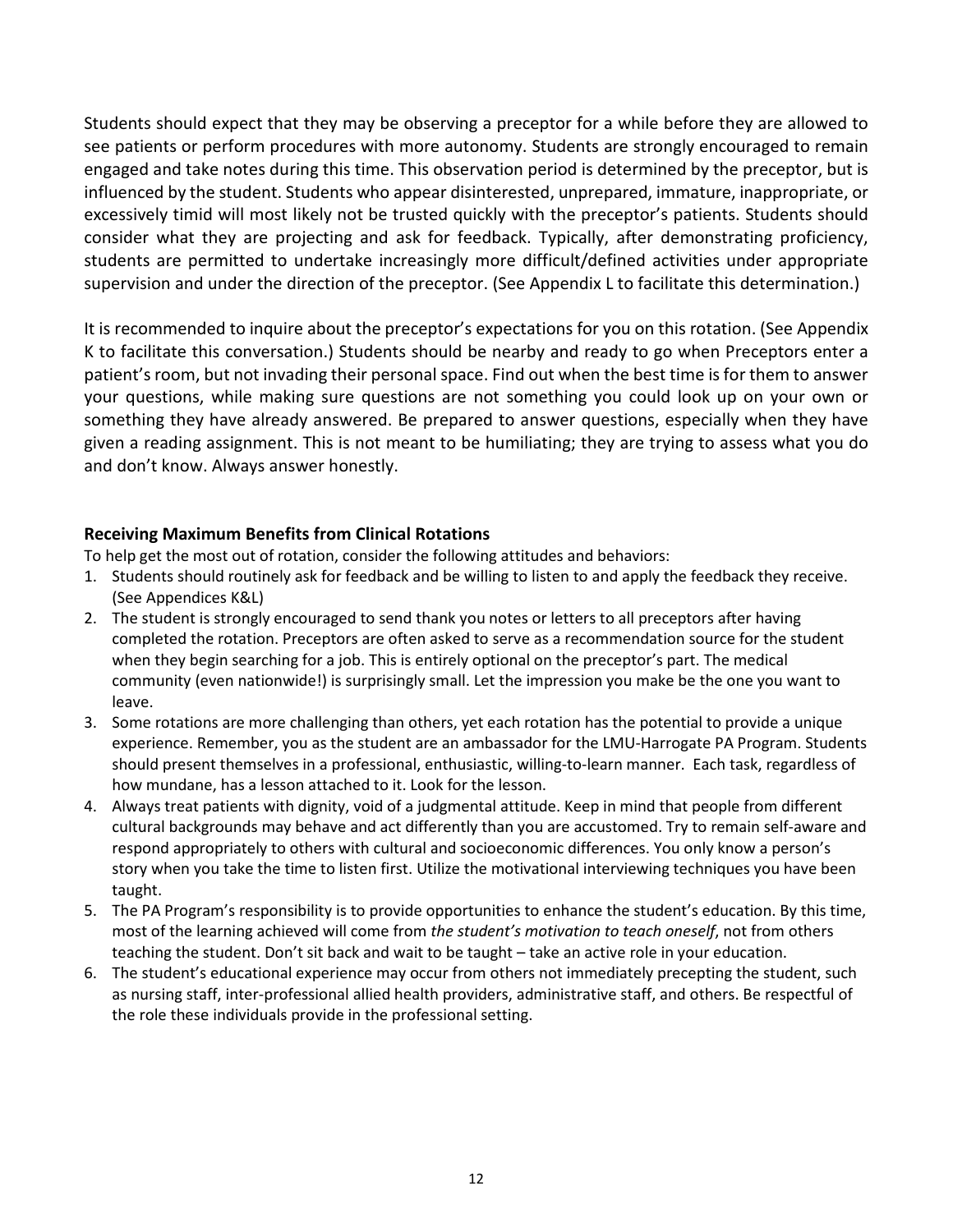#### **End of Semester Days (EOS)**

At the end of each clinical semester, students will return to the Harrogate campus (or other designated location) for assessment activities. These activities will consist of, but are not be limited to, End of Rotation Exams (EORs), Objective Structured Clinical Examinations (OSCEs), case presentations, PANCE review lectures on topics relevant to PA practice, and administrative issues. **Attendance is mandatory at all EOS days. Personal days cannot be used on EOS days.** Requesting to be excused from an EOS in Harrogate for financial reasons due to travel from an out-of-state rotation is not acceptable.(See Student Travel Time Allowance below.) In the case of unforeseen emergency during an EOS, please contact the DCE. Make-up exams for excused absences must be completed within one week.

Students who are granted testing accommodations **MUST return to the Harrogate campus for all end of semester (EOS) days** during the clinical year to ensure all testing accommodations are properly met.

• If a student chooses to waive their accommodations at any point in their training, they must do so by formal request. This process begins by the student sending an email to the Director of Clinical Education, the PA Program Director, and the Director of Accessible Education. Following the email, the student will then be required to sign an acknowledgment of the waived accommodations for *each* exam taken without accommodations, which is added to their ADA file. Students should note this *may* affect the student's ability to receive accommodations for future exams, including the PANCE and PANRE. (See Appendix O.)

| <b>Rotation/Block</b>    | <b>Begin</b>  | <b>End</b>    | <b>EOS Days</b>                                             |  |  |  |
|--------------------------|---------------|---------------|-------------------------------------------------------------|--|--|--|
| $\mathbf 1$              | $Jul-22$      | Aug-16        | <b>EOS 8/16</b>                                             |  |  |  |
| $\overline{2}$           | <b>Aug-19</b> | $Sep-13$      |                                                             |  |  |  |
| $\overline{\mathbf{3}}$  | $Sep-16$      | <b>Oct-11</b> |                                                             |  |  |  |
| $\overline{4}$           | <b>Oct-14</b> | Nov-8         |                                                             |  |  |  |
| 5                        | <b>Nov-11</b> | Dec-6         | EOS and mid-year Activities 12/9 - 12/11                    |  |  |  |
| <b>Capstone</b>          | Dec-9         | $Jan-3$       |                                                             |  |  |  |
| $6\phantom{1}6$          | $Jan-6$       | <b>Jan-31</b> |                                                             |  |  |  |
| 7                        | Feb-3         | Feb-28        |                                                             |  |  |  |
| 8                        | Mar-3         | $Mar-27$      |                                                             |  |  |  |
| 9                        | <b>Mar-30</b> | Apr-24        | EOS $4/23 - 4/27$                                           |  |  |  |
| 10                       | Apr-27        | $May-22$      |                                                             |  |  |  |
| 11                       | $May-25$      | <b>Jun-19</b> |                                                             |  |  |  |
| 12                       | <b>Jun-22</b> | <b>Jul-17</b> |                                                             |  |  |  |
| <b>Pre-Graduation</b>    | <b>Jul-20</b> | <b>Jul-31</b> | Everyone returns to Harrogate for EOS/graduation activities |  |  |  |
| <b>Graduation: Aug-1</b> |               |               |                                                             |  |  |  |

#### **\*End of Semester Days (EOS) Schedule** *(\*subject to change)*

• Semesters are coded together with the same color.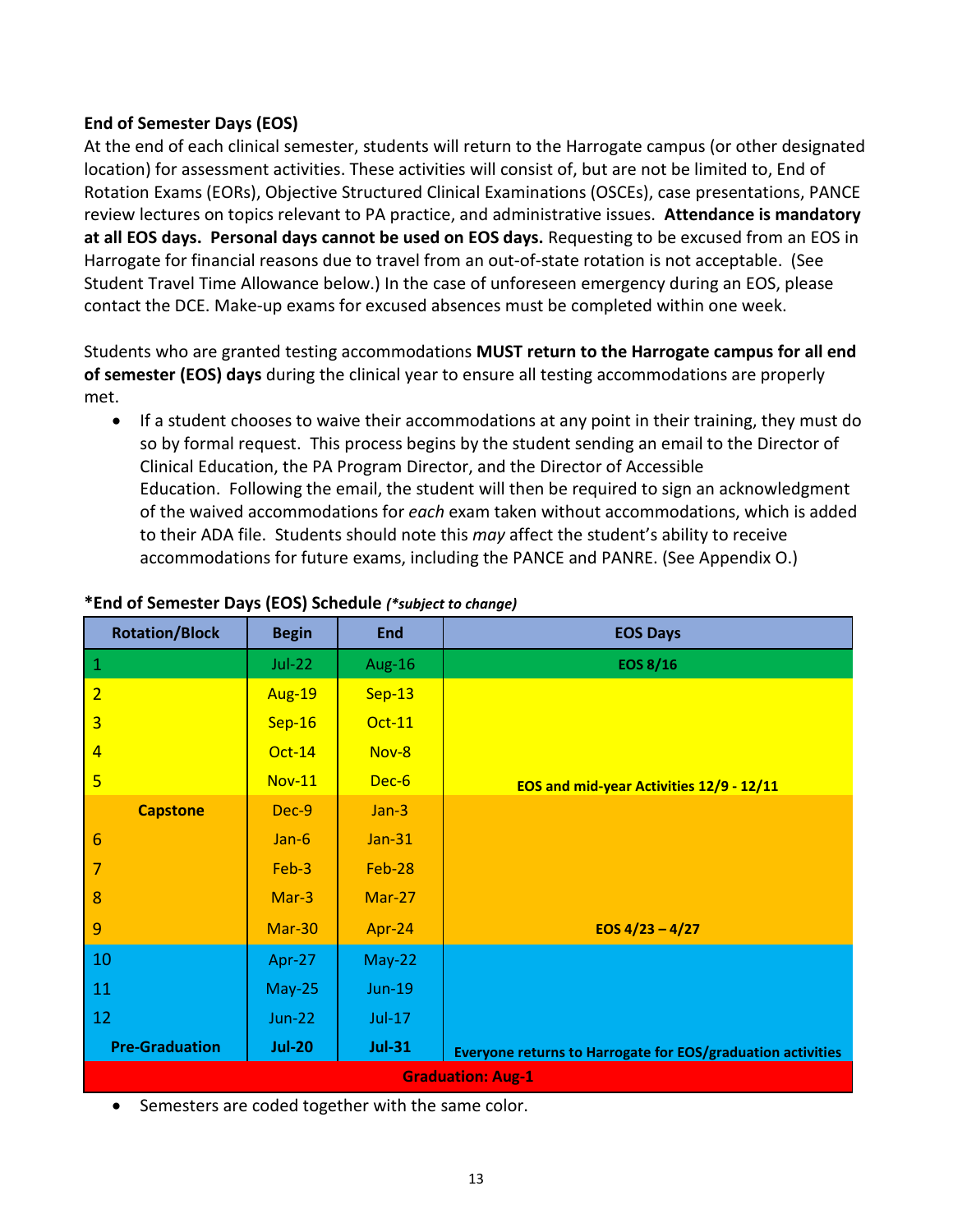#### **Student Travel Time Allowance**

• **NOTE**: this travel time does not apply to mandatory hospital orientation

For the August and April EOS days, you MUST attend the EOS location closest to the rotation you are on at the time of the EOS. Students will not be excused to leave the rotation early for travel except otherwise noted below.

#### **For the purposes of EOS testing only:**

- **Part Chrive Time from site to the testing location:** 
	- o 4 8 hours--May have 1 day for travel (**EX**: if EOS starts on Friday you must work some part of the work day on Wednesday which allows 1 travel day prior to EOS)
	- o 8.5 16 hours-- May have 2 days for travel (**EX**: if EOS starts on Monday you must work through the end of the work day on Wednesday which allows 2 travel days prior to EOS)
	- o Greater than 16.5 hours-- May have 3 days for travel
	- o International--See Clinical Team
- **If flying** to the testing site, may have 1 day for travel
- **•** Drive Time from testing location to next rotation site:
	- o 12 hours or less from next rotation-- begin the rotation on Monday
	- o 12.5 20 hours from next rotation -- begin the rotation on Tuesday
	- o 20.5 hours or more from next rotation-- begin the rotation on Wednesday
- **If flying** to the next rotation, begin the rotation on Monday

#### **For the purposes of end of rotation to beginning of next rotation:**

- **Drive Time from current site to next rotation site:** 
	- o 8 or less hours --You are required to work through the end of the rotation
	- o 8.5 16 hours --May leave the rotation 1 day early
	- o Greater than 16.5 hours --May leave the rotation 2 days early
	- o International--See Clinical Team
- **If flying**, to the next rotation, you are required to work through the end of the rotation

#### **NOTE: Students will not be allowed to leave before the days/times listed above.**

- Students cannot use personal days to leave their rotations early. If within 4-8 hours from their testing location, they must work (at least some part of) the last day of a rotation.
- Students on 8 week rotations with an EOS in the middle are not allowed to use personal days 24 hours prior to the last day of a rotation.
- Drive times must be determined using *Google Maps*.

#### **Rotation Work Hours**

Students must attend the rotation 100% of the time. Attendance at all assigned clinical rotation sites is mandatory. While clinical rotation dates are established by the Program, clinical rotation work hours will be determined by the clinical site preceptor(s). Students are required to work the same schedule as their clinical preceptor(s) with a minimum of **140 hours** per 4-week rotation, **280 hours** per 8-week rotation, and **120 hours** for Behavioral Medicine (PAS 625). If you are unable to obtain these hours, please notify the DCE immediately as insufficient hours could result in rotation failure.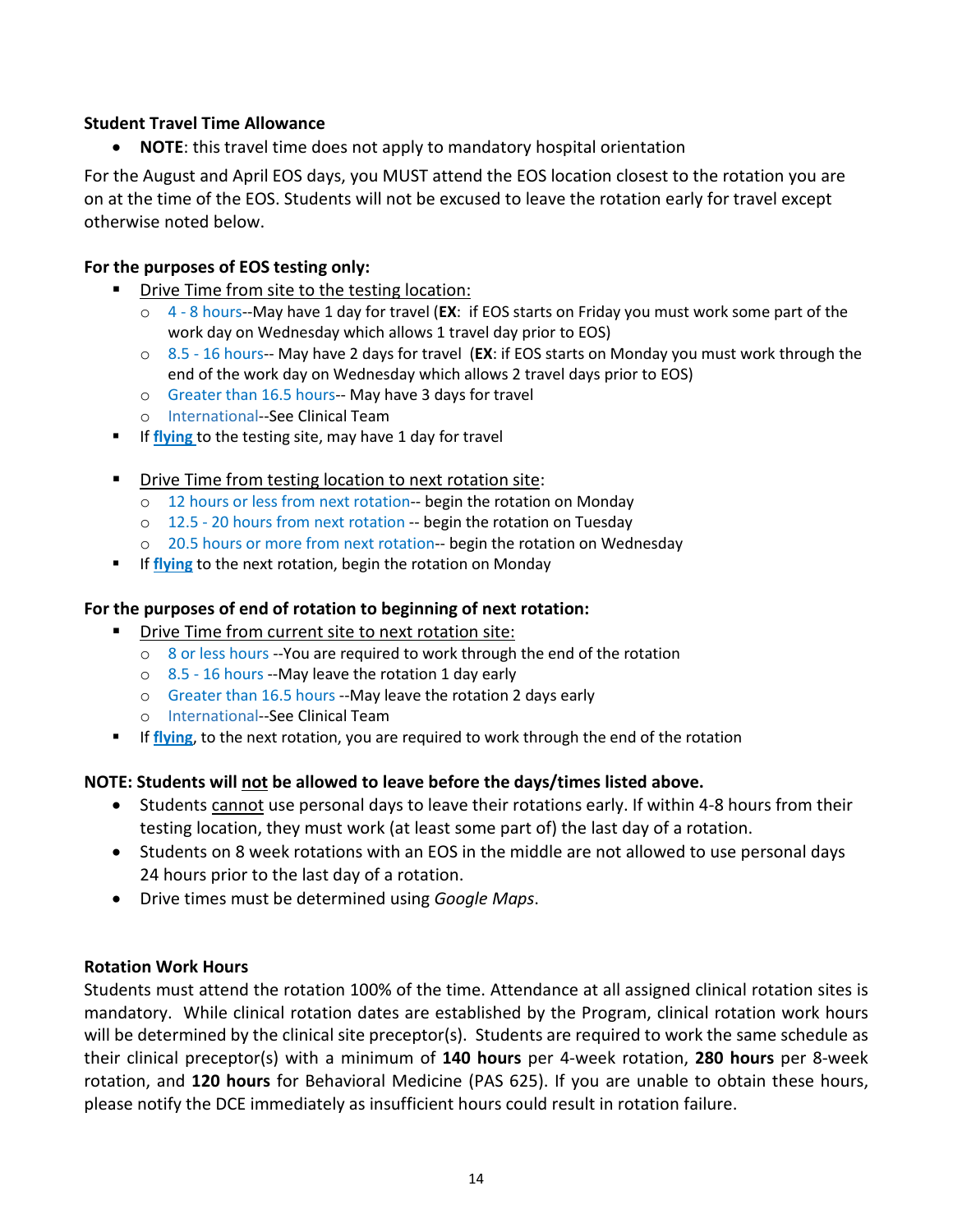Students are required to work all office hours, participate in nursing home and hospital rounds, take call, work nights, holidays, and weekends *as designated by the clinical site preceptor*(s). Holidays and University breaks do not apply to the Clinical Phase when the preceptor asks you to work those times. Meal times and personal needs may be delayed by patient care activities and students are expected to be flexible and uncomplaining.

#### **Absent Preceptor**

If a preceptor will not be available for a given day and an *alternative* preceptor experience/assignment arrangement has not been made for the student by the preceptor, the student must notify the Director of Clinical Education immediately.

#### **Tardiness**

Students are expected to be on time to their clinical rotations, including meetings, rounds, etc. Tardiness is not accepted at clinical rotation sites or when attending End-of-Semester (EOS) activities. The PA program must be notified of any absence from the rotation, even for tardiness. Students should contact the preceptor/or designee and the Director of Clinical Education if they are going to be unable to be on time. Situations in which tardiness occurs will be documented in the student's record. Persistent/excessive tardiness reported to the Program from clinical preceptors will result in a mandatory mentor meeting, loss of professionalism points, and possible referral to the Student Progress Committee (SPC).

#### **Student Absences**

The Director of Clinical Education and the rotation site must be notified regarding absences for any reason. All absences are excused first and foremost by the Director of Clinical Education, regardless of preceptor approval. The Director of Clinical Education reserves the right to not approve absences and to receive written proof of absences. Please contact the Director of Clinical Education by email to obtain permission for scheduled absences and upload all absence reports *signed by the preceptor* to the following Dropbox link - **Absence Reports** [-https://www.dropbox.com/request/C7Fpz6n823aHMZ9JfCs5](https://www.dropbox.com/request/C7Fpz6n823aHMZ9JfCs5)

#### *Personal Days*

Time away from the clinical rotation should be coordinated with the clinical site preceptor in order to avoid/minimize conflicts with on-call or other clinical duties. *Preceptors are not the approving authority to determine excused or unexcused absences*. Students must obtain approval for the absence by the Director of Clinical Education via email and then the clinical preceptor and then submit a completed, preceptor-signed and dated absence request form to Dropbox prior to the absence for that absence to be considered excused. If a student does not follow these steps, the absence will be considered an unexcused absence. Students cannot miss more than five (5) excused days during each semester of the Clinical Phase without having to repeat the rotation. Furthermore, if a student misses more than two (2) excused days during a four-week clinical rotation or more than four (4) excused days during an eight-week clinical rotation, the student **must** repeat the clinical rotation. Personal days may not be taken during EOS days or within 24 hours of an EOS day.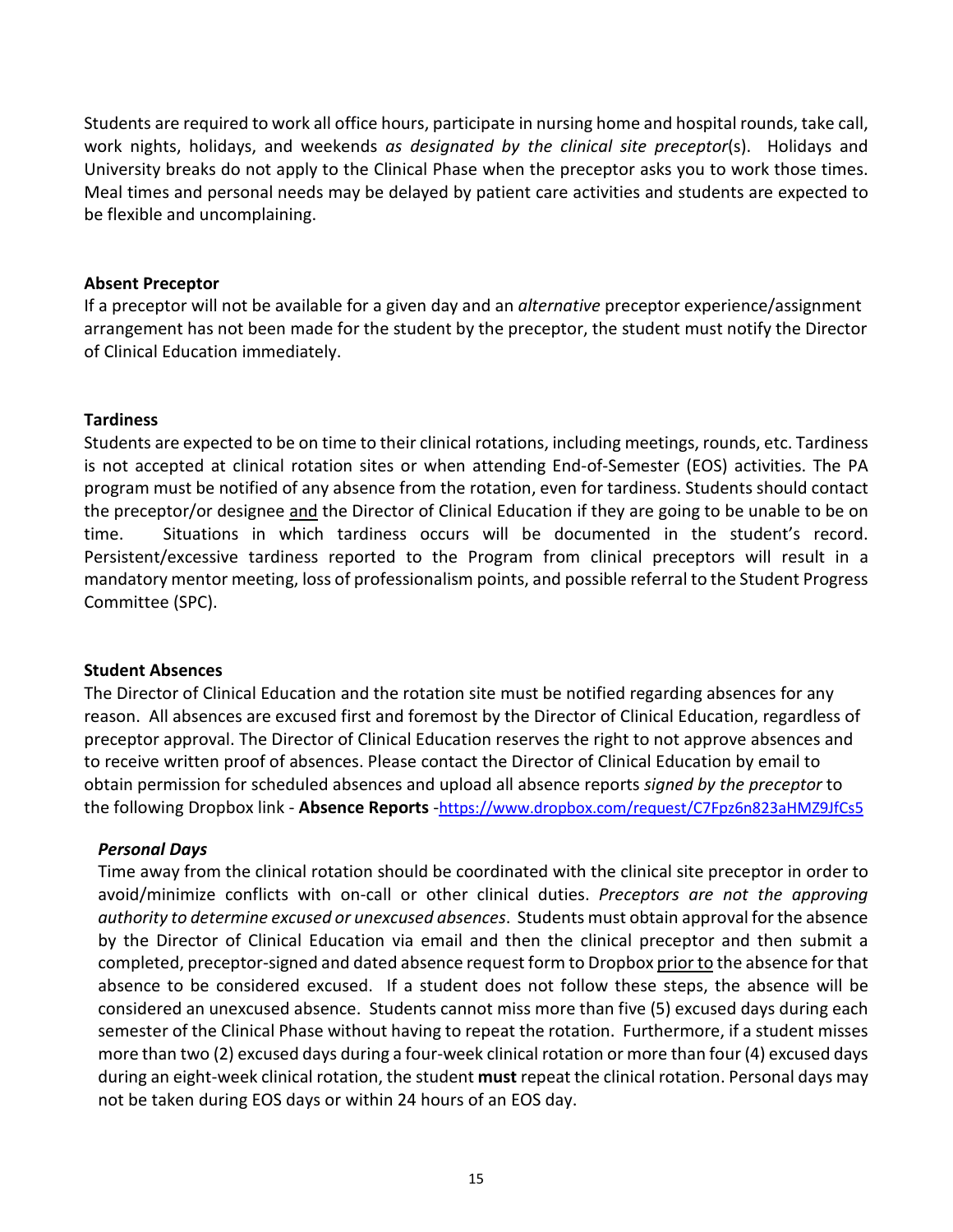#### *Scheduled Absences for CME*

Assuming the student is not on academic probation, students are allowed time off during the Clinical Phase for the purpose of attending a medical conference/certification program. Students may request no more than five (5) days off for this purpose during the Family Medicine (PAS 610) or Internal Medicine (PAS 620) clinical rotations OR no more than three (3) days off for this purpose during the Selective (PAS 665) or Elective (PAS 660) clinical rotations. Excused time off to attend a medical conference/certification program will not be allowed during any other the other clinical rotations. Students must obtain approval for the absence **and** conference from the Director of Clinical Education via email prior to the absence and submit a completed, preceptor-signed and dated absence request form to Dropbox. Time away from the clinical rotation should be coordinated with the clinical site preceptor in order to avoid/minimize conflicts with on-call or other clinical duties. If a student does not follow these steps, the absence will be considered an unexcused absence.

#### *Absences Due to Emergencies*

If a student is going to be absent due to an emergency, severe illness, injury requiring complete bed rest, or attendance at funerals of family members, the student must notify the preceptor or designee at the clinical rotation site and the Director of Clinical Education by 8:00 am on the day of the absence. Additionally, students must complete a preceptor-signed and dated absence form and return it to the Director of Clinical Education via Dropbox within 24 hours of returning to the clinical rotation site. If a student does not follow these steps, the absence will be considered an unexcused absence. Documentation regarding reported illness, death, or injury may be required by the Program.

Students with excused absences will be required to make-up the time missed for the clinical rotation. If the missed time is not made up by the completion of the clinical rotation, an "I" (incomplete) will be recorded for the course and completion of the missed time will be scheduled at the discretion of the clinical rotation site and the Director of Clinical Education.

Students with unexcused absences and/or persistent/excessive tardiness will be referred to the Student Progress Committee (SPC) and have professionalism points deducted for that rotation.

#### **Clinical Rotation Assignments, Paperwork, and Deadlines**

Students should keep a copy of all assignments/paperwork that they submit as well as the Dropbox and other confirmation emails that assignments/paperwork have been received. All assignments and paperwork are due on the deadlines below or as otherwise specified. Once an assignment has been submitted, there will be no further acceptance of revised or additional work. Late submissions of any assignment will result in a zero (0) grade and late submissions of any assignment/paperwork will result in a loss of professionalism points.

The clinical phase of the PA program has several assignments and paperwork and strict deadlines for the completion and submission of these assignments and paperwork for each rotation. These include:

1. Student provides the preceptor with the Evaluation Instruction Sheet (Appendix F) at least one week prior to the end of the rotation.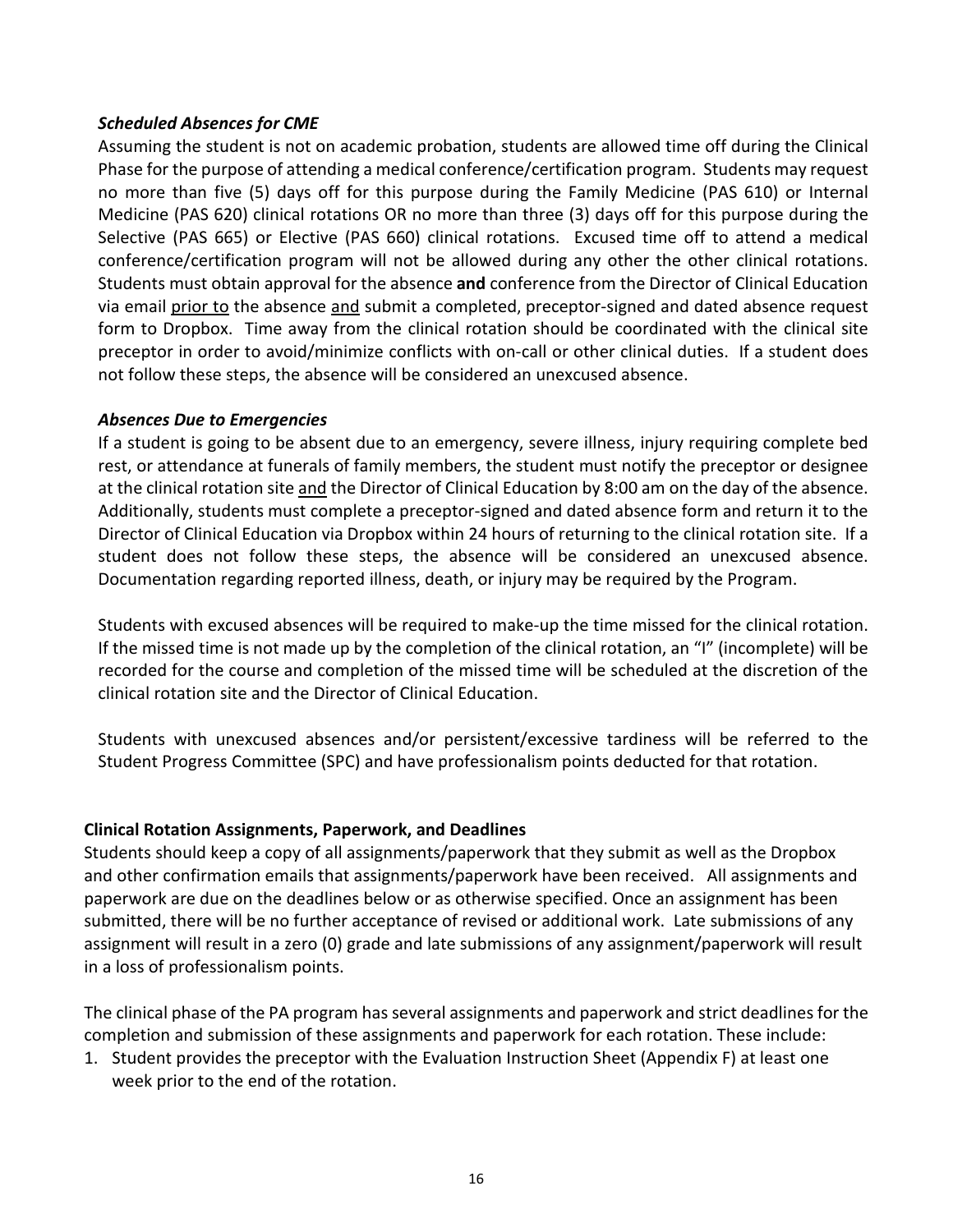- 2. Student makes every attempt to have Preceptor fill out and submit the Preceptor Evaluation of Student Performance (Appendix G) into Typhon no later than seven (7) days from the last day of rotation
- 3. Student fills out and submits Student Evaluation of Rotation Site into Typhon (Appendix E) no later than 24 hours from the last day of rotation.
- 4. Student completes Patient and Procedure Clinical Logs via Typhon no later than 24 hours from the last day of rotation.
- 5. Student completes and submits Competency Compilation Reports (See Instruction sheet, page 31 and Table 1, page 32) In December, April, and July. These are due no later than seven (7) days from the 1<sup>st</sup> day of the EOS.
	- Please upload Competency Compilation Reports in the following Dropbox link: <https://www.dropbox.com/request/TL9ASjlmDWyqxShpayKM>
- 6. Student attends all End of Semester Day(s) at LMU-Harrogate or other designated location.
- 7. Student completes and passes EOR exam(s) during the appointed EOS meetings
	- If student scores < 80% on an EOR exam, the student completes the assigned Med-Challenger questions to be completed within 30 days after being assigned and scores 90%.
- 8. Student completes, submits, and passes Case Presentations, Reflection Papers, and other written assignments during the appointed EOS meetings at their appointed times. (See page 23 and respective syllabi.)
	- Please upload PowerPoint Case Presentations in the following Dropbox link: <https://www.dropbox.com/request/QcybLwJDljf0oWvoTixH>
	- Please upload Reflection Papers in the following Dropbox link: <https://www.dropbox.com/request/JJpxDL4Qif0VuTBpUqAG>
- 9. Student completes and submits Acland's Anatomy Review within 1 week of starting the Orthopedic, Surgery and Women's Health rotations. See these syllabi for specific details.
	- Please upload Acland's exams in the following Dropbox link: <https://www.dropbox.com/request/GQPany5lR0vBzBT7mk7f>

#### **Capstone Portfolio, Project, and Summative Activities**

All Capstone approval forms, projects, and Portfolio are due on the deadlines as per the Capstone syllabus or as otherwise specified. Once a Capstone assignment has been submitted, there will be no further acceptance of revised or additional work. Late submissions of any Capstone assignment will result in a zero (0) grade and will delay graduation. All Capstone Summative activities must be completed and passed prior to graduation.

• Please upload Capstone Approval forms in the following Dropbox link: <https://www.dropbox.com/request/zQe6nanY1HH3E2IVxZ3T>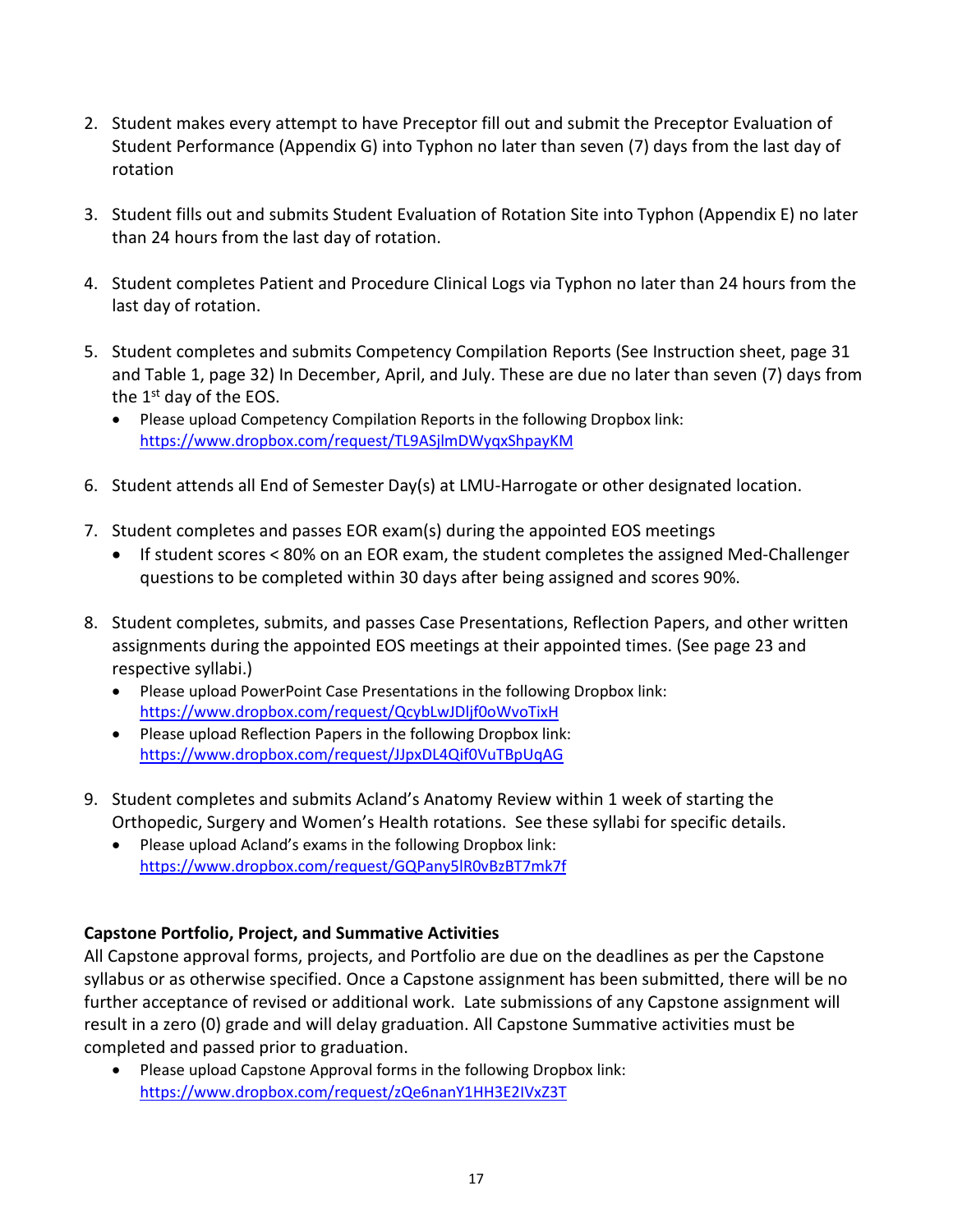#### **ROTATION EVALUATION AND GRADING**

The final rotation grade consists of 3 components:

- 1. Performance component (A), **and**
- 2. Written component (B), **and**
- 3. Professionalism (C)

| <b>Assessment Method</b>                   | <b>Percentage of Rotation Grade</b> | <b>Grading Criteria</b>                      |
|--------------------------------------------|-------------------------------------|----------------------------------------------|
| А.                                         | 40%                                 | Demonstrate satisfactory self-directed       |
| <b>Preceptor Evaluation of Student</b>     |                                     | learning skills, clinical reasoning skills,  |
| Performance:                               |                                     | commitment to patient-centered care and      |
|                                            |                                     | professionalism as evidenced by              |
| "meets or exceeds expectations"            |                                     | satisfactory performance on the preceptor    |
|                                            |                                     | evaluation.                                  |
| В.                                         | 50%                                 | Demonstrate acquisition of a strong basic    |
| <b>EOR exam or Case Presentation &amp;</b> |                                     | and medical science knowledge base as        |
| <b>Clinical Self Reflective Essays</b>     |                                     | exhibited on the written examination         |
|                                            |                                     | and/or elective/selective assignments.       |
|                                            | 10% (10 points)                     | Demonstrate a commitment to learning         |
| <b>Demonstration of Professionalism:</b>   |                                     | and professionalism by actively              |
|                                            | based on feedback from              | participating in all clinical activities and |
| Completion of all rotation                 | program faculty and staff           | exceeding the professional behavior          |
| assignments and paperwork within           | regarding communication and         | standards and minimum requirements for       |
| specified deadlines                        | timeliness, and/or                  | clinical rotations as per the PA Student     |
| Pre-rotation communication with            | Preceptor and personnel at          | Handbook and Clinical Manual.                |
| sites and timeliness of paperwork          | preceptor's office/site.            |                                              |
| Conduct, Attendance, Absence forms         |                                     |                                              |
| Professionalism issues as per Student      |                                     |                                              |
| <b>Handbook and Clinical Manual</b>        |                                     |                                              |

A total Preceptor-assigned rotation score of 70% **and** the preceptor noting "meets expectations" is required to pass the rotation. **If a student fails either component A or B, he/she will fail the entire rotation.** Failure of any rotation by preceptor evaluation (A) **or** exam (B) will result in automatic referral to the SPC. If a rotation is failed and has to be repeated, the student will receive a maximum of 70% for the repeated rotation.

Additionally, students will receive a grade of "F" for a rotation if the student fails to:

- 1) Meet the professionalism standards of the program or
- 2) Participate in required EOS days or
- 3) Complete required administrative components, including Typhon patient logging, preceptor/site evaluation and compilation/procedure logs
- 4) Students who are removed from the clinical site by a faculty member or at the preceptor's request will automatically receive an "F" for the rotation and will be referred to the Student Progress Committee.
	- **NOTE:** The removal of a student from a site for unprofessional conduct may also result in possible sanctions from the students' state Medical Licensing Board when they seek licensure upon completion of the program and passage of the PANCE.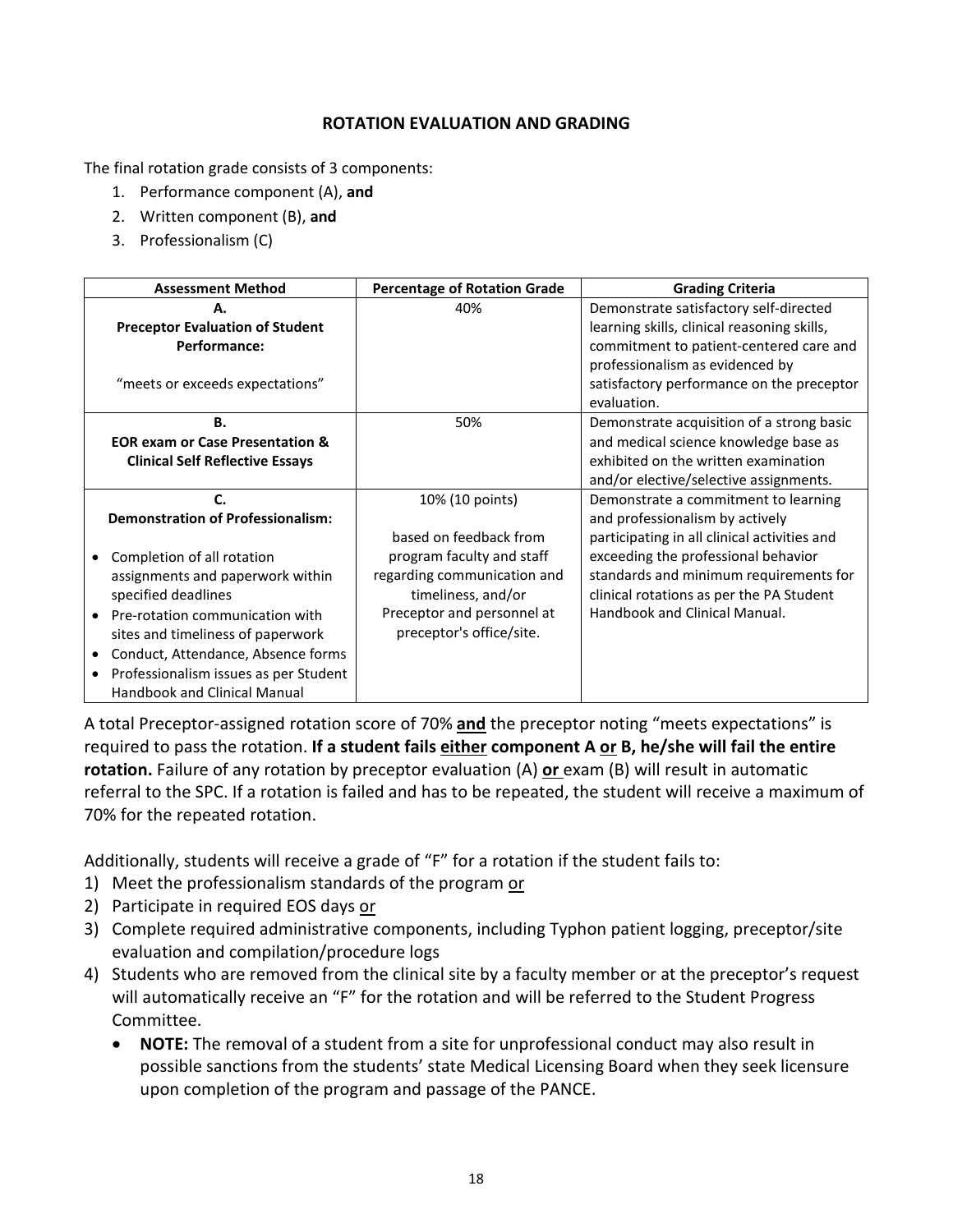**NOTE:** Students are NOT allowed to use an elective or selective rotation in lieu of repeating a failed rotation. Any failed rotations must be repeated at the end of the rotation sequence or as determined by the clinical team.

#### **Professionalism Points**

Professionalism is also a component of the overall rotation grade. Professionalism points will be deducted as follows:

- 1) For the first professionalism infraction during the clinical year, a student will be given one warning. This warning will be recorded in the student file. No further warnings will be given. An initial email with the assignment, directions and/or a deadline date and time serves as the warning on most occasions. Please pay attention and act accordingly.
- 2) For the second professionalism infraction on any rotation, a student will lose 50% (5pts) of their professionalism points for that rotation block.
- 3) For the third professionalism infraction on any rotation, a student will lose 100% (10 pts) of their professionalism points for that rotation block.
- 4) For any subsequent professionalism infractions on any rotation, a student will lose 100% (10 pts) of their professionalism points and be referred to SPC.
- 5) If a student has more than 2 total deductions of their professionalism points during the clinical year, they will be referred to SPC.

#### **Preceptor Evaluation of Student Performance**

Preceptors are asked to fill out an evaluation of each student (Appendix G) in Typhon following the completion of each clinical rotation. The student is responsible for giving the preceptor the *Evaluation Instruction Sheet* (Appendix F) at least one week prior to the end of the rotation so that the preceptor has the web address and directions for resetting passwords, if needed.

• **NOTE:** students are responsible for verifying the preceptors' preferred email address from the list that the Assistant Clinical Coordinator sends out at the beginning of rotation.

Preceptors should complete the evaluation in a timely manner since this evaluation is also used to determine a numeric grade for the rotation. It is the *student's responsibility* to ensure the DCE receives the Preceptor Evaluation of Student Performance form within seven (7) days after completion of each rotation. While the Department realizes that occasional delays may arise, repeated offenses may lead to the lowering of a final rotation grade. Preceptor evaluations will only be accepted if received through Typhon. Receipt of the evaluation via any other means will not be accepted and will result in an Incomplete for the rotation grade.

One evaluation form is to be completed by the preceptor just prior to the end of the rotation. If the student has more than one preceptor, students are encouraged to have the preceptors collaborate and turn in only one evaluation. If this isn't possible, each preceptor can complete an evaluation and the grade will be calculated from the average of all evaluations. If the student is on an 8-week rotation that is split between two different offices, each preceptor should fill out an evaluation. If the student is on the Ortho-focus rotations, the preceptor should fill out an evaluation for each of the three rotations: Orthopedics, Elective, and Selective. The preceptor's evaluation is based on demonstration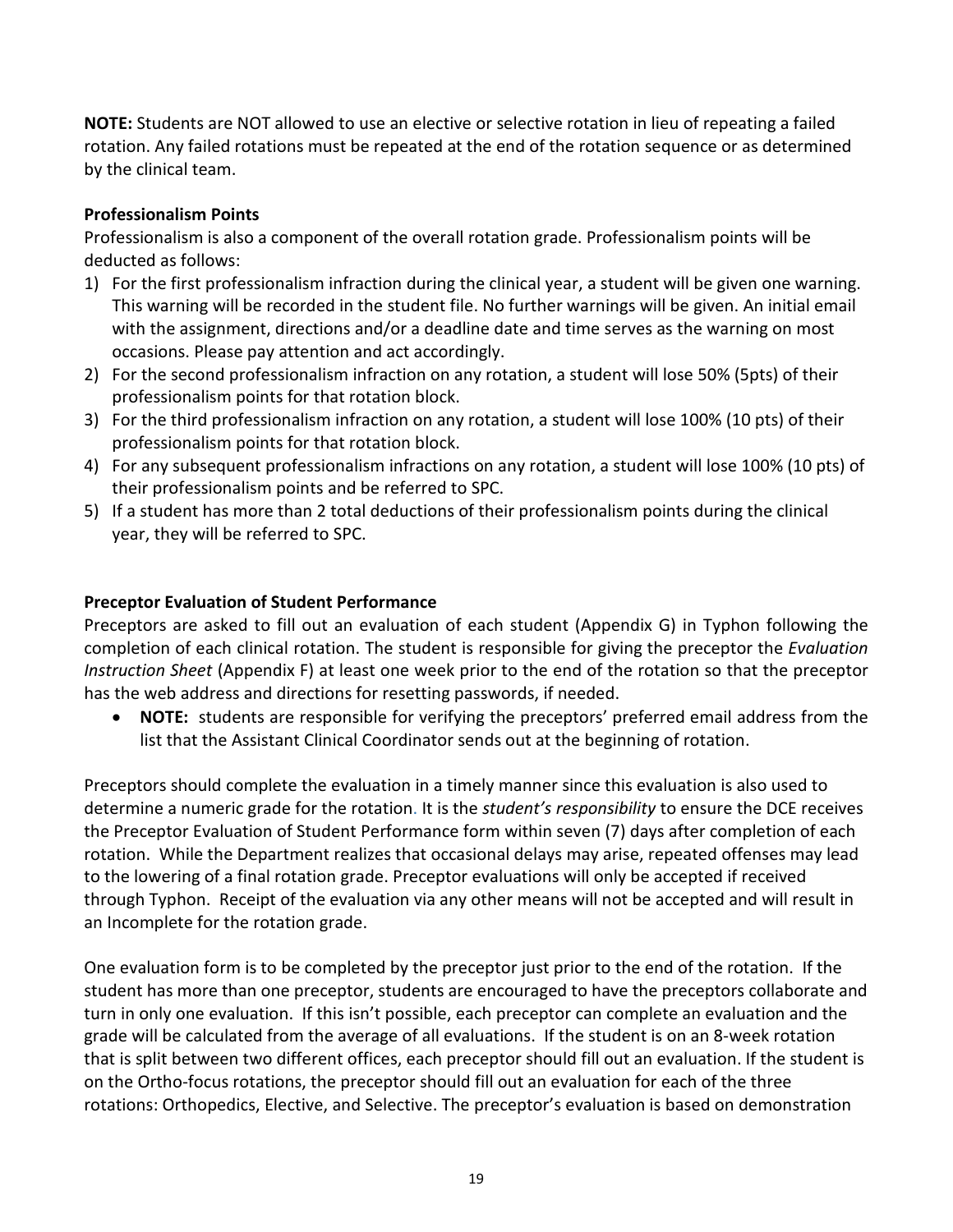of the student's medical knowledge and skill in the performance of history-taking, physical examination, procedures as designated and permitted by preceptors, and developing a diagnosis and treatment plan.

The preceptor is encouraged to have an exit interview with the student. This evaluation process should allow for more direct feedback between the preceptor and student regarding the student's performance. The student should also ask the preceptor for feedback if it is not given. The student should also provide feedback to the preceptor concerning the rotation in a constructive manner. Preceptor evaluation forms become a part of the student's permanent record.

#### **A student has failed a clinical rotation if he/she earns a numeric score of < 70% and/or the clinical preceptor marks "did NOT meet expectations" on the clinical Preceptor Evaluation of the Student Performance form.**

#### **Clinical Rotation Evaluation Discrepancies**

The student should meet with the preceptor for a final evaluation prior to the rotation ending. If the student is dissatisfied with the evaluation and has met with the preceptor to discuss the evaluation, the student should contact the Director of Clinical Education by writing a statement that outlines specific reasons why he/she disagrees with the preceptor's final evaluation. The statement needs to be submitted within one week of the final evaluation. The statement will be reviewed by the Director of Clinical Education and Clinical Faculty. A meeting with the student will take place if further information is required. If no further action is necessary, a written decision will be sent to the student within seven days. If further action is necessary, the Director of Clinical Education will contact the preceptor for more information. Once the preceptor has submitted their evaluation of the student, the student should **not** re-contact the preceptor to further discuss and/or negotiate the evaluation. Failure to abide by this will result in a professionalism violation and/or referral to the SPC.

#### **Student Evaluation of Rotation**

Students have the opportunity to provide input on their clinical experience at the end of each rotation. If the student is on the Ortho-focus rotations, the student should fill out a site evaluation for each of the three rotations: Orthopedics, Elective, and Selective. Each student is required to complete an evaluation of the rotation site on Typhon no later than 24 hours from the last day of rotating at the site and *prior to* any discussion concerning the preceptor evaluation of the student performance.

Students are encouraged to record the positive aspects and any areas needing improvement on the rotation evaluation. Constructive comments are the most helpful. Student evaluations of the site are reviewed on a monthly basis by the Clinical Team and any issues or concerns brought up by students will be addressed. Preceptors may receive anonymously themed copies of students' comments of their site if they specifically ask for them. (See Appendix E for example form.)

#### **The Preceptor Evaluation of Student Performance and the Student Evaluation of Rotation forms must be submitted on time for every rotation in order for Professionalism points to remain intact.**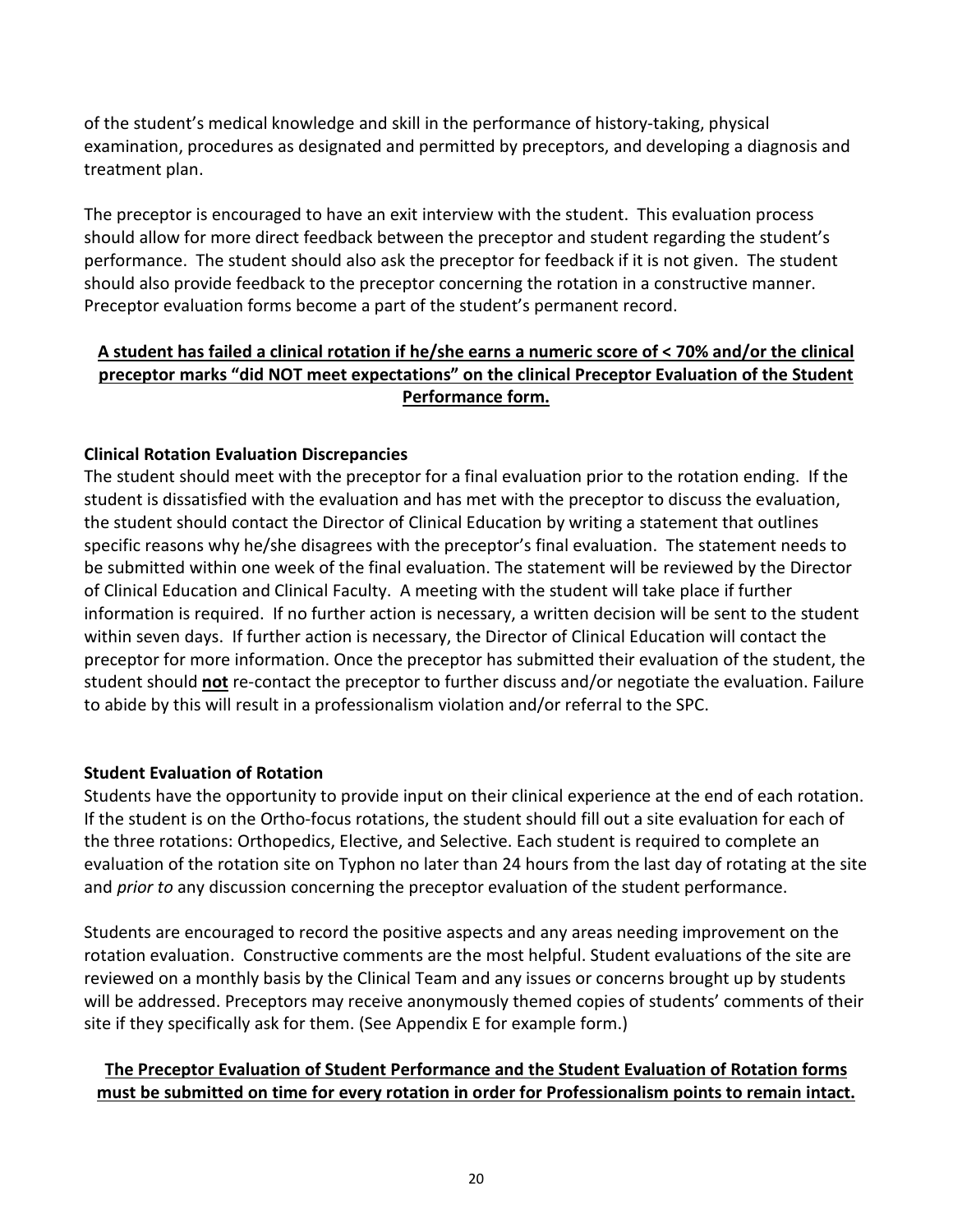#### **End-of-Rotation Exams (EORs)**

All required clinical rotations have a written examination specific to that experience that must be completed and passed with an acceptable grade. The Program utilizes the Physician Assistant Education Association (PAEA) End of Rotation exams (EORs) for all rotation exams with the exception of the Orthopedic rotation for which a Program-designed exam is administered. During each EOS, each student could be given between 1 to 4 comprehensive EOR exams specific to the rotations they just finished. The rotation-specific exams are based on the PAEA EOR Blueprint. For this reason, it is extremely important that students keep up with their studying no matter what rotation they are on.

Specific objectives for each rotation are provided to both the student and preceptor. Clinical experiences may vary depending on patient population and site strengths/weaknesses. It is the student's responsibility to review the objectives and augment clinical experiences with independent research and discussion with the preceptor as necessary. Students are responsible for knowing all the information in the rotation objectives and on the respective EOR Blueprint, even if those conditions were not personally seen during their rotation. (See: [https://paeaonline.org/assessment/end-of](https://paeaonline.org/assessment/end-of-rotation/content/)[rotation/content/](https://paeaonline.org/assessment/end-of-rotation/content/) for a copy of the topics and blueprint.)

The PAEA uses a scaled score, which we convert to a percentage. If a student scores <70% on an EOR exam, they have failed the exam and the rotation and they will be referred to the SPC and may require additional testing specific to the rotation.

#### **Med-Challenger**

Med-Challenger is an online education and assessment platform that offers study material and question banks to healthcare professionals including PA's. Med-Challenger will be used for remediation purposes if a student scores <80% on any EOR exam. Any student who scores <80% on an EOR exam will be assigned a Med-Challenger exam to be completed within 30 days of assignment. The student must score at least 90% on the Med-Challenger remediation exam on or before the specified deadline to pass the remediation.

The LMU-Harrogate PA Program provides all students with access to Med-Challenger during their clinical year. The student is encouraged to use the Med-Challenger software to supplement their knowledge and bolster their standardized test-taking skills.

#### **Objective Structured Clinical Examinations (OSCE)**

Students will be required to pass any OSCEs given during the clinical year. Typically, a written OSCE is given at the December and April EOS times. The OSCE grade is applied to the pre-graduation summative grade. A minimum score of 70% must be achieved on each simulation/OSCE, or the student will be required to complete remediation on the topic that was failed. A remediation of the SIM/OSCE may be scheduled after graduation. Students will not be considered official graduates of the program until all coursework is successfully completed. If a student does not improve and pass the remediation, the student will be required to appear before the SPC.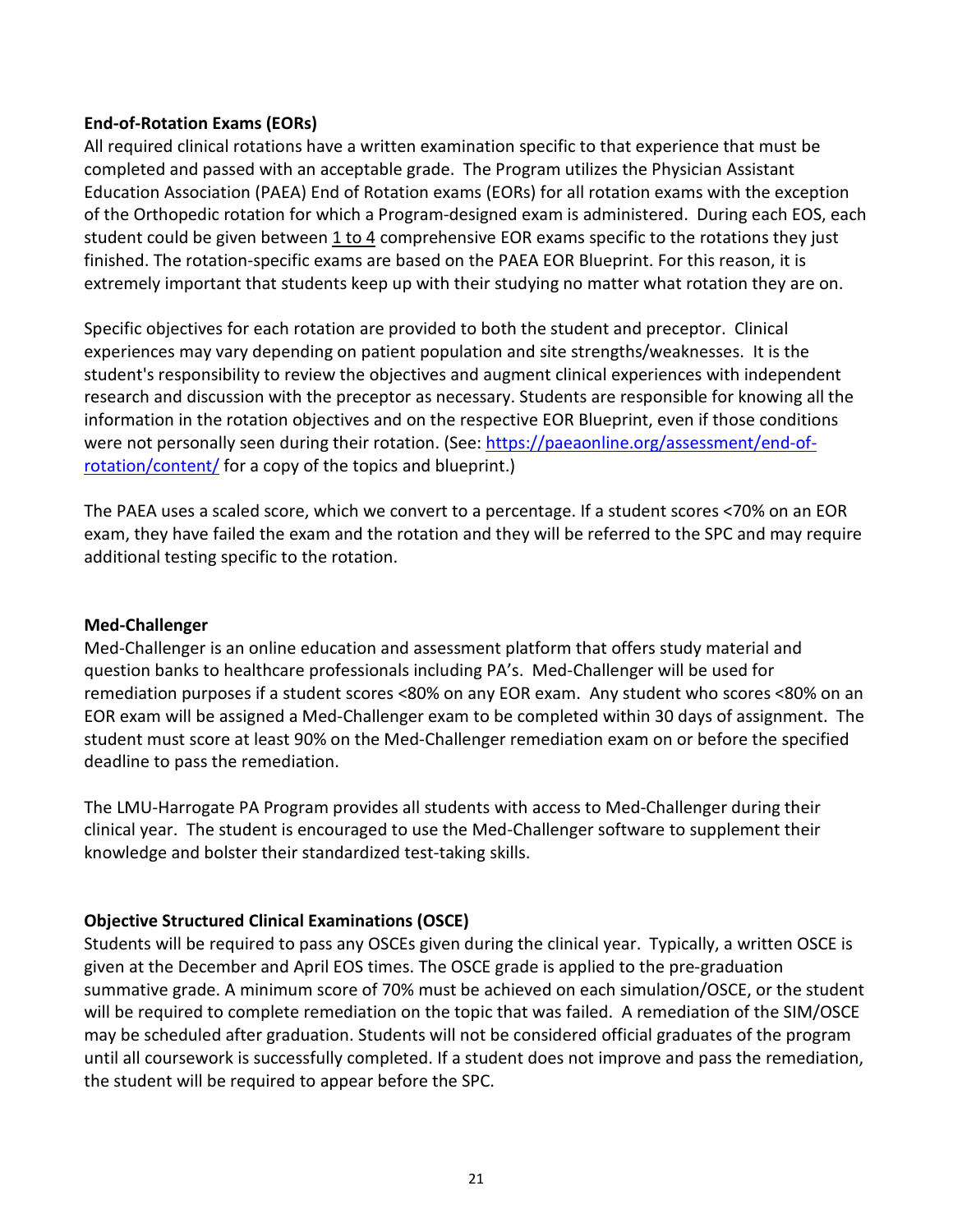#### **PowerPoint Case Presentations for Elective and Selective Rotations**

At least one week prior to their scheduled EOS presentation date, students should submit their desired topic (patient) for the presentation to the designated Google Doc sent out before the EOS. Students are responsible for determining that their topic is unique and not covered by another student and that their topic is of sufficient breadth and depth to meet the requirements of the Case Presentation Rubric. (See Appendix J.) Failure to do so will result in point deduction.

The submitted case **must** be a patient on whom the student completed the initial evaluation and workup, thus making them familiar with all aspects of the case and able to give a complete presentation and answer most questions. Students should choose a patient who has a diagnosis that is of interest to them and their classmates. Students must remove all patient-identifying data in accordance with HIPAA guidelines. See the Case Presentation Schedule when it is sent out prior to the EOS to know your time slot.

The PowerPoint should include HPI, significant PMHx/FHx/SHx, pertinent positives from the ROS, allergies, meds, primary diagnosis with a differential, secondary diagnoses, and management plan (to include orders as appropriate).

Students should submit their final case presentation, in PowerPoint form, to the Dropbox folder at least 1 day prior to their presentation[. https://www.dropbox.com/request/QcybLwJDljf0oWvoTixH.](https://www.dropbox.com/request/QcybLwJDljf0oWvoTixH) If the deadlines above for submission of topics on the Google Doc or PowerPoint cases are not met, the overall grade for the presentation may be lowered by one letter grade for each deadline missed.

The actual case presentation on the scheduled EOS date and time should follow the following format: History and physical exam should be limited to five (5) minutes. The next five (5) minutes should consist of the patient management (orders, plan, course, prognosis, etc.) and for questions from classmates and the faculty grader(s). The presentation will be made to at least one (1) faculty member and the second year students. The presentation will be graded by the faculty utilizing the Case Presentation Rubric.

A minimum grade of 70% is required. If the student fails the presentation, for whatever reason, the student will be referred to SPC to discuss options for remediation.

#### **Clinical Self-Reflective Essay for Elective and Selective Rotations**

Students must write a self-reflective essay that focuses on a specific clinical year experience they feel will significantly contribute to shaping them as a practicing Physician Assistant. The experience should have made a significant impact on their future practice, either in a positive or negative manner. Students may cite situations they observed or had close knowledge of or experienced directly. Please avoid trivial events, specific and direct criticism of care provided by another provider, or interpersonal relational issues. Students should provide sufficient details as to make the essay informative but equally mindful of protecting the identity of other role players and the location of the experience.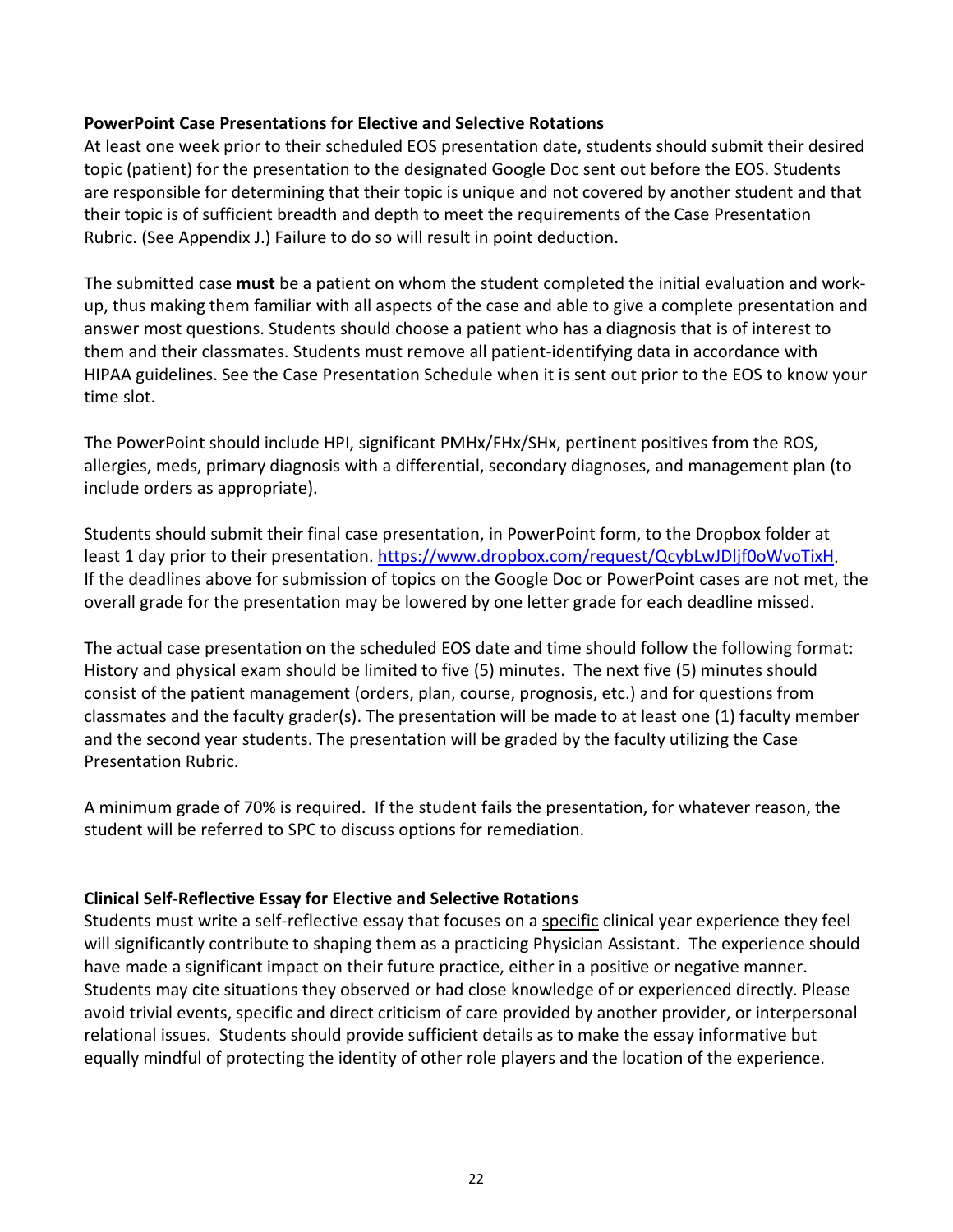The essay should be no less than 600 words and be submitted as a Word document in Times New Roman, size 12 font, and include the student's name and date as a header. If the student fails to submit the paper following the above guidelines and deadline, the student will be referred to SPC to discuss options for remediation.

Students should submit their Self-Reflective Essay to the following Dropbox folder at least 1 day prior to the first day of the EOS following their elective and selective rotations (one essay for each). <https://www.dropbox.com/request/JJpxDL4Qif0VuTBpUqAG>

#### **Professionalism**

The following non-exhaustive list must be completed on time (when indicated) in order to meet Professionalism (Category C) requirements:

- 1. Students should be familiar with all Clinical Rotation Assignments and abide by the submission instructions and deadlines that were introduced on pages 16-17.
- 2. Students contact the Director of Clinical Education and the preceptor on the same day concerning absences from rotations for sickness or emergencies and obtain permission for all other absences in advance from both the Director of Clinical education and the preceptor. All absences are documented via a preceptor signed, dated absence form submitted to Dropbox (Appendix M) within 24 hours of returning to the clinical site (or prior to the absence if for a personal day.)
- 3. Student attends (without early departure) all EOS days and required PA program activities.
- 4. Student upholds responsibilities to the clinical site noted on Preceptor Evaluation of Student Performance form or via other communication with the preceptor (i.e. professional behavior/attitude, assignments, hospital rounds, call, etc.).
- 5. Student refrains from any rude, disrespectful, or derogatory remark, gesture, or act towards any instructor, the Program, university faculty or staff member, clinical preceptor, peer, patient or staff member of any clinic or hospital, as this type of behavior is not consistent with professional behavior.
- 6. Student represents the University in a professional manner at all times, refraining from any negative comments or participating in or spreading gossip regarding the University, PA Program, faculty/staff, course requirements, preceptor(s), facilities, or preceptor's staff.
- 7. Student refrains from posting any information including photographs regarding clinical sites/preceptors or patients/cases on any form of social media.
- 8. Student responds to all program emails within 48 hours and all phone calls within 24 hours.
- 9. Student returns all requested paperwork to the PA Program within 72 hours of receipt or as per designated deadline.
- 10. Student returns all badges, borrowed equipment, etc. to the clinical site before leaving the rotation.
- 11. Student keeps all originals of submitted paperwork and confirmation emails.

#### **Typhon Patient Encounter Logs (subject to Category C: Professionalism)**

Students will be required to maintain a patient log, which gives the program an opportunity to further evaluate the clinical experience. The patient log will show the numbers and types of patients being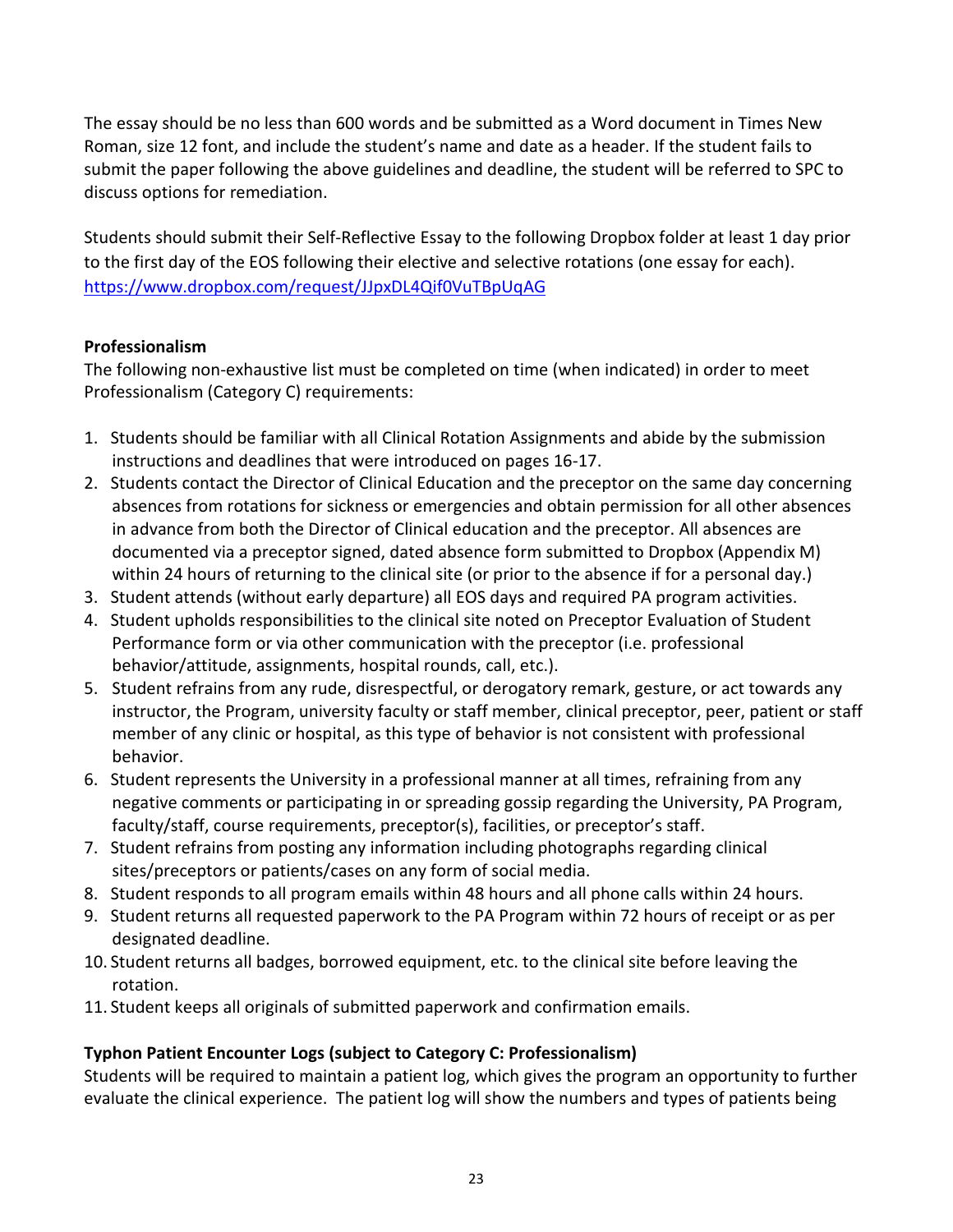seen, their diagnosis, and the student's level of participation. It is the student's responsibility to assure that the patient logs accurately and thoroughly reflect the patients they have seen. These patients and numbers cannot be logged outside of the assigned rotation. Patient logs must be completed for every rotation within 24 hours after leaving that rotation site. This information is entered into Typhon and later gathered in Compilation Reports. The reports assist in providing data to remain in compliance with the Accreditation Review Commission on Education for the Physician Assistant, Inc. (ARC-PA).

**NOTE:** Patient logs should never be pre-entered, altered, or falsified. Failure to follow these directions will result in referral to the SPC and automatic 100% loss of professionalism points for that rotation. This type of unprofessional conduct may also result in possible sanctions from the students' state Medical Licensing Board upon completion of the program. Clinical faculty will audit these logs at random times for completeness and accuracy.

#### **Typhon Clinical Procedure Log (subject to Category C: Professionalism)**

The Clinical Procedure log is required to be completed by students during their clinical year and should be logged into Typhon daily for each clinical rotation. This log shows the numbers and types of procedures performed during the rotation as well as the student's level of participation. (See page 33, Table 2 for procedure log minimums.) Upon graduation, this log is **required** by hospitals and ambulatory clinics for credentialing purposes. It is the student's responsibility to maintain a copy of this log for credentialing purposes when they seek employment. The program is not responsible for making copies of Clinical Rotation Assignments or sending in paperwork for credentialing.

**NOTE:** If you have any questions or difficulties with Typhon, please contact Mrs. Jennifer Butcher: [jennifer.butcher@lmunet.edu](mailto:jennifer.butcher@lmunet.edu)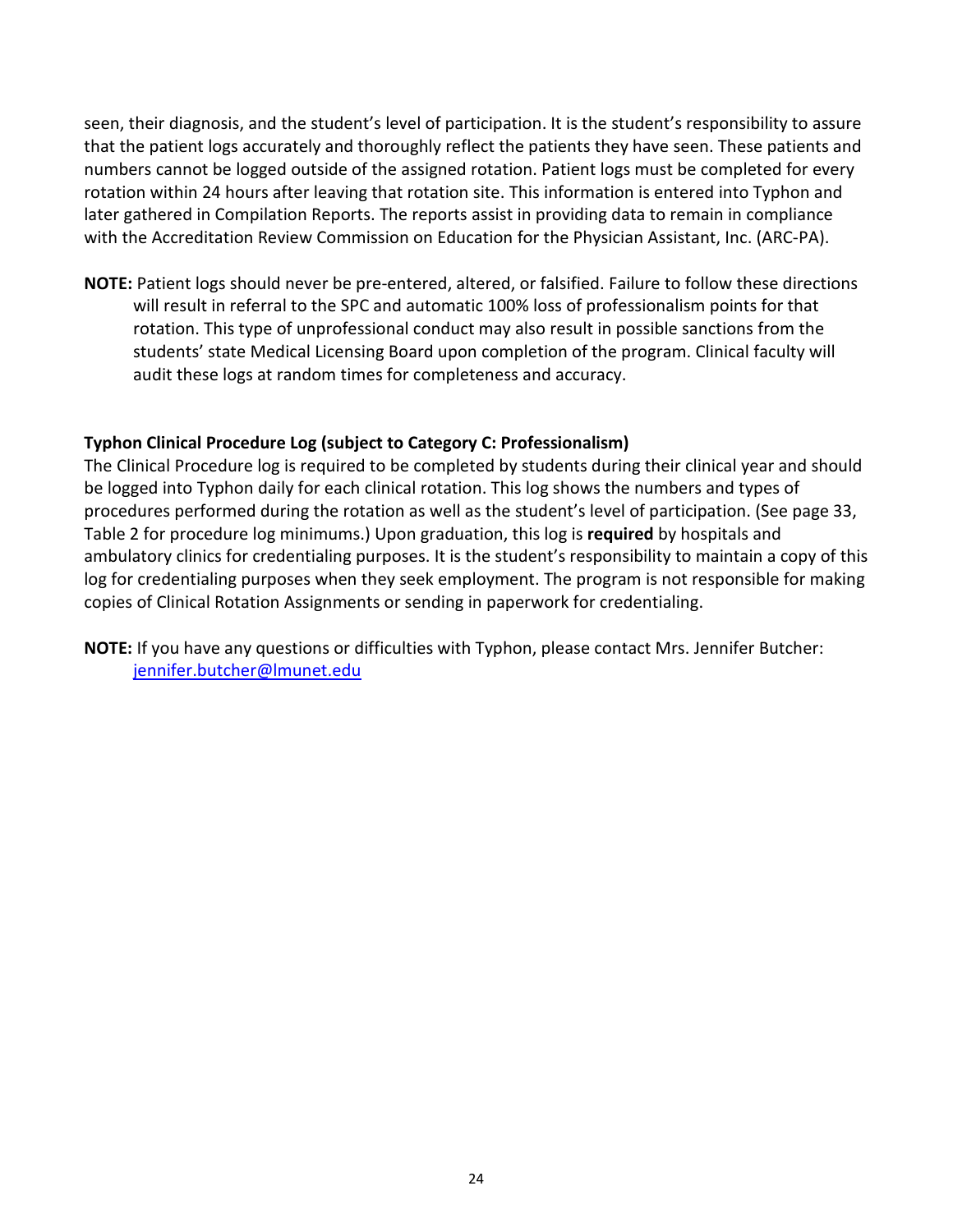#### **Lincoln Memorial University-Harrogate Physician Assistant Program Understanding Clinical Competency Domains and the Compilation Reports**

The LMU PA Program utilizes several measurable domains drawn from the ARC-PA accreditation standards as well as the Physician Assistant competencies in order to monitor and ensure that individual students are progressing and meeting Program determined minimums. As shown in the diagram below, all rotation assignments and determinants of professionalism directly relate to the monitoring of student clinical competency. Deficits in particular areas of competence can then be more effectively mentored and remediated in a timely manner *as needed.*



- **1) Patient Encounter Log Minimums/Compilation Report:** (See page 32, Table 1 for example)
	- a. Students are expected to play a direct role in patient care throughout their clinical phase of education. The Program has established minimum patient encounter numbers for each student per rotation; however, additional minimums have been set for patient acuity level, care setting, age, surgical settings and certain patient type encounters. As listed, each domain corresponds with a different clinical care aspect. Each domain has a set minimum total and sub-totals that must be achieved by every student to ensure a broad exposure to the healthcare system.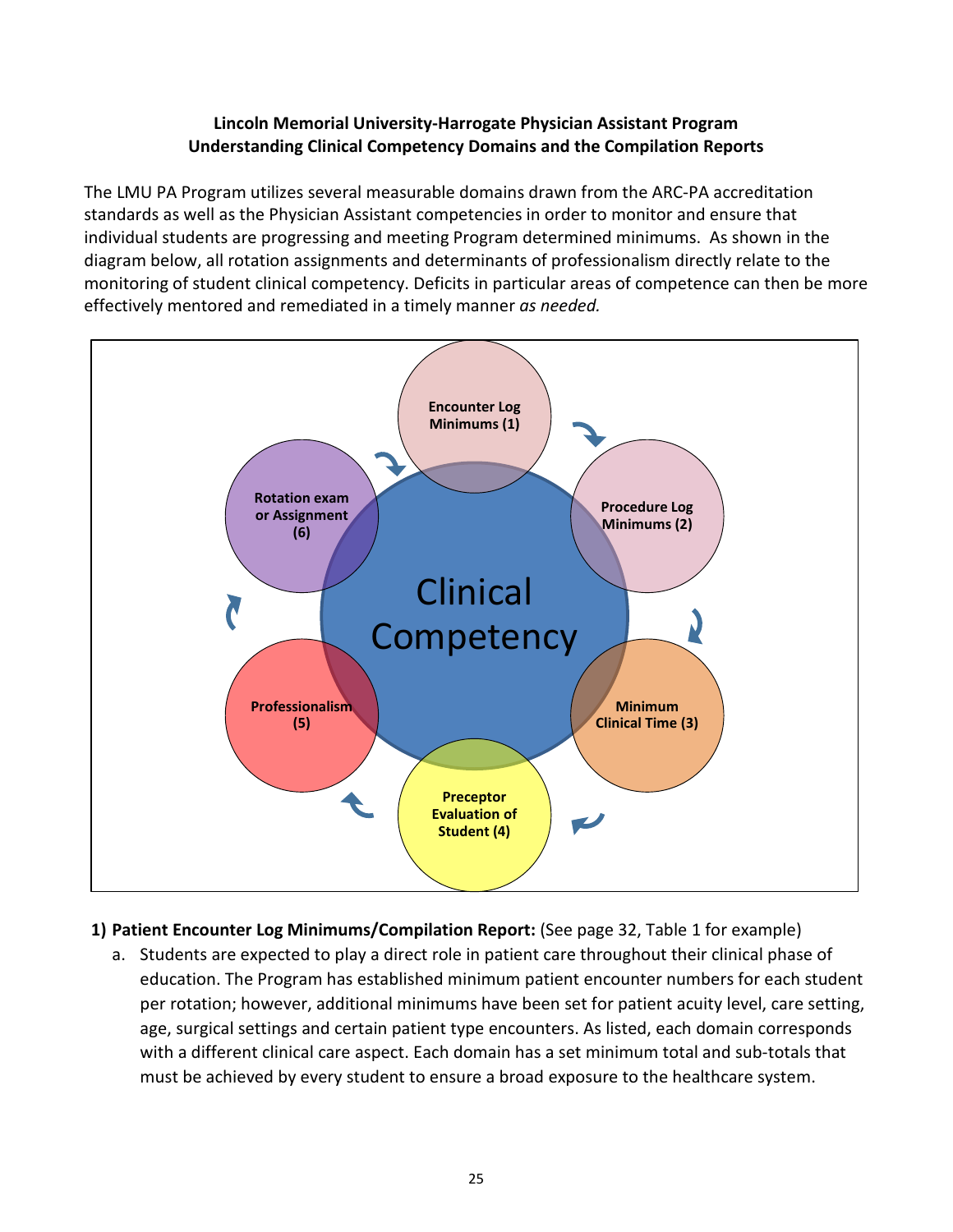- b. Clinical students should refer to the Encounter Log Minimum Instruction Sheet (See page 31) when completing Typhon logging and compilation reports to help accurately log patients.
- c. Students may only log patient interactions that occur while on site with their clinical preceptor present. Volunteer work or working clinically in another manner will not be counted towards the minimums in any domain so as to ensure the quality of the interaction.
- d. Clinical students should only log interactions where they played a partial or full role in the care of the patient. Interactions that only involve observations (or "shadowing") where little to no knowledge of the patient is known prior to the interaction should not be logged towards these minimums.
- e. Area IV (See page 32, Table 1), which relates to specific rotation assignments, shows the minimum number of patient encounters students must complete within the assigned dates of that particular rotation. These numbers cannot be logged outside of the assigned rotation.
- f. Areas I-III & V-VI cover interaction types that can be encountered and logged at any time during the clinical phase and, as such, may be logged at any time during the clinical phase regardless of the assigned rotation.
- g. It is expected that a single patient interaction will likely meet the criteria for several domains. For example, a thirty-year-old patient may present acutely to the outpatient clinic for a Behavioral Medicine complaint to the student who is currently on a Family Medicine rotation. In this scenario, the student will be able to log an encounter that counts towards Areas I, II, III, IV and VI.

#### **2) Procedure Log Minimums:**

- a. "Procedures" (See page 33, Table 2) logged in this section will generally relate to activities that require kinesthetic activities in addition to critical analysis of the patient interaction. Examples will include suturing, incision and drainage of abscesses, IV access and similar. However, other examples will include activities such as radiograph interpretation, medication counseling and others.
- b. Procedures are logged at any time during the clinical phase when they occur and need not be relegated or completed during a particular rotation.
- c. Logged procedures should include those where the student played an active role and performed at least part of the activity personally. While observational learning on the clinical phase is considered valuable and important, it will not count toward the competency requirements.

**It is expected that the student should have 50% of their total patient encounters and procedures completed and logged in Typhon and a Compilation Report by the end of Fall semester (December EOS) and 80% completed and logged in Typhon and a Compilation Report by the end of the Spring semester (April EOS)**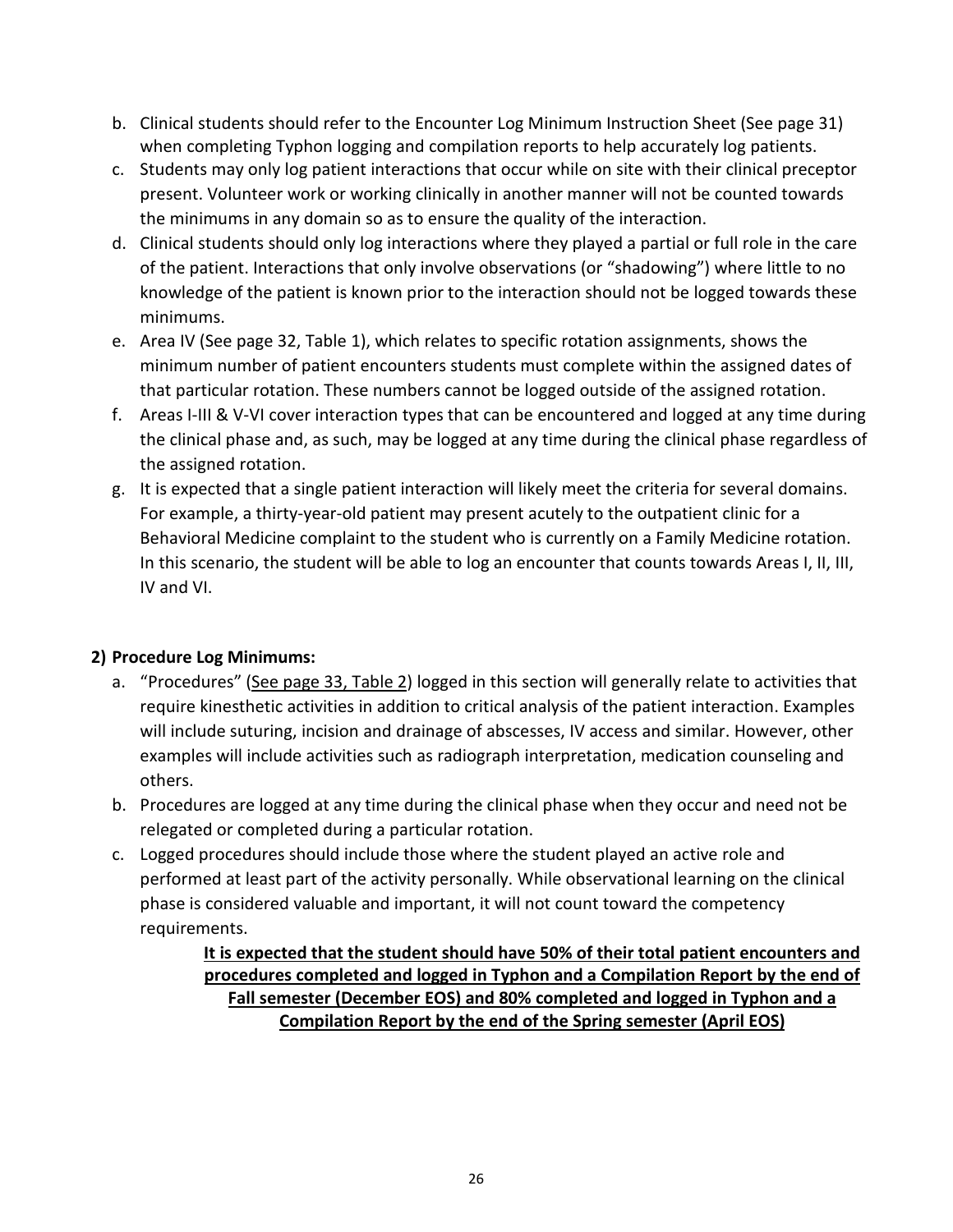#### **3) Minimum Clinical Time:**

- a. This facet of achieving clinical competency relates to the minimum amount of time each student is expected to be on duty/on site with his or her clinical preceptor per rotation.
- b. The rotation minimum time requirement is distinct from the patient interaction requirements. Completing the minimum time on rotation does not exclude the need to see the minimum number of patients required for that rotation.
- c. For all four-week rotations, students must complete and log a minimum of 140 hours of onsite/on duty time with their preceptor except for the behavioral medicine rotation, which has a minimum of 120 hours. A minimum of 280 hours are expected for all eight week rotations. In addition, it is expected that on all rotations the student will work their preceptors' "full time" schedule to maximize learning. Students should seek out opportunities to learn on every rotation, even when they entail longer days, nights, and weekends. A student who becomes aware that they will be unable to meet the minimum hours should contact the program immediately so that a site re-assignment can be made.
- d. The minimum time limit is a programmatic requirement to ensure competency and to meet requirements for graduation. This is no different from an expected work schedule as required by an employer.

#### **4) Preceptor Evaluation of the Student:**

- a. This evaluation provides valuable feedback to the program; however, more importantly, it provides students with the opportunity to identify areas of strength and areas needing improvement based on their interactions with their preceptors. This is especially helpful considering that the evaluation is based on the Physician Assistant Competencies.
- b. Students must make certain that the preceptor is given the Evaluation Instruction Sheet so they can complete the evaluation in a timely manner since this evaluation is also used to determine a numeric grade for the rotation.

#### **5) Professionalism:**

- a. Professionalism is evaluated in several different ways and is considered to be more than simply showing up on time or the absence of complaints or problems. A big part of this area is evaluated by the student's preceptor on the aforementioned Preceptor Evaluation. In addition, student professionalism is evaluated on the timeliness of communications with the clinical team, pro-active behaviors regarding completing required rotation, credentialing, and capstone requirements, as well as the general ability to effectively time manage and engage in selflearning.
- b. This aspect is considered when assessing a student's clinical competence but also as part of individual rotation grades.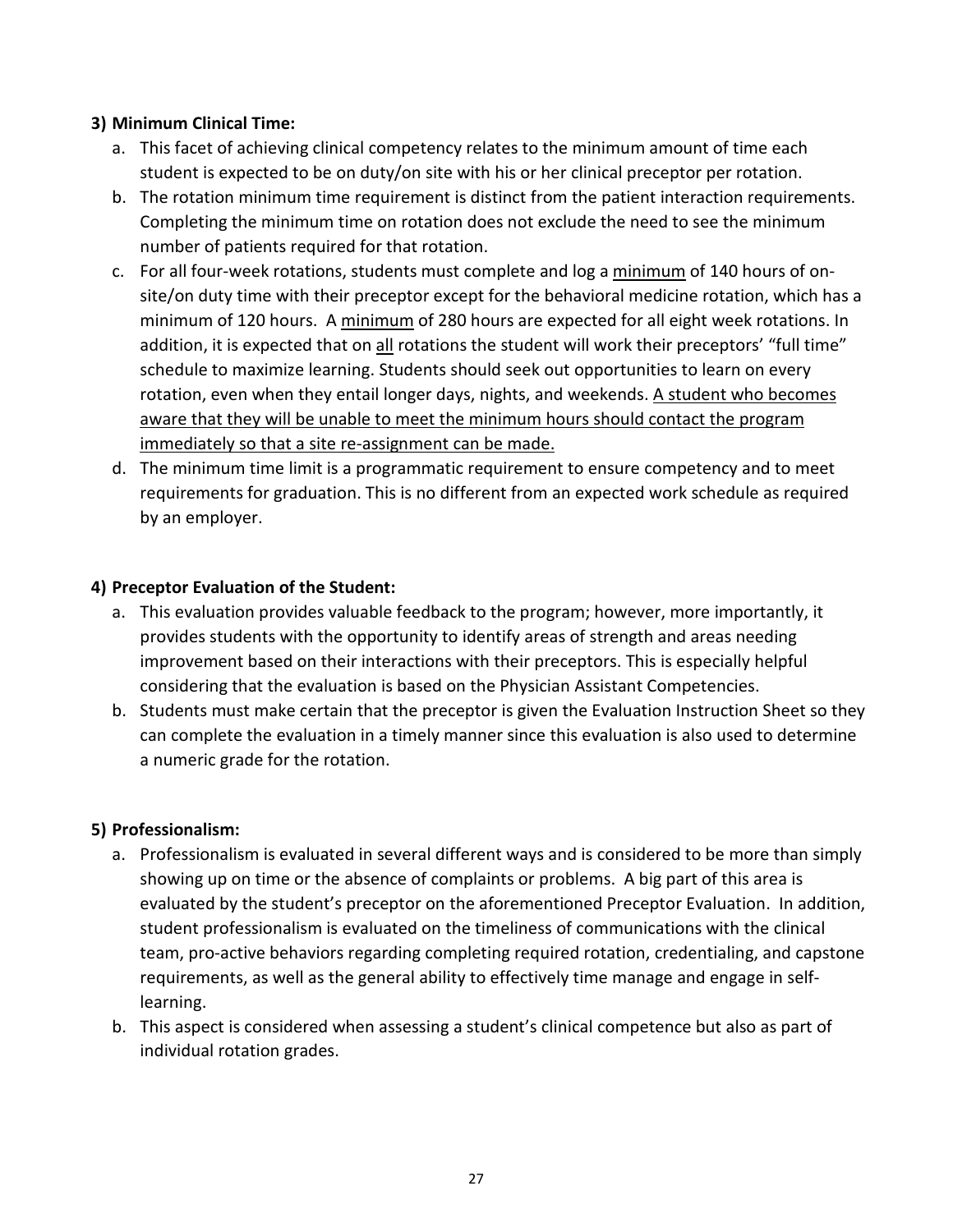#### **6) Rotation Examination or Assignment:**

- a. All required clinical rotations have a written examination specific to that experience that must be completed and passed with an acceptable grade. These exams will be scheduled by the faculty and time set aside from rotation-related duties to complete the exams in a proctored setting. Passing these exams is not only key in determining clinical competence but is also used to determine a rotation's numeric score.
- b. Assignments are given in lieu exams for the clinical Elective and Selective rotations. These are graded by assigned faculty after the completion of the rotation period.

#### **7) General:**

- a. Students should consider their clinical phase a time to maximize their knowledge base through application. In general, the greater the number of chances to apply knowledge and learn from feedback and outcomes the greater the knowledge and competence.
- b. The characteristics of clinical competence can be legion; however, the Program has determined the domains listed above are pivotal in establishing an advanced level of clinical competence that, along with other variables, will ensure a graduate's success in entering the healthcare field and being able to rapidly adapt to the needs of the patient and the healthcare team.
- c. Minimum requirements listed should be considered just that, minimum requirements. Going above and beyond these will better ensure student success.

#### **How the Program Tracks Clinical Student Competency Progression**

The Program will use the Typhon tracking system for students to log their patient encounters, completed procedures, and clinical time. The Program will also use this platform to house and collect Preceptor Evaluations of Student Performance.

As mentioned, Professionalism will be evaluated from the preceptor's evaluation but also in the student's timeliness and completeness of required communication and paperwork. Frequent deficits and lapses are communicated to the Director of Clinical Education and can, if a student is unresponsive to mentoring, result in a referral to the Student Progress Committee for review.

The Program also utilizes the PAEA clinical exams with the exception of the Orthopedic rotation for which a Program-designed exam is administered. The students will be required to prepare a patient case presentation for the Elective and Selective rotations in lieu of an exam.

#### **Remediation of Competency Deficits**

All of the aforementioned components are considered integral parts in attaining the advanced level of clinical competency the Program has developed and expects from all students prior to graduation. With the exception of a few components, competency development is expected over the course of the entire clinical phase. This is especially true since all students do not have the same sequence of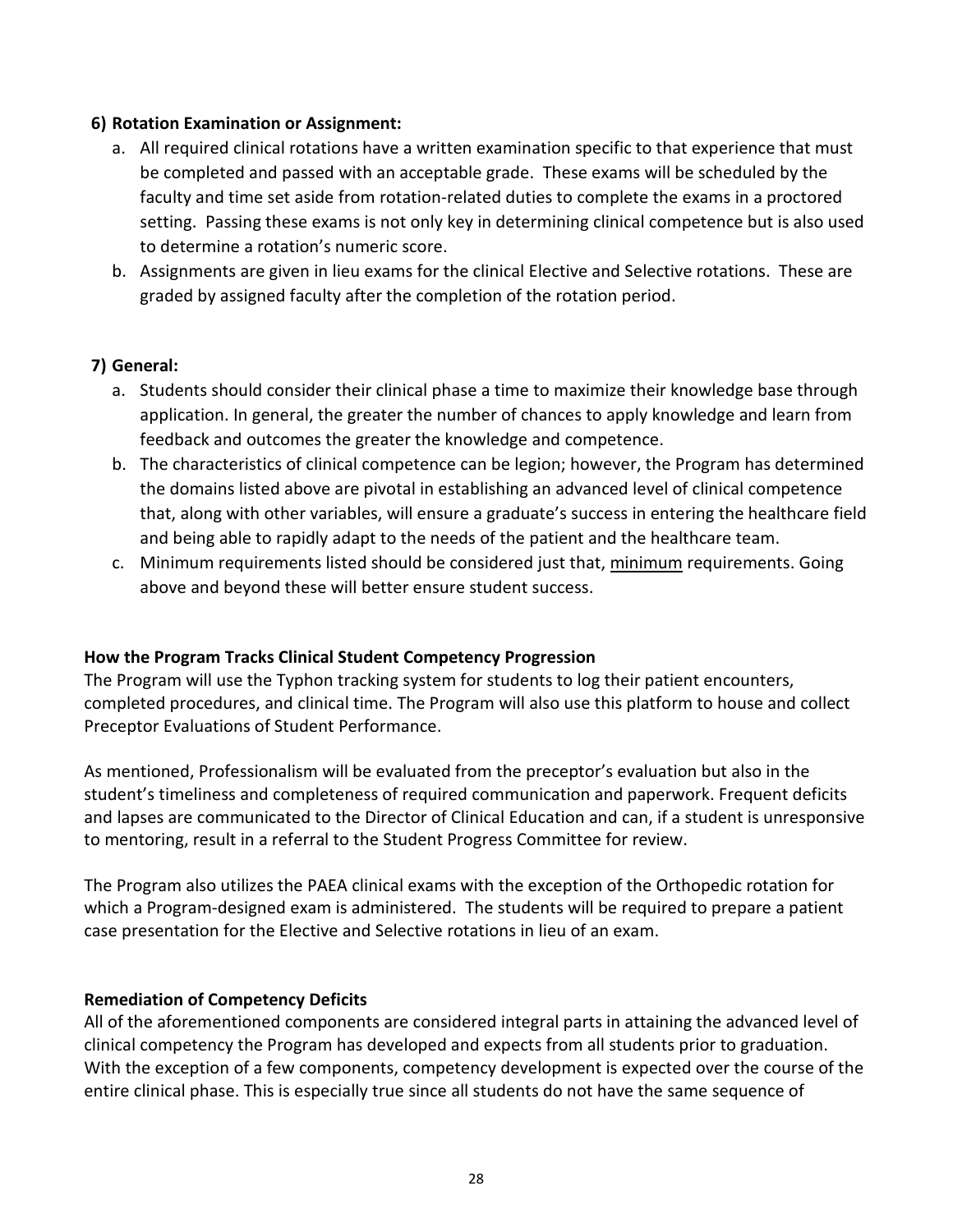rotations from beginning to end. Minimum progression thresholds will be monitored at the end of each semester and are dealt with proactively.

It is expected that students should have 50% of their patient encounters and procedures completed by the end of Fall semester and 80% completed by the end of the Spring semester. Students will be required to create and turn in a separate Compilation Report (based upon the Typhon logging; (See Table 1) to show their progress at the December and April EOSs. The student's final compilation report will be due when the student returns to campus for graduation activities in July. Clinical Faculty will monitor the Competency Compilation Reports for completeness, accuracy, and achievement of set competencies.

Requirements that are not achieved will result in communication with the student to ascertain barriers that may be interfering and to mentor strategies to surmount these barriers. If, after the completion of the Spring Semester it is deemed that a student will not be able to achieve a certain domain (i.e. procedure logs, patient encounter logs,) then the student's elective or selective rotation may be changed in order to make certain these domains are achieved.

Failed rotation exams and preceptor evaluations are considered more serious lapses in competency achievement and will result in evaluation by the Student Progress Committee (SPC). Delays in graduation are also considered for any competency domain that will not be achieved prior to graduation and will be considered even when numeric scores, used for rotation/course purposes, indicate a "passing" score.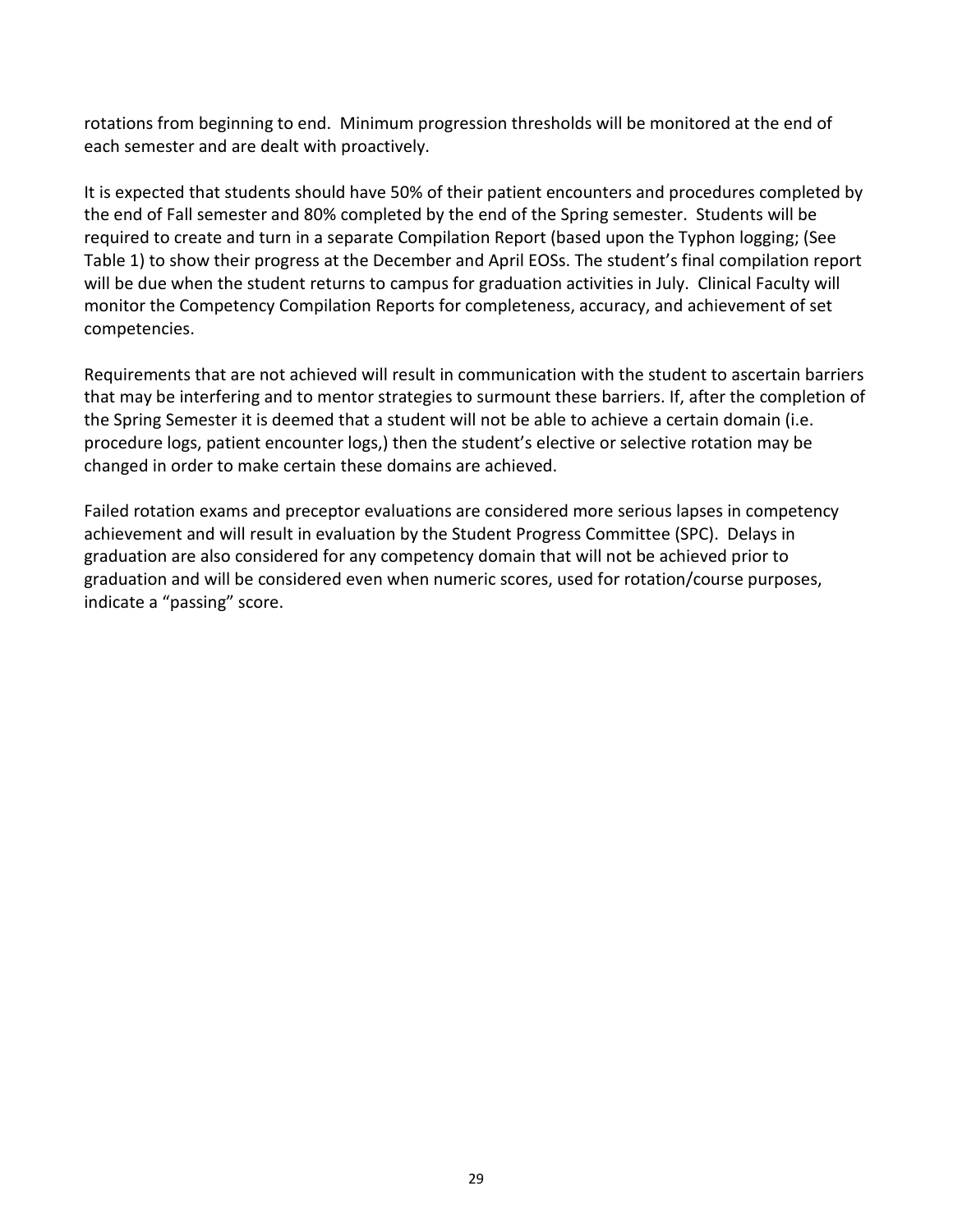#### **Competency Compilation Reports: Encounter Log Minimum Instruction Sheet**

These reports are due in December, April, and July within 1 week after the  $1<sup>st</sup>$  day of the EOS.

- 1. In Typhon, go to Case Log Totals (Graphical)
- 2. Under date range, put in the dates of the blocks you just completed prior to the EOS (EX: Blocks 1-5 dates for Dec EOS, Blocks 6-9 dates for April EOS, Blocks 10-12 dates for July EOS) and click apply filters button. These dates will include all entries for your chosen blocks.
- 3. Using these numbers, fill out your competency worksheet for your chosen blocks (Remember there are two pages: one for patients and the other for procedures).
- 4. The worksheet will automatically update totals. It will also (eventually) change colors when minimum competencies are completed.
- 5. Save your worksheet as (**last name\_first name competency worksheet**) and upload to the drop box folder- Compilation Reports - [https://www.dropbox.com/request/tshZfOiB8T8m7rEswQ2B](https://nam05.safelinks.protection.outlook.com/?url=https%3A%2F%2Fwww.dropbox.com%2Frequest%2FtshZfOiB8T8m7rEswQ2B&data=02%7C01%7Cchrystyna.senkel%40lmunet.edu%7Cf2784749b8374e1ff35508d6d2f6d243%7Cd3ef1a875daf4bdfa11b40412f4a2b3c%7C0%7C0%7C636928354883408468&sdata=ngURgQrMItPwdM2m1LSYNJ5sIJhF0xEi8mavlxKiRQk%3D&reserved=0)

#### **Area I**

Do not ever choose "other" because it doesn't count toward your minimums. Please choose "scheduled procedure" when appropriate, but it will not count toward your Area I minimums. It will count in other areas if information is entered correctly.

Typhon field "Clinical Information" section under Reason for the visit

Preventative – Annual/Well person exam, employment/sports physical, Pt./Fam. Ed/Counseling, screening/health promotion

Emergent – ER/ED visit

Acute – New Admit, Initial visit, episodic (means an established patient with a new problem), New Consult Chronic – Follow-up (Consult), Follow-up (Hospital visit), Follow-up (Routine), long term care, nursing home

**In addition to logging in this area you also need to log** under the "Other questions about this case" section. You will see a drop-down section where you are to choose: acute, chronic, emergent, or preventative.

#### **Area II**

- 1. Typhon field under "Student information" section under "Setting Type" choose: Outpatient, Emergency room/dept., Inpatient.
- 2. We can count long term care as Inpatient.
- 3. For Operating room experience, under "Student information" section in Surgical Management check "Operative Room"

#### **Area III**

Age of all patients is a required entry under "Patient Demographics" section

#### **Area IV**

Rotation minimums as listed; rotation type is a required field in "Student information" section under Rotation

#### **Area V**

Must check if patient is:

- 1. Pre-operative OR
- 2. Intra-operative OR
- 3. Post-operative OR
- 4. Leave blank if it does not apply

#### **Area VI**

- 1. If pre-natal, check the box under "Patient Demographics" section that reads "pre-natal visit" and enter age of the fetus.
- 2. For GYN patients you must use a GYN ICD-10 code; any appropriate GYN code will be accepted and you must choose an answer for the question "*Is this a GYN Patient*?" seen under the "Other questions about this case" section.
- 3. For Behavioral health patients you must enter the psych disorders seen under the "Other questions about this case" section and check the box "Psych Mental Health Case"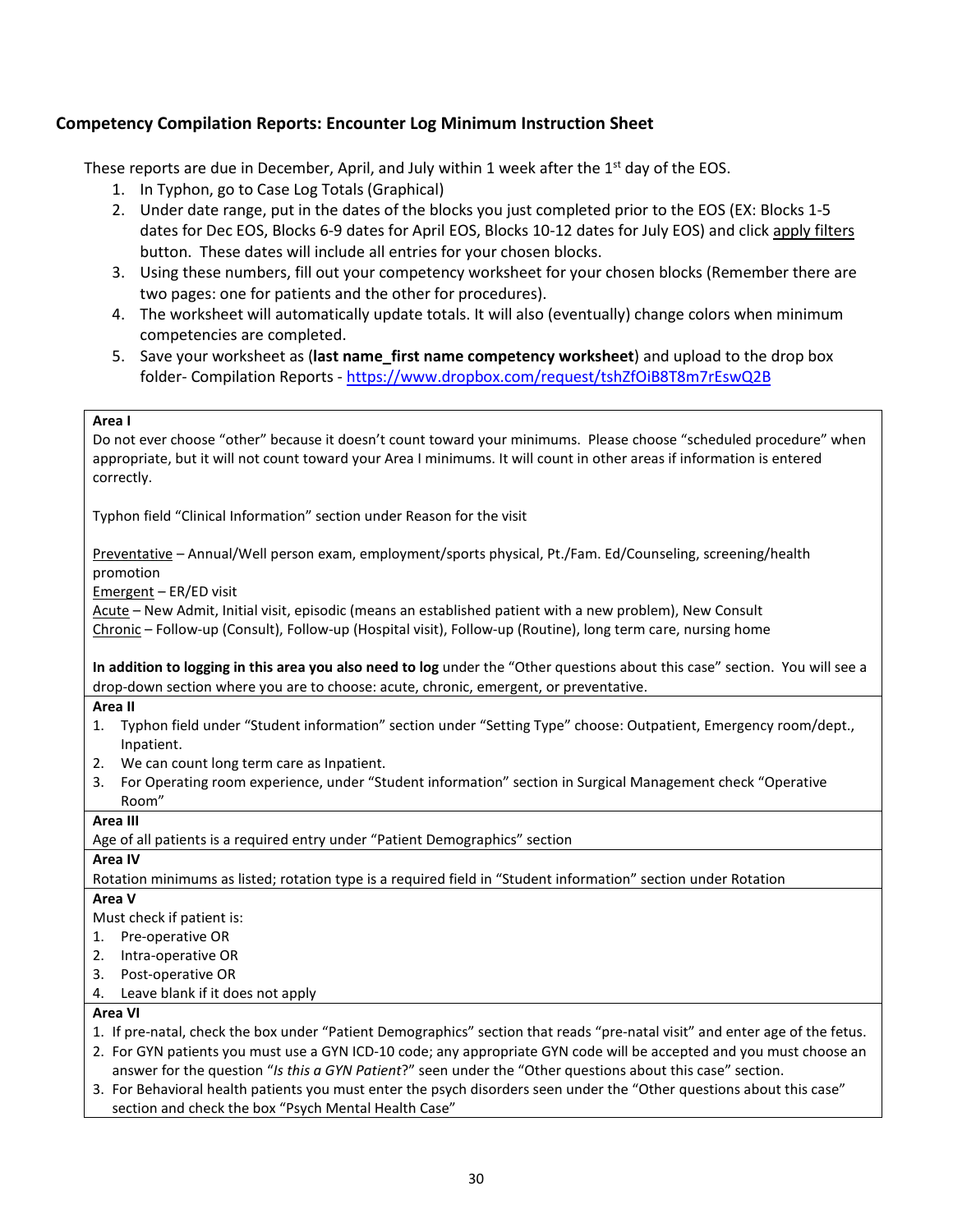## **Table 1: Example Competency Compilation Report**

| <b>Competency Compilation Reports: Encounter Log Minimums</b> |                                              |                                                                                                                                                                                                                             |                                              |                                                                                                                                               |     |                             |                          |  |               |  |                 |                 |                    |       |           |          |
|---------------------------------------------------------------|----------------------------------------------|-----------------------------------------------------------------------------------------------------------------------------------------------------------------------------------------------------------------------------|----------------------------------------------|-----------------------------------------------------------------------------------------------------------------------------------------------|-----|-----------------------------|--------------------------|--|---------------|--|-----------------|-----------------|--------------------|-------|-----------|----------|
| Area I                                                        |                                              | <b>Classification of patient encounter based on the acuity level regardless of</b><br>setting, age or rotation.                                                                                                             |                                              |                                                                                                                                               |     |                             |                          |  |               |  |                 |                 |                    |       |           |          |
| (B3.02)                                                       | T:1000                                       |                                                                                                                                                                                                                             | Preventative<br>Chronic<br>Emergent<br>Acute |                                                                                                                                               |     |                             |                          |  |               |  |                 |                 |                    |       |           |          |
|                                                               |                                              | 60                                                                                                                                                                                                                          |                                              | 120                                                                                                                                           | 400 |                             | 400                      |  |               |  |                 |                 |                    |       |           |          |
| Area II                                                       |                                              | age or rotation.                                                                                                                                                                                                            |                                              | Classification of patient encounter based on the setting in which it took place regardless of acuity,                                         |     |                             |                          |  |               |  |                 |                 |                    |       |           |          |
| (B3.04)                                                       | T:820                                        | Outpt.                                                                                                                                                                                                                      | <b>ED</b>                                    | Inpt.                                                                                                                                         |     |                             |                          |  |               |  | <b>OR</b>       |                 |                    |       |           |          |
|                                                               |                                              | 600                                                                                                                                                                                                                         | 90                                           | 75                                                                                                                                            |     |                             |                          |  |               |  | 30              |                 |                    |       |           |          |
| Area III                                                      |                                              | rotation.                                                                                                                                                                                                                   |                                              | Classification based on patient age at the time of the encounter regardless of acuity, setting or                                             |     |                             |                          |  |               |  |                 |                 |                    |       |           |          |
| (B3.03a)                                                      | T:920                                        | <b>Adults</b><br>Elderly<br>Children<br><b>Infants</b><br><b>Adolescents</b><br>$(2-12)$<br>$(18-64)$<br>$(65$ yrs. and<br>$(13-17 \text{ yrs.})$<br>$(2 yrs.)$<br>yrs.)<br>above)<br>yrs.)<br>20<br>75<br>40<br>400<br>230 |                                              |                                                                                                                                               |     |                             |                          |  |               |  |                 |                 |                    |       |           |          |
| Area IV                                                       |                                              |                                                                                                                                                                                                                             |                                              | Classification <b>based on the rotation</b> in which the encounters took place.                                                               |     |                             |                          |  |               |  |                 |                 |                    |       |           |          |
| (B3.07)                                                       | T:920                                        | Fam.<br>Med                                                                                                                                                                                                                 | Peds                                         | Emergency<br>Medicine                                                                                                                         |     | Internal<br>Med             | Women's<br><b>Health</b> |  | Behav.<br>Med |  |                 |                 | General<br>Surgery | Ortho | Selective | Elective |
|                                                               |                                              | 150                                                                                                                                                                                                                         | 90                                           | 90                                                                                                                                            |     | 150                         | 70                       |  | 60            |  | 70              | 90              | 90                 | 60    |           |          |
| Area V                                                        |                                              |                                                                                                                                                                                                                             |                                              | Classification based on the surgical setting/timing in which the student played a role in the<br>patient's care while on a surgical rotation. |     |                             |                          |  |               |  |                 |                 |                    |       |           |          |
| (B3.03c)                                                      | T:110                                        |                                                                                                                                                                                                                             |                                              |                                                                                                                                               |     |                             |                          |  |               |  | Pre-            | Intra-          | Post-              |       |           |          |
|                                                               |                                              |                                                                                                                                                                                                                             |                                              |                                                                                                                                               |     |                             |                          |  |               |  | operative<br>25 | operative<br>30 | operative<br>35    |       |           |          |
|                                                               |                                              | Classification based on specific type of encounter regardless of the patient demographic, acuity or<br>setting.                                                                                                             |                                              |                                                                                                                                               |     |                             |                          |  |               |  |                 |                 |                    |       |           |          |
|                                                               | Area VI<br>Women's<br>(B3.03b & d)<br>Health |                                                                                                                                                                                                                             |                                              |                                                                                                                                               |     | <b>Behavioral</b><br>Health |                          |  |               |  |                 |                 |                    |       |           |          |
|                                                               | T:190<br>30PN,<br>40GYN                      |                                                                                                                                                                                                                             |                                              | 80                                                                                                                                            |     |                             |                          |  |               |  |                 |                 |                    |       |           |          |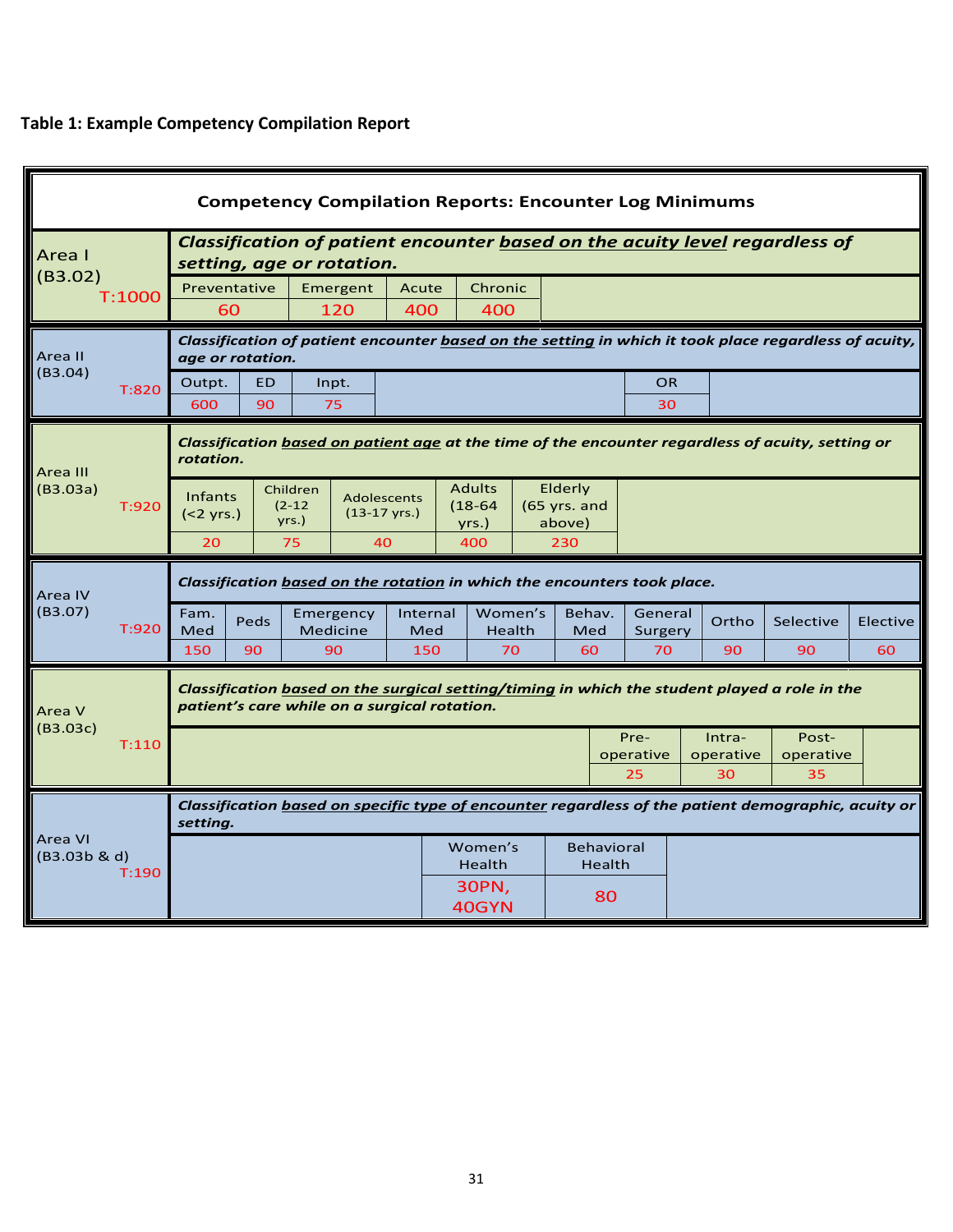#### **Procedure Log Requirements**

Please see **Table 2** for the numbers and types of required procedures to be logged. You are required to log the specific numbers of procedures in the chart; however, you must log a minimum of 500 total procedures for the clinical year. For the remainder of the procedures you can choose from any of the other procedures listed in the Typhon procedure log.

It is expected that you should have 50% of your patient encounters and procedures completed by the end of Fall semester and 80% completed by the end of the Spring semester. You will be required to hand in a separate Competency Compilation Report to show your progress at the December EOS and at the April EOS. Your final report will be due when you return to campus for graduation activities.

Failure to adequately log patient encounters and procedures will result in delay of graduation until it is satisfactorily completed.

| <b>Procedures</b>                                                  | Minimum to be logged |
|--------------------------------------------------------------------|----------------------|
| Adm. Of local anesthesia                                           | 10                   |
| Assist in surgery - this number represents actual<br>participation | 30                   |
| <b>Auscultate fetal heart sounds</b>                               | 10                   |
| Culture collection (blood, throat, wound, vaginal)                 | 15                   |
| Demonstrate aseptic technique                                      | 30                   |
| <b>EKG</b> interpretation                                          | 20                   |
| <b>Explanation of medication to patients</b>                       | 60                   |
| <b>Explanation of procedures</b>                                   | 40                   |
| <b>Injections</b>                                                  | 10                   |
| <b>Pelvic Exam</b>                                                 | 10                   |
| <b>Rectal Exam</b>                                                 | 5                    |
| <b>Suturing</b>                                                    | 20                   |
| <b>Well-child exam</b>                                             | 15                   |
| <b>Wound care &amp; dressing</b>                                   | 20                   |
| Radiologic Studies Interpretation - Skeletal Films                 | 30                   |
| <b>Radiologic Studies Interpretation - CXR</b>                     | 20                   |
| Radiologic Studies Interpretation - CAT Scan                       | 10                   |
| Casting & splinting & applying a sling                             | 10                   |
| <b>PAP smear collection</b>                                        | 5                    |

#### **Table 2: Procedure Log Requirements**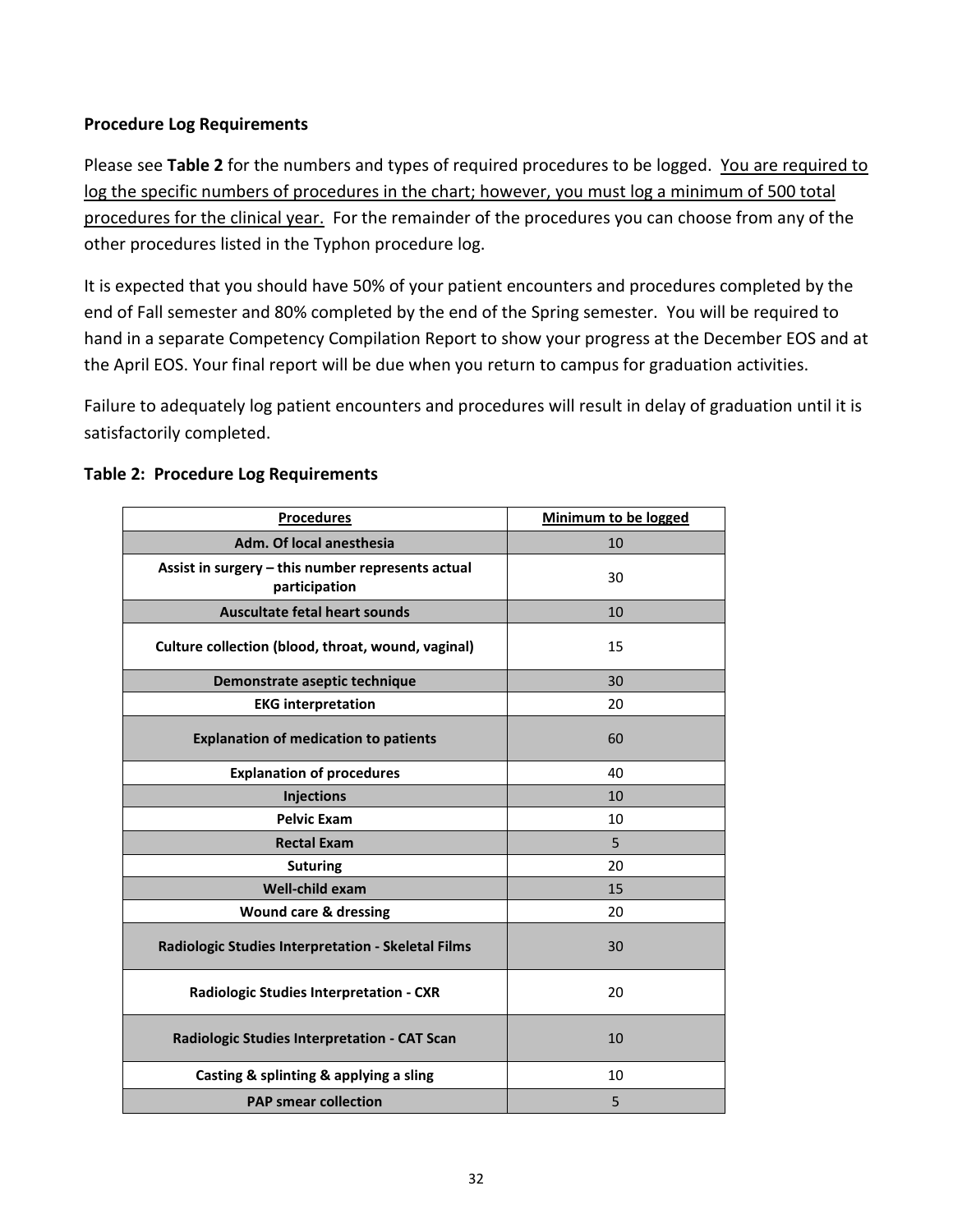#### **ADMINISTRATIVE GUIDELINES AND PROGRAM POLICIES FOR THE CLINICAL YEAR**

**Academic Probation/Dismissal –** See Student Handbook **Dress Code –** See Student Handbook **Proper Identification –** See Student Handbook **Readmission following Leave of Absence:** See Student Handbook **Student Background Check, Drug Screening, and Arrest Policy –** See Student Handbook **Student Progress Committee -** See Student Handbook

The LMU-Harrogate PA Program includes specific policies and guidelines for the clinical year. The policies are as follows:

#### **A. PROFESSIONAL CONDUCT**

Behavior consistent with high professional, ethical, and moral standards is paramount in the practice of medicine. Professional behavior refers to those acts reflecting the status, character, and standards of a profession. Ethical behavior is that behavior which reflects the accepted principles of right and wrong that govern a particular profession. Moral behavior refers to conforming to the acceptable standards of behavior and conduct as practiced by a community.

Any Physician Assistant student involved in behavior that is deemed unprofessional, unethical, or immoral is subject to disciplinary action, which may include reprimand, probation, rotation failure, suspension, or dismissal from the program. **Any rude, disrespectful, or derogatory remark, gesture, or act towards any instructor, the program, university faculty, or staff member, clinical preceptor, peer, patient or staff member of any clinic or hospital is not consistent with professional behavior.** 

The relationship between the physician assistant student and preceptors and the physician assistant student and patient must always remain at a professional level.

#### **Relationship with Preceptors:**

The student is not to engage in conversations or relationships with preceptors construed as inappropriate, unethical, or illegal. Dating and intimate relationships with preceptors is inappropriate and is never a consideration. Unprofessional conduct with preceptors will be grounds for disciplinary action that may include removal from the site and dismissal from the LMU-Harrogate PA Program.

#### **Relationship with Patients:**

The student is not to engage in conversations or relationships with patients that are construed as inappropriate, unethical, or illegal. Dating and intimate relationships with patients is inappropriate and is never a consideration. Unprofessional conduct with patients will be grounds for disciplinary action that may include removal from the site and dismissal from the LMU-Harrogate PA Program.

**Conduct and Professionalism –** See Student Handbook for detailed Professionalism expectations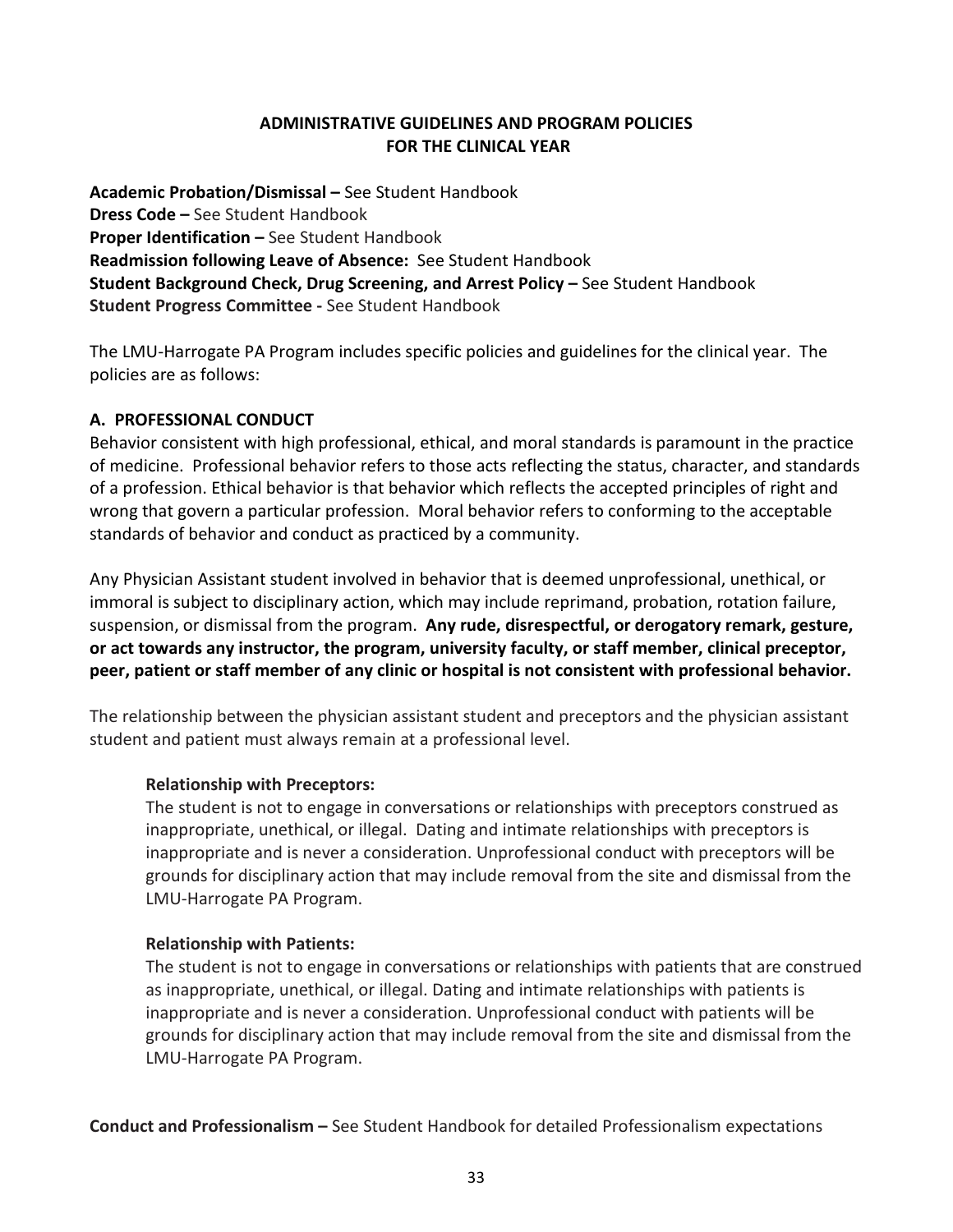#### **B. COMMUNICATION**

The program makes every attempt to keep in close contact with each student and clinical site. The Director of Clinical Education is available for consultation via email or telephone with the student or site whenever necessary.

Communication between PA Clinical Faculty and Clinical PA Students is accomplished through several methods that may include personal or electronic site visits, email, telephone calls, and voicemail. Voicemail boxes should be checked regularly to be sure they are not full. Students should be allowed to check and respond to LMU email at least twice a day as they are required to respond to all email from LMU employees within 48 hours of receipt. It is important that students maintain professionalism in all personal and email interactions with faculty, staff, preceptors, and facility staff. Students are expected to respond promptly and respectfully to emails sent by these parties. It is good practice to re-read an email prior to sending, and avoid sending emails when frustrated or upset. Writing in all capitals can often be interpreted as 'yelling' and should also be avoided. If you send a request or ask a question, be sure to "close the loop" by acknowledging the response with a thank you. Whether checking email is done at the practice site or at another nearby facility (i.e. university/medical center or even public library,) is at the discretion of the preceptor.

While at clinical sites, students are to be sensitive and respectful to everyone and remember they are a *guest*. Minor problems can be quickly magnified into major issues through miscommunications and/or failure to communicate. Please be cognizant of these concerns, remain professional, and properly communicate with all clinical site personnel. That being said, problems, such as challenges in communication, can occur on rotations. They may be academic, professional, or personal in nature. If the issue is not related to safety, students should use the following guidelines and chain of command when dealing with any problems:

- Attempt to resolve problems with the individual directly.
- If this is not possible, discuss it with the preceptor or contact person.
- **If unable to resolve a problem, contact the Director of Clinical Education ASAP at 423-869- 6508.** If the Director of Clinical Education is unavailable, please contact the Clinical Rotations Coordinator in the PA office, and if she cannot help you, she will put you in contact with an available faculty member. Main PA Program Clinical Team number: 423-869-6679
- See Section N regarding personal safety and Section Q in regards to Title IX.

#### **C. STUDENT IDENTIFICATION AT THE CLINICAL SITE**

It is state law in most states that students must only identify themselves as PA Students both verbally and on an I.D. badge. Students may be required to wear an additional security I.D. badge at clinical sites, especially hospitals. The clinical site(s) will make arrangements for you to obtain a badge during an orientation prior to beginning the rotation. Students are not allowed to take or post photos of themselves wearing these badges or wear them in public as they are not employees of the facility. Students are required to turn the badges in to the facility as soon as the rotation ends. Failure to follow all of these guidelines will result in deduction of professionalism points and possible SPC referral.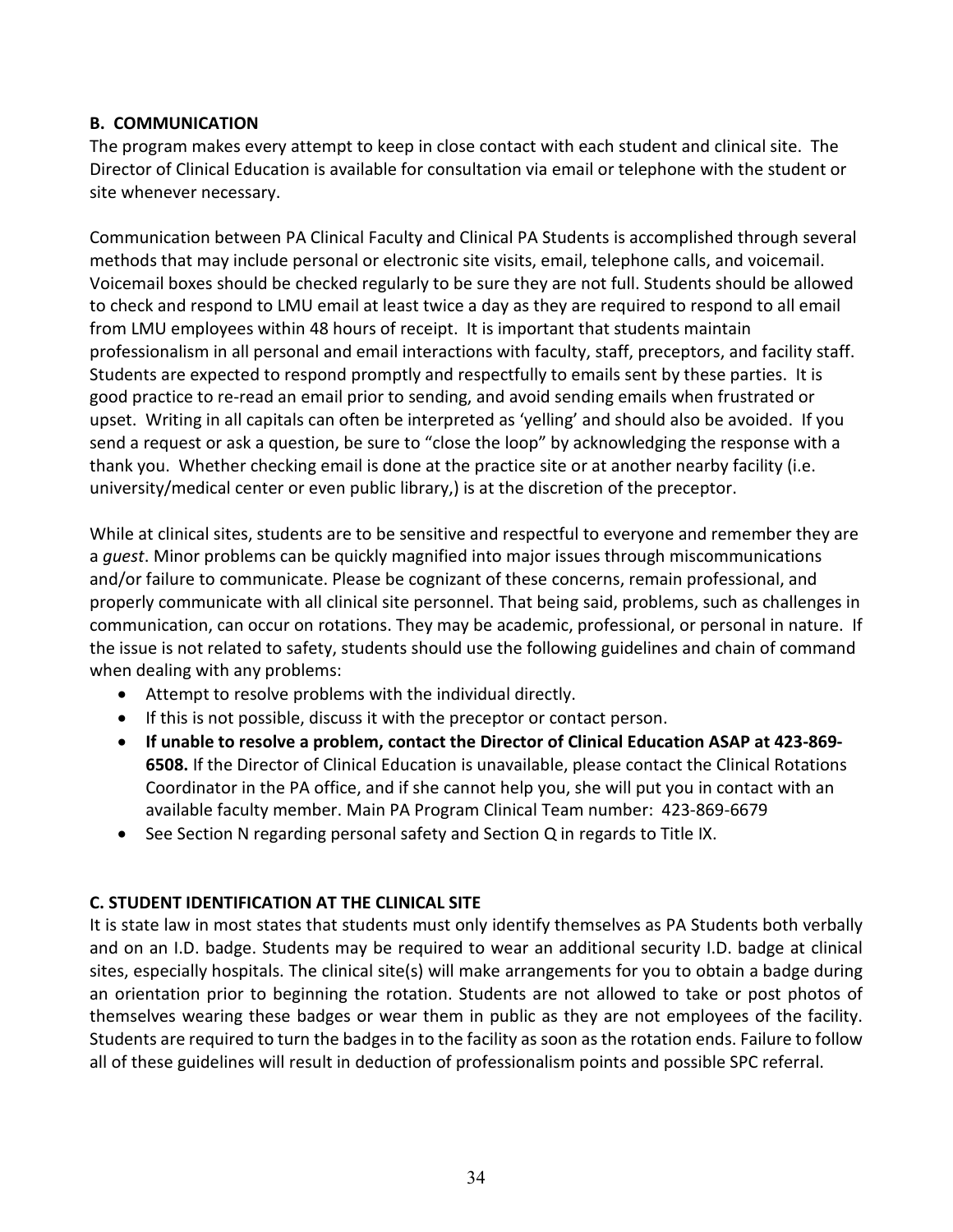#### **D. STUDENT RESPONSIBILITIES TO THE PRECEPTOR, FACILITY, AND PATIENTS**

- It is the student's responsibility to contact the preceptor or his/her designated contact person **two weeks prior** to the start of a new rotation, to determine what time, where, and to whom the student should report for the first day of that rotation. All students are required to speak to someone by phone at the rotation site for confirmation.
	- If you cannot speak to someone at the rotation site directly to gather this information within 48 hours, contact the Clinical Rotations Coordinator immediately for assistance.
- Maintain professional behavior at all times and dress in the manner as prescribed in the student handbook. Students should wear a clean, pressed white coat/jacket with LMU name badge clearly identifiable at each rotation site as it complies with the rotation site dress code. Some sites may require additional identification. Students must only identify themselves as PA Students.
- Students should address the preceptor, clinical staff, and patients appropriately and with reverence.
- Students should avoid interrupting or disagreeing with preceptors in front of patients and other health care workers.
- Students must attend the rotation 100% of the time, work hours as designated by the clinical preceptor, avoid tardiness, and have any absences excused by the Director of Clinical Education. Students must make up missed time. Students are not to exceed a total of two (2) days missed during four week rotations or four (4) days during 8 week rotations or more than five (5) days total per semester.
- Students will independently review medical textbooks and articles to expand their knowledge of problems and procedures typically seen in the practice setting or those as assigned by the preceptor.
- Students are required to be supervised by a licensed PA, physician, nurse midwife, or nurse practitioner. PAs, NPs, and Nurse Midwives must be supervised by a licensed physician.
- Students must always work under the direct supervision of a preceptor: either the assigned preceptor or alternate. Students are at no time allowed to solely be in charge of a patient's care and all patients should be assessed with the preceptor before the patient is discharged. Students are not allowed to provide any services or advice without consultation and supervision of the preceptor.
- Students will not use their preceptors' EMR or ordering system-related usernames or passwords.
- Any documentation written by the student must have their name clearly written followed by the initials "PA-S" (Physician Assistant Student). Students who possess other titles (e.g. RN, RT, etc.), will at no time be allowed to use these designations.
- All documents (i.e., progress and discharge notes) prepared by students, must be reviewed and countersigned by the preceptor that is responsible for the patient's care. When applicable, this must be compliant with the CMS (Centers for Medicare and Medicaid Services) guidelines for medical students and residents.)
- Students should only participate in tasks that are appropriate to their stage of development; while they may perform procedures within the scope of practice as authorized by the PA program, preceptor, and clinical site, students are not to undertake any procedures without the approval and supervision of the preceptor.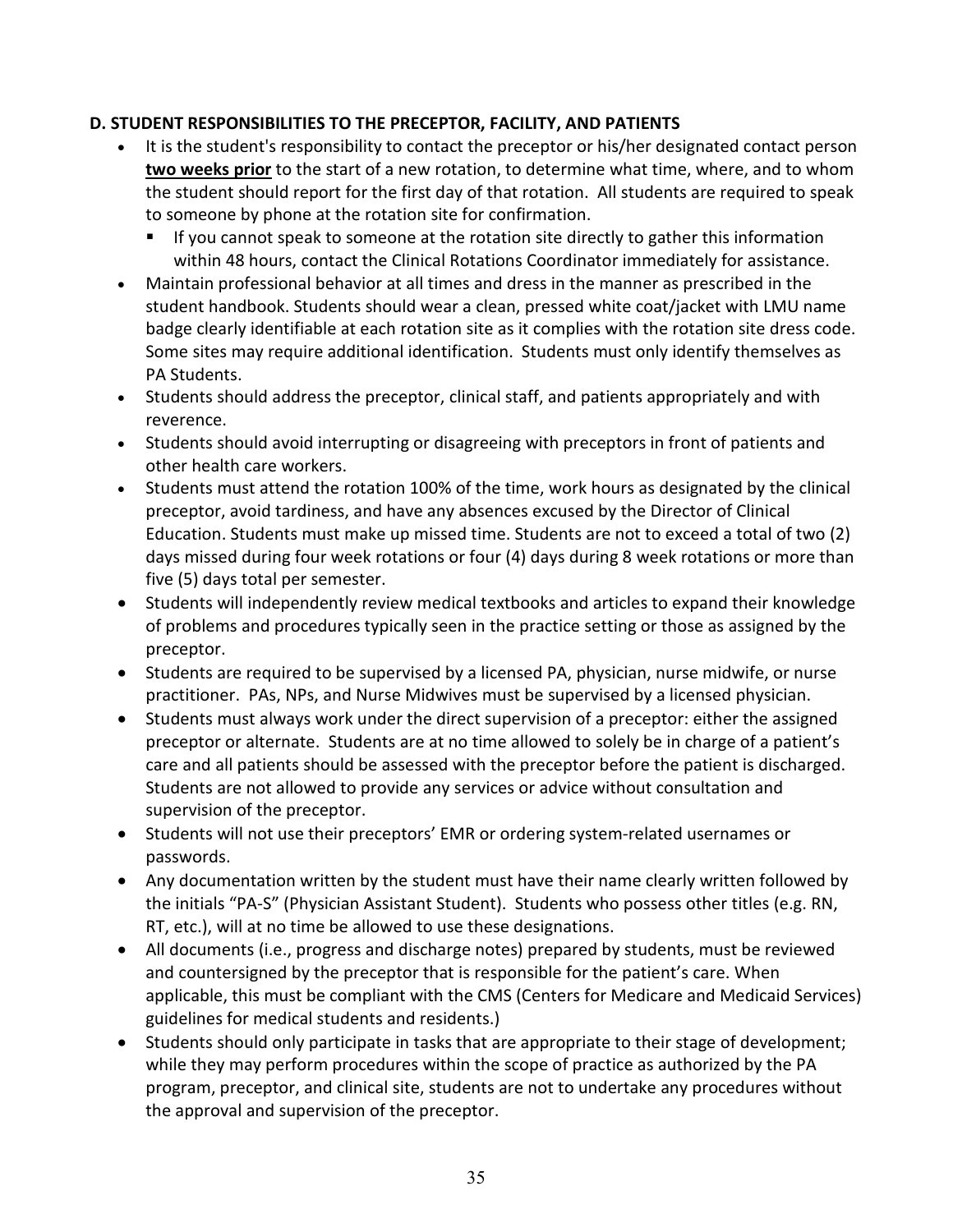- When students are performing breast, genital, and rectal examinations, a chaperone is required during the entire examination.
- Neither the nursing staff, nor ancillary support staff are permitted to carry out orders given by a PA student.
- Students are not allowed to write orders or prescriptions independently.
- Students should not relay any information or assessments to the patient or family members without approval from the preceptor to do so.
- Students are not allowed to work at any rotation site for compensation during the clinical year.
- Students should not receive or accept gifts in the form of money or material goods in return for his/her assistance at a clinic or facility, nor should they give them. All students are encouraged to send thank you notes to preceptors once the rotation ends.
- Students cannot be under the influence of alcohol or drugs (even OTC or prescription drugs) when working at a clinical site, taking call, or attending events at the site or University. Students must not compromise the safety and health of patients, students, faculty, or hospital/clinic personnel.
- Students should honor patient privacy laws (HIPAA), patient-physician confidentiality, and deliver health care service to all patients without regard to their national origin, race, creed, age, sex, disease status, sexual orientation, religion, socioeconomic status, veteran status, disability, and political beliefs.
- Each student should follow universal precautions while at the clinical sites. All students should understand appropriate PPE to use for given circumstances. If a student is not aware of the appropriate equipment to be utilized, they need to contact the Director of Clinical Education for additional training. (See Appendix H&I) Students are required to report any safety issues to the Director of Clinical Education immediately.

#### **E. LMU-HARROGATE PHYSICIAN ASSISTANT PROGRAM RESPONSIBILITIES**

- Serve as a resource in developing the PA role in a specific practice setting.
- Orient preceptors and students to the structure of the preceptorship and student learning.
- Serve the medically underserved populations.
- Provide each student with a malpractice insurance policy throughout the entire program. The Hospital Relations Coordinator provides this information to clinical offices, facilities and hospitals. (See Appendix N.)
- Evaluate the clinical experience through evaluations and periodic site visits and strengthen the experience as needed.
- Review student evaluations of the clinical site on a monthly basis and address any issues or concerns.
- Maintain close contact with students to answer questions, provide support, and assist with any problems before they arise, if possible.
- Provide objectives for each rotation, with the understanding that individual learning goals may be tailored to the student and preceptor. Objectives not met during the rotation should be researched by the student.
- Provide CME credit for MD and PA Preceptors.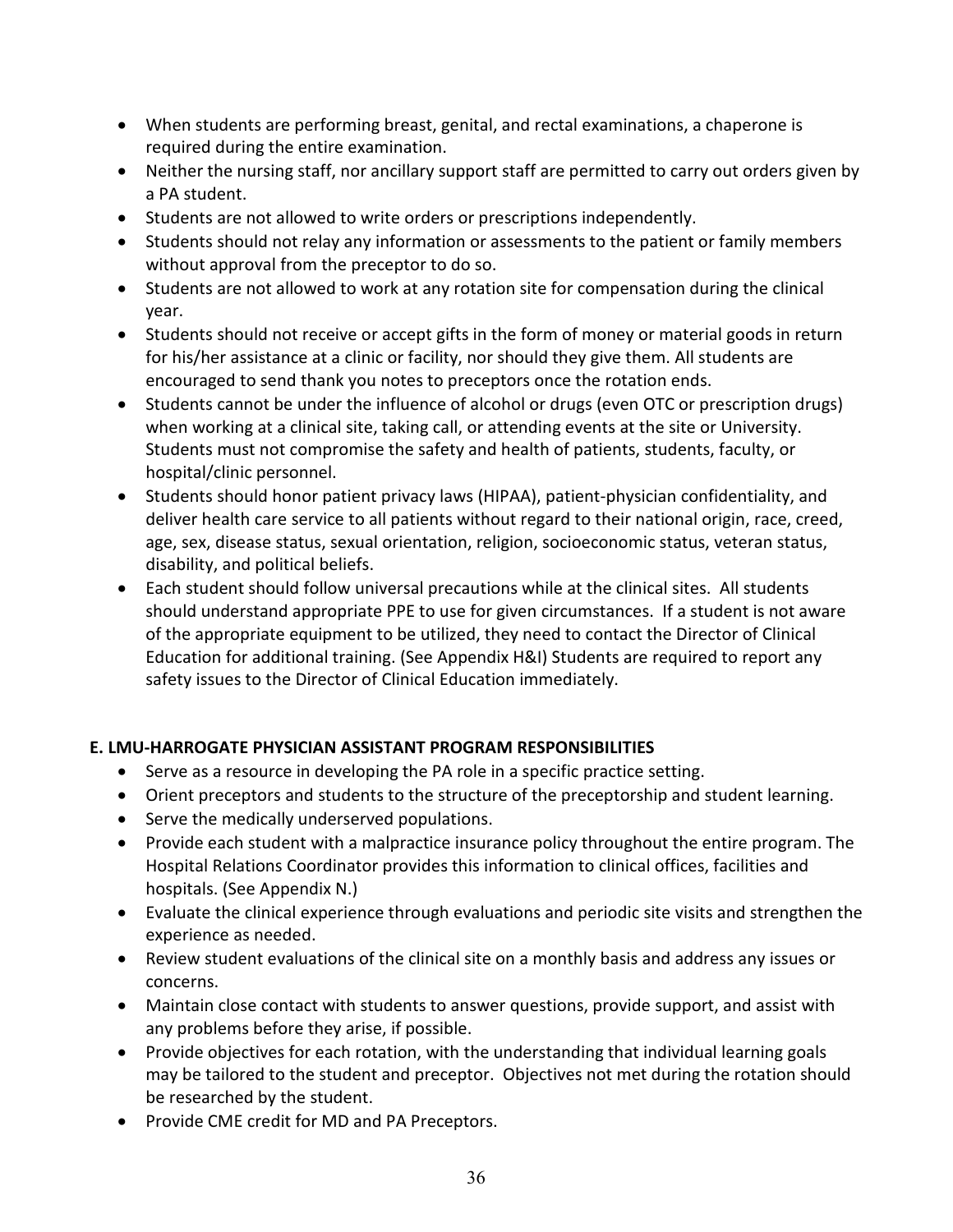• The Director of Clinical Education is responsible for assigning the grade for rotation performance. Information from all evaluations and completion of patient and procedure logs, end of rotation exams, OSCEs, case presentations, projects, and professionalism are the basis for the decision whether to pass the student, extend or repeat the rotation, place the student on probation, or in some instances, dismiss the student from the program. (See grade calculations.) These performance evaluations become a permanent part of the student's record.

#### **F. PRECEPTOR RESPONSIBILITIES**

- The student will be assigned to a specific Preceptor who will have overall responsibility for the student during the rotation. This does not preclude the student from being assigned to another provider within the practice during the rotation.
- The Preceptor or preceptor's designee will not ask students to substitute for clinical or administrative staff on any rotation at any time.
- The Preceptor will provide appropriate supervision of student activities, ensuring the highest standards for patient care and safety while maintaining a sound educational experience for the student.
- The Preceptor will review the pertinent clinical preceptorship objectives.
- The Preceptor will take the responsibility to introduce the student and inform appropriate personnel in the hospital and/or clinic of the student's arrival and role. However, this does not preclude the student from following up with appropriate personnel at each and every facility that the student will be utilizing during their rotation prior to rotating in that facility.
- The Preceptor will orient the student to the clinical setting and discuss practice policies and procedures and their expectations.
- Establishment of student work schedules is the responsibility of the Preceptor. LMU-Harrogate PA Program would prefer the student to experience a typical exposure to their practice. The student is assigned to the rotation with the requirement of working full time following the preceptor's schedule, including call, weekends, and holidays as requested by the preceptor. It is expected that the student will be on call for emergencies at any time they occur.
- The Preceptor may assign outside readings to promote learning, demonstrate clinical skills, and assess oral case presentations.
- The Preceptor will directly supervise, observe, and teach in order to develop the student's clinical skills and to ensure patient safety.
- The Preceptor is expected to ensure that the patient has given consent for the student to interact with the patient.
- The Preceptor will comply with current laws, regulations, and standards of educational and medical practice. The student should not be expected to initiate or terminate patient care that is not supervised by the physician or the hospital service algorithm (written or verbal) for the problem.
- All documents (i.e., progress and discharge notes) prepared by students, must be reviewed and countersigned by the preceptor that is responsible for the patient's care. When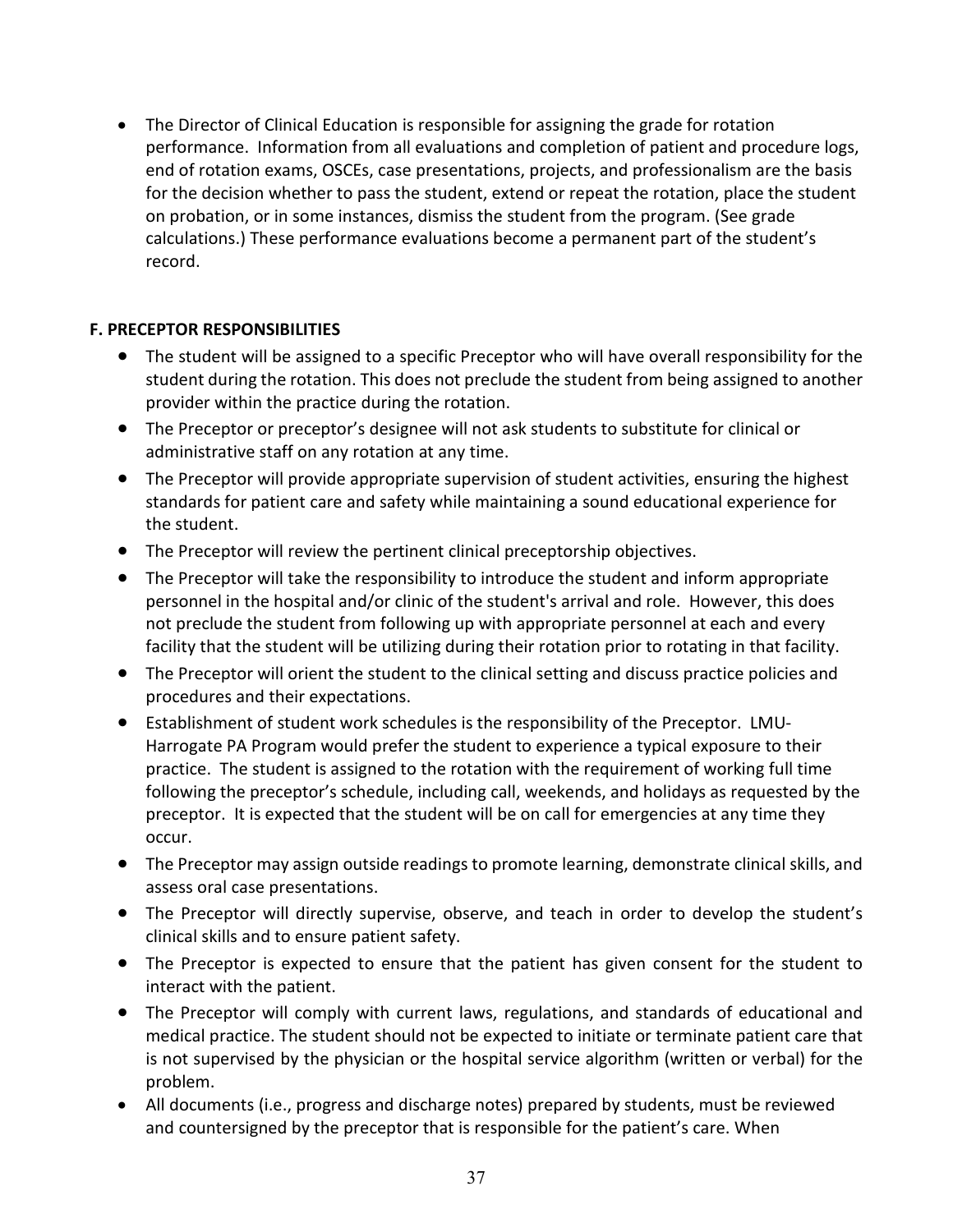applicable, this must be compliant with the CMS (Centers for Medicare and Medicaid Services) guidelines for medical students and residents. Please refer to the following link for more detailed information.

[https://www.cms.gov/Outreach-and-Education/Medicare-Learning-Network-](https://www.cms.gov/Outreach-and-Education/Medicare-Learning-Network-MLN/MLNProducts/Downloads/Teaching-Physicians-Fact-Sheet-ICN006437.pdf)[MLN/MLNProducts/Downloads/Teaching-Physicians-Fact-Sheet-ICN006437.pdf](https://www.cms.gov/Outreach-and-Education/Medicare-Learning-Network-MLN/MLNProducts/Downloads/Teaching-Physicians-Fact-Sheet-ICN006437.pdf)

- The preceptor will not assign the PA student to write orders or prescriptions independently.
- The Preceptor will participate in evaluating the student's performance by providing verbal and written feedback to the student and the program. At the completion of the rotation, the preceptor can access their Typhon account by using the informational sheet (See Appendix E). provided by the student. Based upon the Preceptor's recommendations and other factors that can be found in the grade calculation section of this handbook (See Page 19), the Director of Clinical Education will be able to assign the final rotational grade.
- The Preceptor will inform the program if significant problems develop (of personality or professional nature, etc.) which require faculty attention, knowledge, or consultation or if circumstances arise that may prevent the overall goals from being accomplished.
- The Preceptor will not discriminate against any student because of age, creed, handicap, national origin, race, gender or sexual orientation.

#### **G. LMU-HARROGATE INCLEMENT WEATHER POLICY**

Lincoln Memorial University holds student safety at its highest concern. In the event that a weather emergency is forecast, the LMU-Harrogate PA Program Clinical Team will contact students within the geographical area that will be affected by the emergency to determine if evacuation from the area is needed. If this is the case, the student must leave and will be given further instruction on return to the site once the emergency has passed and the student can safely return to the area. If evacuation is not needed, and the clinical site is within walking distance or if you can travel safely via public transit, the clinical student should report to the clinical site. If the student is working at a private practice or other outpatient site, the student should contact the preceptor to confirm that the site is open and operating. If travel to the clinical site would be dangerous, the student should let their clinical preceptor and Director of Clinical Education know that the site is not safely reachable. The procedure for documentation of this absence will be the same as for an excused absence, where the student must upload the absence form to the appropriate file with the preceptor's signature once return to the site is safe. If the rotation should end before the inclement weather allows return to the site, the Clinical Team will contact the preceptor for verbal confirmation with the preceptor. There will be no penalty for this decision.

Absences incurred due to inclement weather must be made up immediately following the absence. This may be done by working nights/call shifts if it is feasible within the duty hour restrictions and time left in the rotation. If this is not available for the student, additional exercises or makeup dates will be planned with the student to assure they complete all requirements for the LMU-Harrogate PA Program.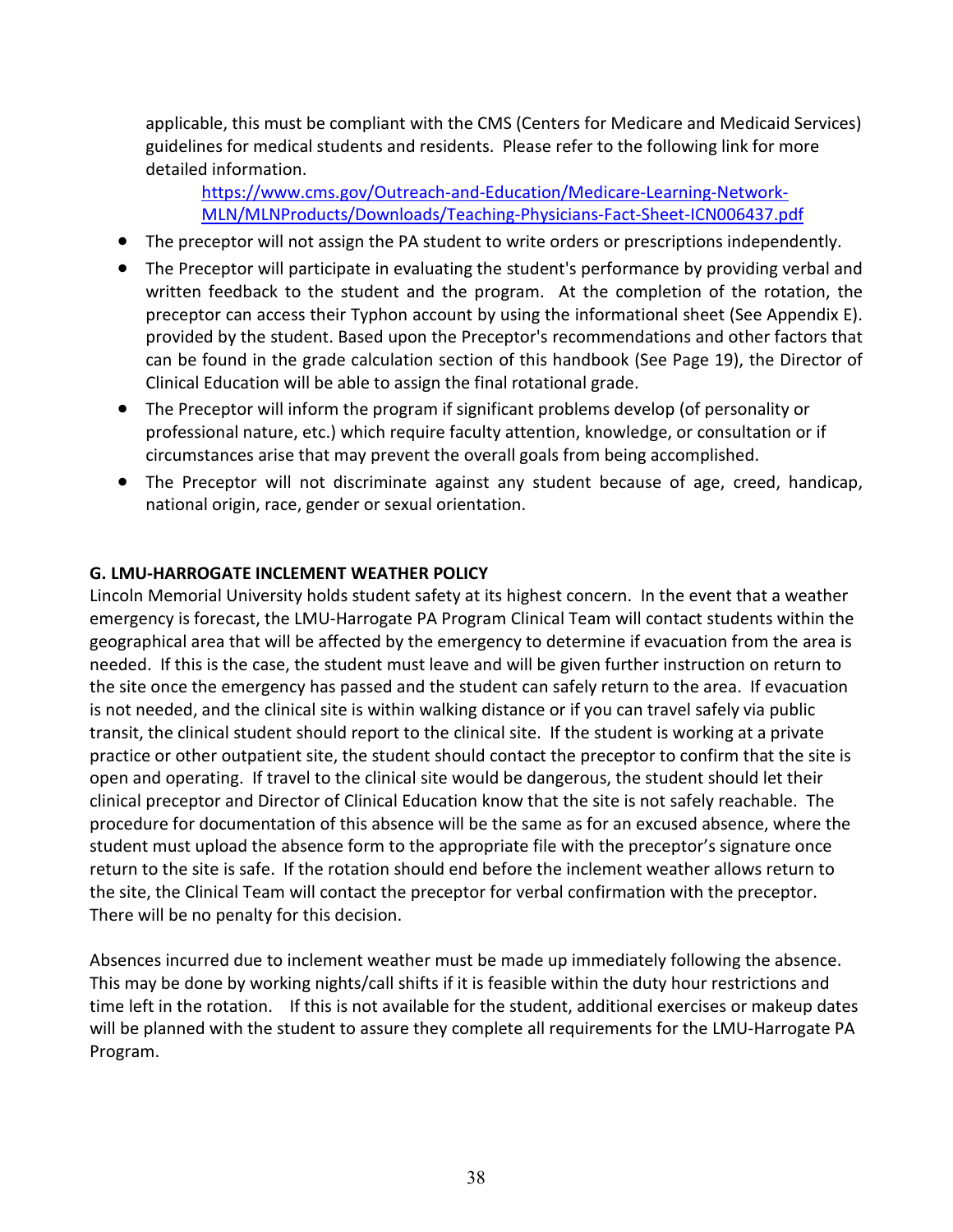#### **H. OSHA REQUIREMENTS AND TRAINING & HIPAA TRAINING**

#### *OSHA Guidelines and Training*

Students are responsible for following required universal precaution guidelines at the clinical sites. This includes the use of personal protective equipment, proper care and disposal of sharps, and other precautionary measures. Students will receive training during the Didactic Phase and again prior to starting the Clinical Phase.

#### *HIPAA Training*

Students will receive HIPAA training prior to beginning clinical rotations. A certificate of completion will be provided to students for proof of this training.

#### **I. HOUSING, TRANSPORTATION, AND MEALS**

Students are responsible for all housing, transportation, and meals associated with rotations, EOS days, and pre-graduation activities while in Harrogate or other locations. On occasion, clinical sites may have housing/stipends available. That information can be provided by the site. It is the responsibility of the student to make all housing/transportation arrangements.

#### **J. MEDICAL DIAGNOSTIC EQUIPMENT**

All students should bring their own properly functioning medical diagnostic equipment with them to all clinical rotations. This includes blood pressure cuffs, stethoscope, ophthalmoscope, otoscope, reflex hammer, tuning forks, and "neuro exam kit."

#### **K. EMAIL**

The official form of communication for the LMU-Harrogate PA program and the campus is the student's LMU-Harrogate email account address. No other email is recognized as official and is prohibited from use except in the event of university email account outage. It is the student's responsibility to arrange for continuous email service and to *access it daily* and as often as possible while out-of-town on rotation. Emails should be responded to within 48 hours. If the student is unable to access email, they should notify the Director of Clinical Education by telephone so other arrangements can be made.

#### **L. CHANGE OF NAME OR ADDRESS**

If an LMU-Harrogate PA Student changes their name, they must notify the Registrar, the Admissions Coordinator, Security, Information Services, Financial Aid Officer, and the Director of Clinical Education. They must also have their LMU-Harrogate badge updated.

If an LMU-Harrogate PA Student changes their personal and/or emergency contact information, they must notify the Director of Clinical Education.

The Registrar, Admissions Coordinator, and Director of Financial Services will need each student's current name and physical address at graduation.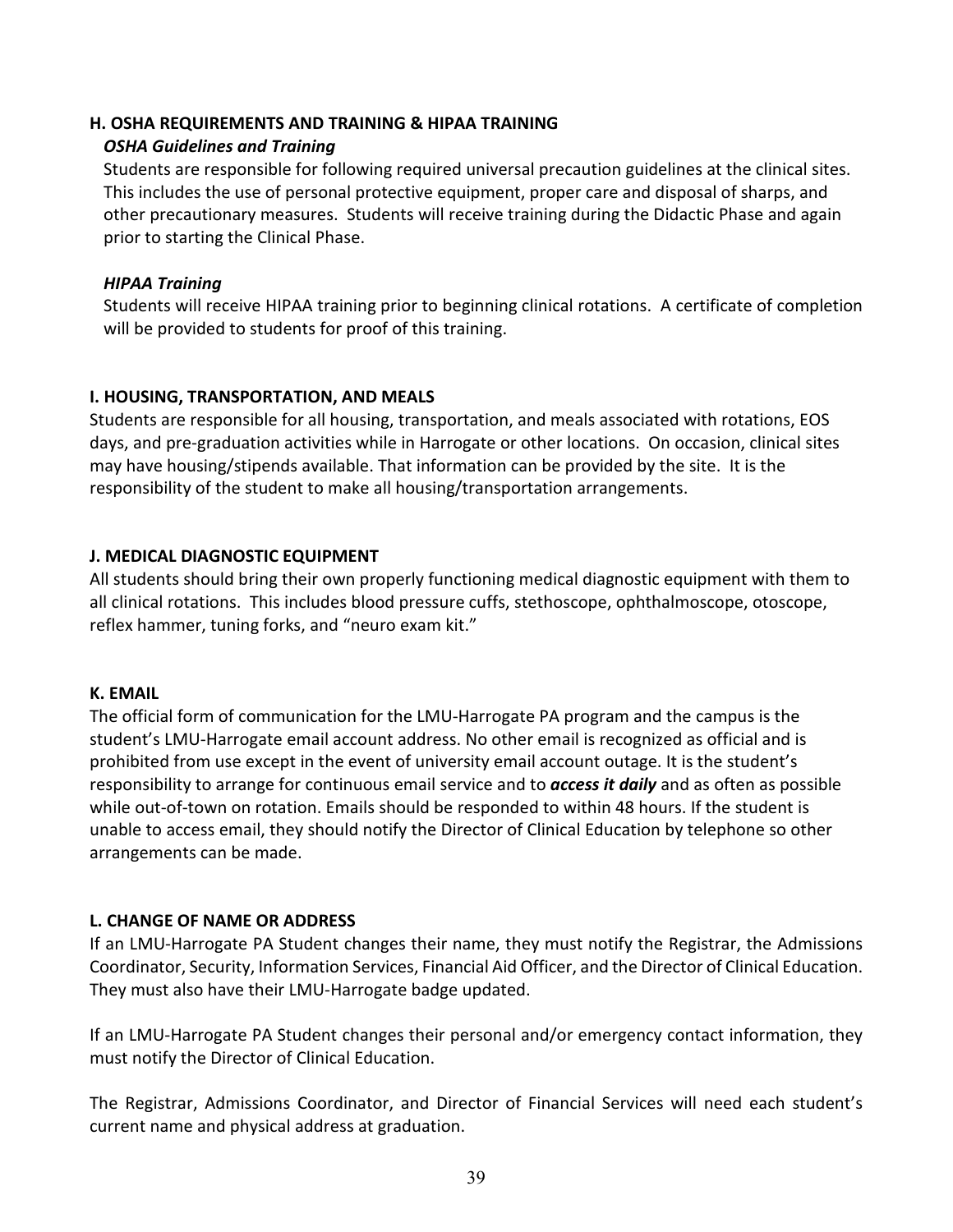#### **M. EMPLOYMENT**

Employment is not consistent with the learning environment in the clinical year. During the clinical year, students are expected to work full time following your preceptor's schedule with a minimum of 140 hours per 4 week rotation except for Behavioral Medicine, which has a minimum of 120 hours. In addition, students may be required to take on-call, weekends, holiday, evenings, and/or nights. The emergency medicine rotation may require students to work 12 hour shifts. Surgery rotations will require students to be on-call and to participate in any surgery that occurs during the nights, weekends, or holidays.

#### **N. PERSONAL SAFETY AND SECURITY**

- A. Personal Safety
	- i. Program's responsibility
		- 1. To ensure student and faculty safety at clinical rotation sites, the program conducts and catalogs routine site visits to evaluate the safety of the clinical site. Any clinical site deemed unsafe, is immediately discontinued by the program.
		- 2. The program takes seriously any student allegation or concern regarding safety, and will investigate promptly any safety concerns.
	- ii. General Safety
		- 1. If you feel unsafe due to a patient or employee at your rotation site, immediately report this to your preceptor, the office manager or security. If this is not handled immediately by on-site personnel, then report it to the Director of Clinical Education.
		- 2. If at any time during your clinical education you feel that your housing is unsafe please contact the housing manager. If this is not taken care of immediately, then report it to the Director of Clinical Education and alternate housing arrangements will be made to ensure safety.
		- 3. If at any time while on clinical rotations you feel that your rotation site is unsafe, you are to immediately contact the Director of Clinical Education by phone at 865-585-0977. If the Director of Clinical Education is unavailable, please contact the Clinical Rotations Coordinator in the PA office, and you will be put in contact with an available faculty member.
		- 4. Immediately notify the Director of Clinical Education of any expected or unexpected absences from the clinical rotation. All students must ensure that the program has the most current contact information for you at all times.
		- 5. The main PA Program Clinical Team number is 423-869-6679, but **if you feel your safety is in immediate jeopardy you are to call 911 and report this to the police.**
	- iii. Student safety and security is of utmost importance, therefore certain common sense measures should be kept in mind as you travel to various rotation sites:
		- 1. Don't leave valuables such as your wallet, checkbook, jewelry, or keys in open view.
		- 2. Mark easily stolen items like portable TV's, radios, pocket organizers, and computers and keep a list of serial numbers, model numbers, and descriptions.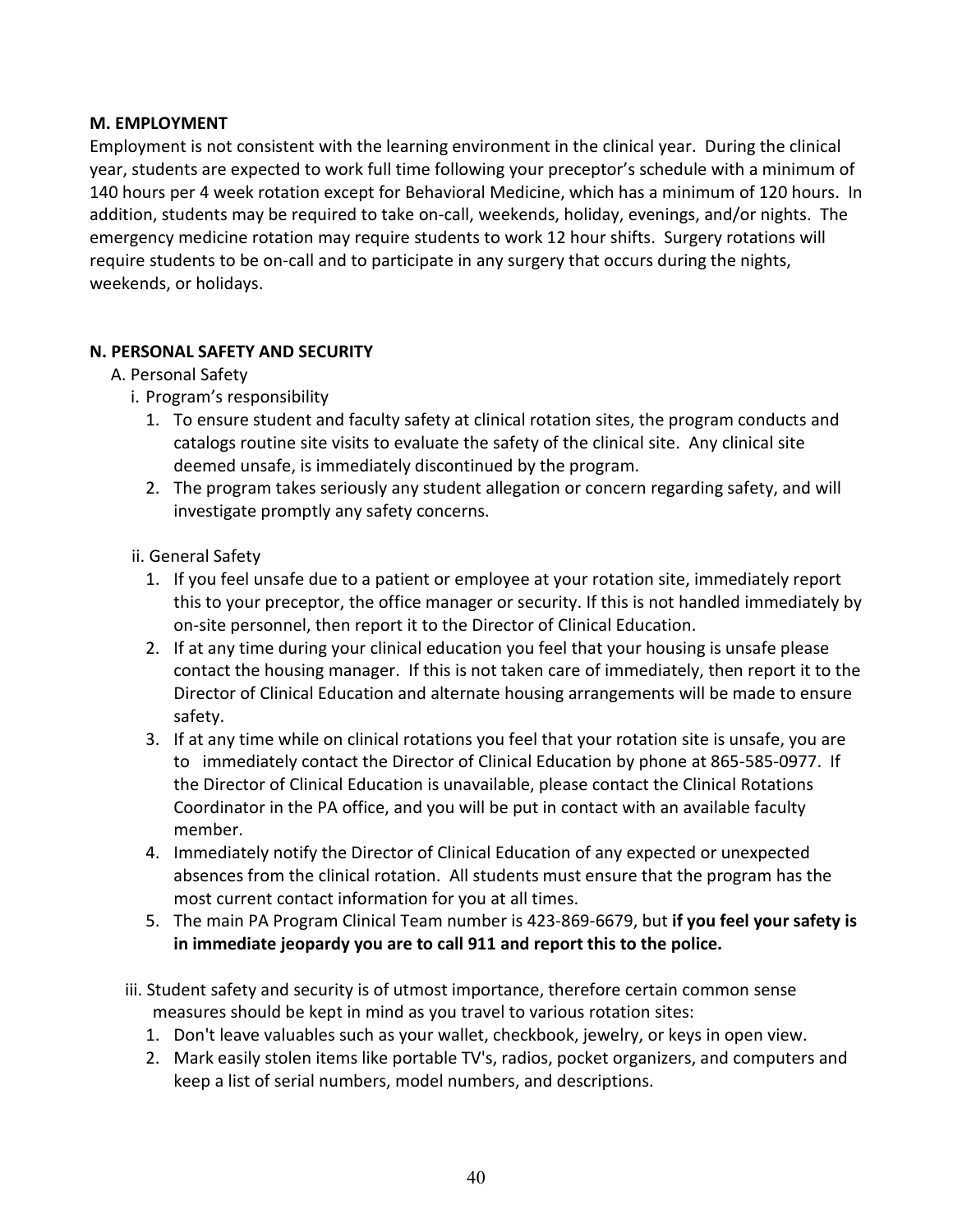- 3. Lock doors and windows when going out, and never prop doors open when entering/exiting the apartment/dormitory building - it is too easy for someone paying attention to sneak in.
- 4. Don't store large amounts of money or credit cards in your apartment.
- 5. Take care of your keys; do not lend them to anyone.
- 6. Use the "buddy system" go out with a friend, especially if you are headed for a late night snack or study break.
- 7. Walk purposefully. Look confident. Always watch where you are going. Avoid shortcuts through isolated areas. Be alert to your surroundings. If you still have concerns, call the health care facility security for an escort.
- 8. If entrance/hallway lights are burned out after working hours, report them to maintenance.
- 9. If you see unusual activity or someone loitering, call hospital security immediately.
- iv. Driving/Parking Safety
	- 1. Lock all doors and close all windows when leaving your car.
	- 2. Park in well-lit areas and try not to walk alone to/from parking areas at night.
	- 3. Have keys ready as you approach your car. Check car for intruders before entering and lock door immediately after getting into your car.
	- 4. If you must store valuables in your car, store them out of sight (preferably locked in trunk).

#### **O. EXPOSURE TO INFECTIOUS AND ENVIRONMENTAL HAZARDS AND PREGNANCY**

Learning and practicing medicine involves exposure to infectious agents and other hazards that may cause disease or disability. The potential for injury increases when a person is pregnant, lactating, or temporarily disabled. The greatest hazards exist while working directly with patients, which may result in serious injury to any person or fetus involved. Exposure to formalin, toxic drugs, abortifacients, infectious agents, inhalation anesthetics, radiation, and other agents present additional hazards. Pregnant, lactating, or temporarily disabled students must complete the following requirements in order to continue participation in the LMU-Harrogate PA curriculum and activities:

- Any student enrolled in the LMU-Harrogate PA Program Clinical Phase who becomes pregnant, is lactating, or is suffering from a temporary disability must:
	- o Immediately notify the Director of Clinical Education
	- $\circ$  Contact their treating health care provider immediately to obtain recommendations for minimizing exposure to hazards that may be associated with participation in the LMU-Harrogate PA Program curriculum.
	- $\circ$  Provide the Director of Clinical Education with a signed statement from the treating physician that defines permitted limits of exposure to possible hazards during the period of pregnancy, lactation, or temporary disability.
	- $\circ$  Provide the Director of Clinical Education with updated recommendations from the treating health care provider for each semester during which they are pregnant, lactating, or temporarily disabled.
	- $\circ$  Notify the Director of Clinical Education of any change in recommendations from their treating health care provider.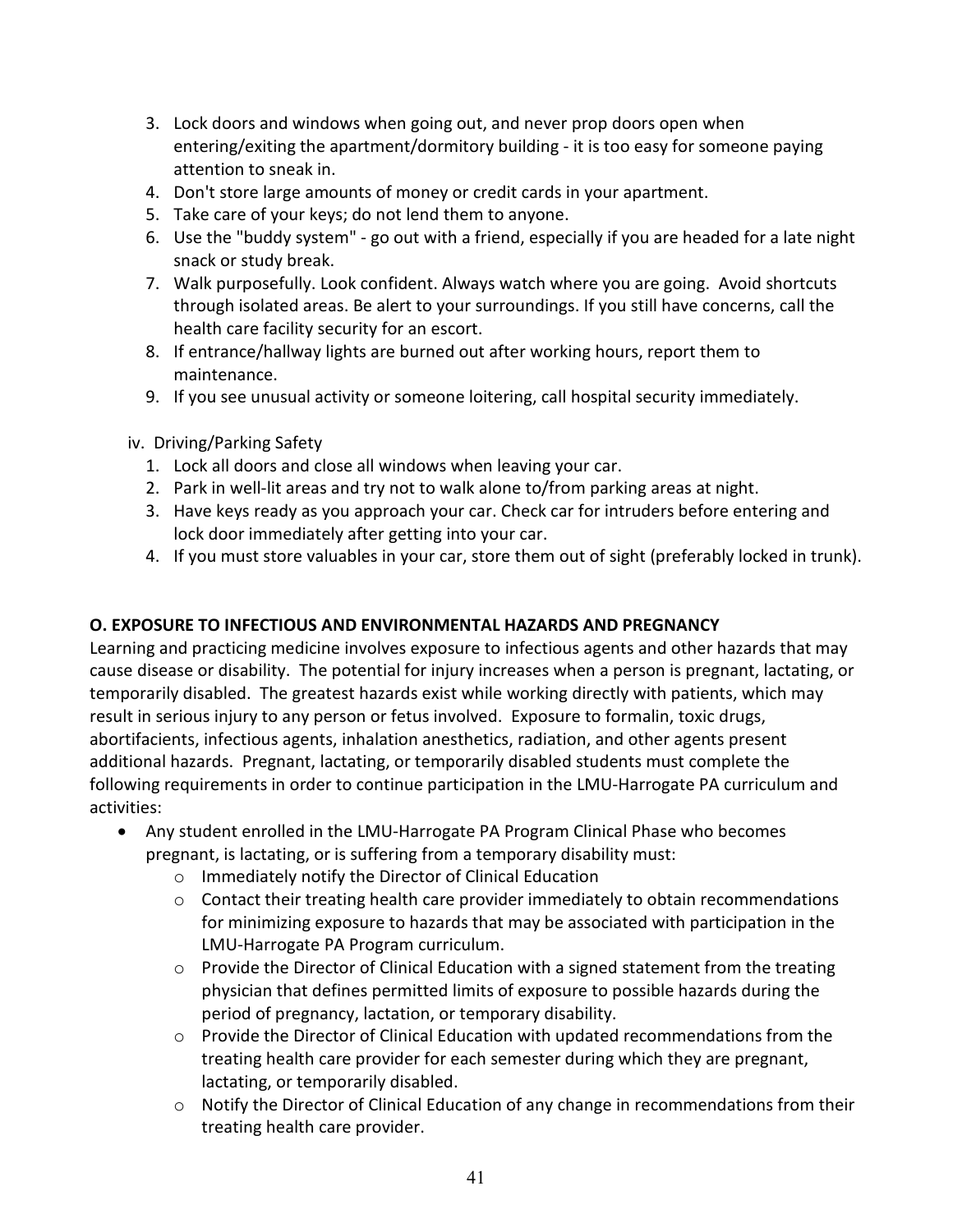The Director of Clinical Education will decide, in consultation with the Office of Accessible Education Services, whether accommodations for the treating health care provider's recommendations are possible without fundamental program changes and while meeting essential academic requirements of the LMU-Harrogate PA Program. Time off due to pregnancy, lactation, or temporary disability may delay progression in the LMU-Harrogate PA Program curriculum.

The LMU-Harrogate PA Program recognizes that pregnant, lactating, and temporarily disabled students have rights and bear the responsibility for decisions concerning their health and should expect due consideration from Program faculty and staff. At the same time, the student must complete all requirements of the LMU-Harrogate PA Program curriculum by following a schedule or plan without fundamental change to the Program curriculum, while meeting essential academic functions, and which deem the risks assumable by that student and treating health care provider. An LMU-Harrogate faculty member may refuse to allow a pregnant, lactating, or temporarily disabled student to be actively involved in any activity whenever that faculty member considers the potential for accidents or exposure to hazards are too high and the treating health care provider has not cleared the student. Copies of all documents pertaining to a pregnant, lactating, or temporarily disabled student's assignment shall be maintained in the student file.

#### **P. COMMUNICABLE ILLNESSES / EXPOSURE and INCIDENT REPORTING**

It is the policy of the LMU-Harrogate PA program that all communicable illness exposures are to be handled according to CDC recommended guidelines. (See Appendix H&I for updated guidelines). Any student on clinical rotations subject to a communicable illness exposure at the clinical site (i.e., blood or body fluid exposure, TB exposure, or needle stick) should follow these steps:

- 1. Notify the preceptor immediately.
- 2. Initiate and follow the exposure protocols of the facility in which the exposure occurred.
- 3. Complete an Incident Report
- 4. Contact the Director of Clinical Education as soon as possible.
- 5. The Program will ensure that the student is appropriately informed and receives appropriate CDC recommendation guideline care.
- 6. Ultimately, the student is responsible for initiating follow up care after an exposure at a physician's office or at the clinic on campus (if in or near Harrogate).
- 7. See specific recommendations below.
	- i. Influenza (Flu)
		- 1. All students are to follow the Influenza vaccination policy found in the Student Immunizations, OSHA Requirements & HIPAA Training section in this manual.
		- 2. Any student displaying "flu-like" symptoms should notify their preceptor and the Director of Clinical Education. In an effort to minimize viral spread and to promote the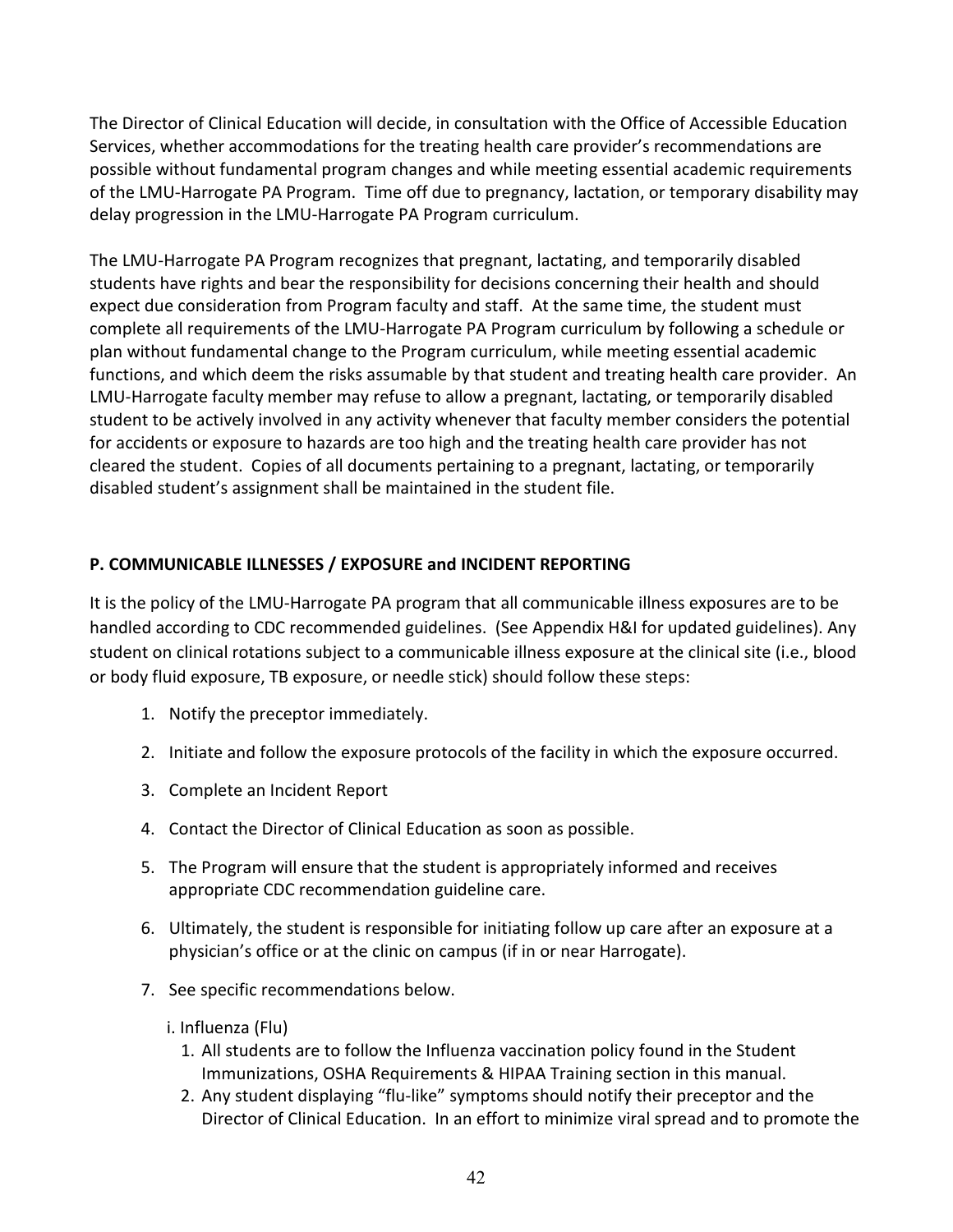health and the well-being of the student, students with flu illness will temporarily stop all clinical activities until symptoms are resolved. The exact timeframe of return to clinical activities will be determined by collaborative communication with student and the Director of Clinical Education.

ii. Tuberculosis

- 1. All students are to follow the TB screening protocol found in the Student Immunizations, OSHA Requirements & HIPAA Training section in this manual.
- 2. Students with known TB exposure during a clinical rotation are to follow the office/hospital protocol for reporting the exposure and are to contact the Director of Clinical Education for guidance through the CDC exposure recommendations.

iii. Ebola, meningitis, or other highly contagious pathogens

- 1. Always exercise universal precautions with all patients.
- 2. In the event that Ebola or any other highly contagious pathogen is identified at the facility where you are training, contact the Director of Clinical Education for further direction to determine the safety risk and necessary actions to maintain your safety.
- 3. In the event of your exposure to Ebola or other highly contagious pathogen, notify your preceptor at once. Follow the office or hospital's exposure protocols and notify the Director of Clinical Education as soon as possible. The Director of Clinical Education will guide you through CDC recommendations for such exposure.
- iv. Any student absence resulting from a communicable illness or exposure will be handled on a case-by-case basis. Students are given a preset number of absences built into each semester of clinical rotations. In the event a student exceeds this preset number of absences as a result of exposure, the program will work with the student to determine the best course of action for continuing in the program without being delayed. The Student Progress Committee generally handles this process.

#### **Q. ZERO TOLERANCE FOR SEXUAL VIOLENCE AND HARASSMENT**

All students should be able to study in an atmosphere free of harassment, sexual violence, and gender discrimination. Title IX makes it clear that violence and harassment based on sex and gender is a Civil Rights offense subject to the same kinds of accountability and the same kinds of support applied to offenses against other protected categories such as race, national origin, etc. If you or someone you know has been harassed or assaulted, you can find the appropriate resources on the LMU website: [https://www.lmunet.edu/about-lmu/office-of-institutional-compliance/title-ix-policy](https://www.lmunet.edu/about-lmu/office-of-institutional-compliance/title-ix-policy-and-procedure.php)[and-procedure.php](https://www.lmunet.edu/about-lmu/office-of-institutional-compliance/title-ix-policy-and-procedure.php)

#### **R. STATE LICENSURE**

Students need an evaluation statement from the Program Director in order to gain state licensure as a Physician Assistant. This statement must disclose to the licensing agency any and all anomalies in the PA student's education. Such disclosures include, but are not limited to: academic probation, leave of absence, academic course failures/repetitions, professionalism sanctions, drug/alcohol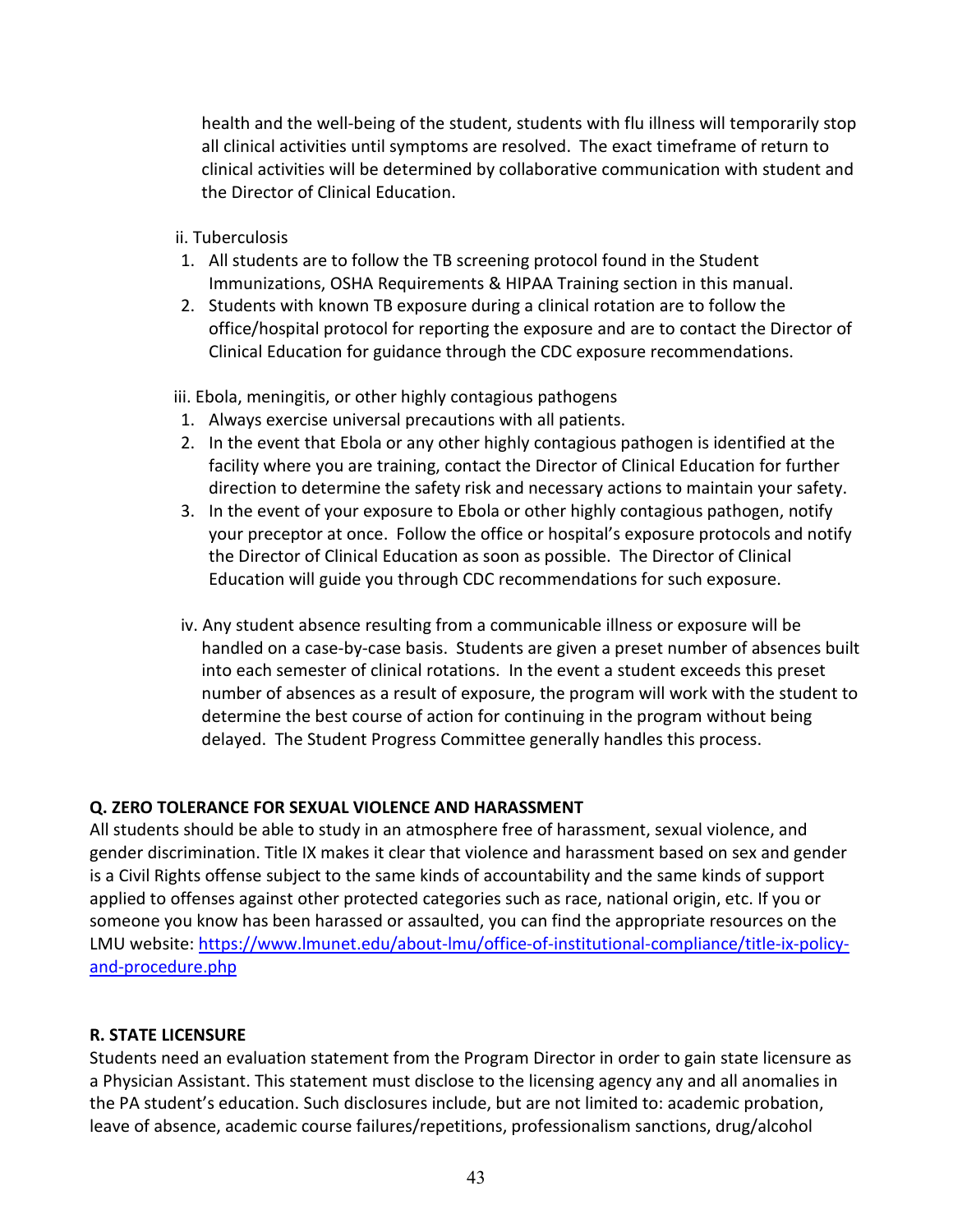offenses, or warnings/sanctions from any department within LMU-Harrogate. This may delay, inhibit, or limit licensure.

#### **S. REFERENCES AND LETTERS OF RECOMMENDATION FROM FACULTY AND CLINICAL PRECEPTORS**

Faculty and Clinical Preceptors are occasionally asked to provide references and letters of recommendation for scholarships, employment, and internships. Students are encouraged to formally contact them to request a reference or letter of recommendation. Receiving a reference or letter of recommendation from a faculty member or clinical preceptor is a privilege and not a right. These individuals are under no obligation to provide references or letters of recommendation to students. It is not a guarantee that such letters will be favorable, which is why personal discussions with the faculty member are important. When approaching faculty or clinical preceptors for the above, students are encouraged to keep the following in mind:

- Students should formally contact the individual in person or by email. Let them know why they are being asked for the reference.
- Students are encouraged to select faculty members or clinical preceptors who have had regular personal interaction with them. Letters of recommendation supported by specific professional interactions are more meaningful.
- Requests should be made in a timely manner (at least one month in advance).
- Many faculty or preceptors will want to meet to discuss the application as well as specific personal attributes, goals, and qualifications.
- All required materials to submit the letter of recommendation (envelope, stamp, address, email address, etc.) should be provided by the student.

#### **T. PA JOB BANK**

The LMU-Harrogate Office of Alumni Services maintains an online PA Job Bank for graduates. Visi[t http://Harrogatealumni.LMUnet.edu](http://dcomalumni.lmunet.edu/) and click on "PA Job Bank" to see the types of positions being advertised to LMU-Harrogate PA Program graduates.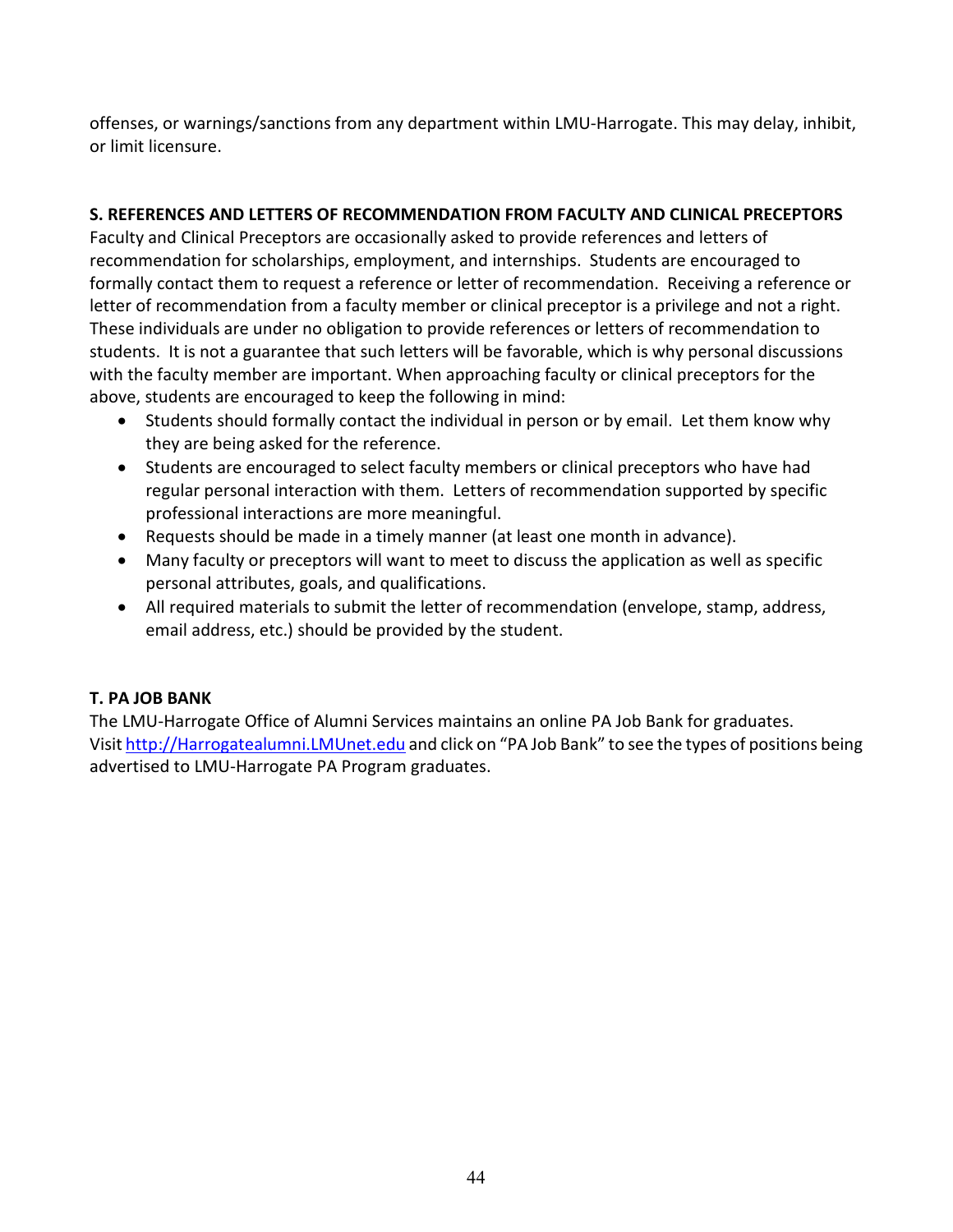**Lincoln Memorial University-Harrogate Physician Assistant Program**

> **Clinical Manual Appendices**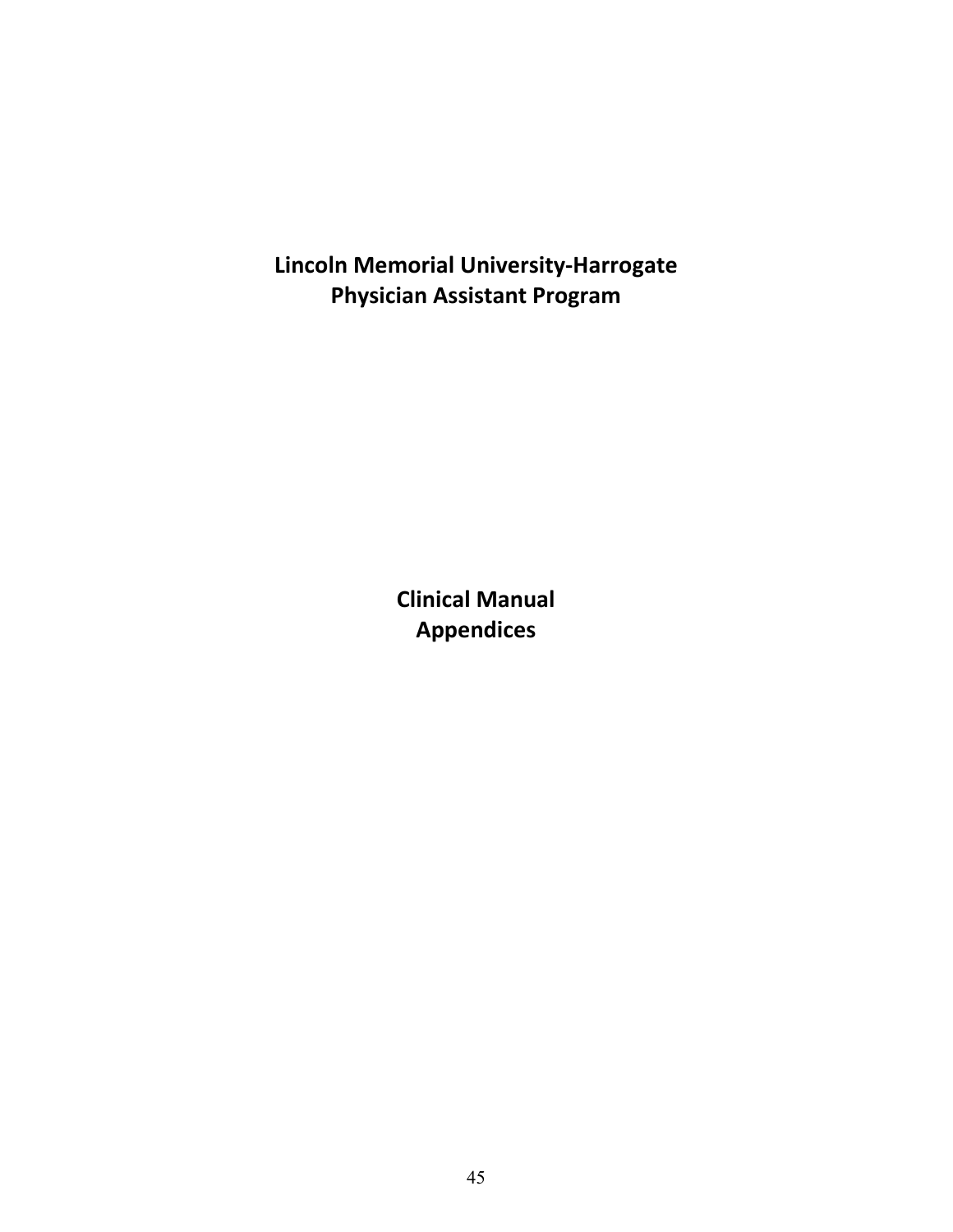#### **Appendix A**

LMU-Harrogate Physician Assistant Program Receipt of Clinical Manual

I hereby acknowledge that I have received a current copy of the Clinical Manual. The Clinical Manual for the LMU-Harrogate Physician Assistant Program is designed to provide some policies and procedures, along with information that is pertinent to my success in the clinical year. I understand that I should refer to the Student Handbook for all program policies and procedures and to the Clinical Manual for all clinical policies, procedures and requirements.

It is my responsibility to read and follow this manual. I further acknowledge that I am responsible for all the information contained within this manual, and I will abide by the policies, rules and regulations set forth thereof. I understand that failure to comply and/or conform to the guidelines, academic requirements, rules and regulations of this manual could result in disciplinary action, suspension, or termination from the Lincoln Memorial University-Harrogate Physician Assistant Program.

If there are questions regarding the manual, I will direct them to the Director of Clinical Education for clarification.

Student Signature

Printed Name

Date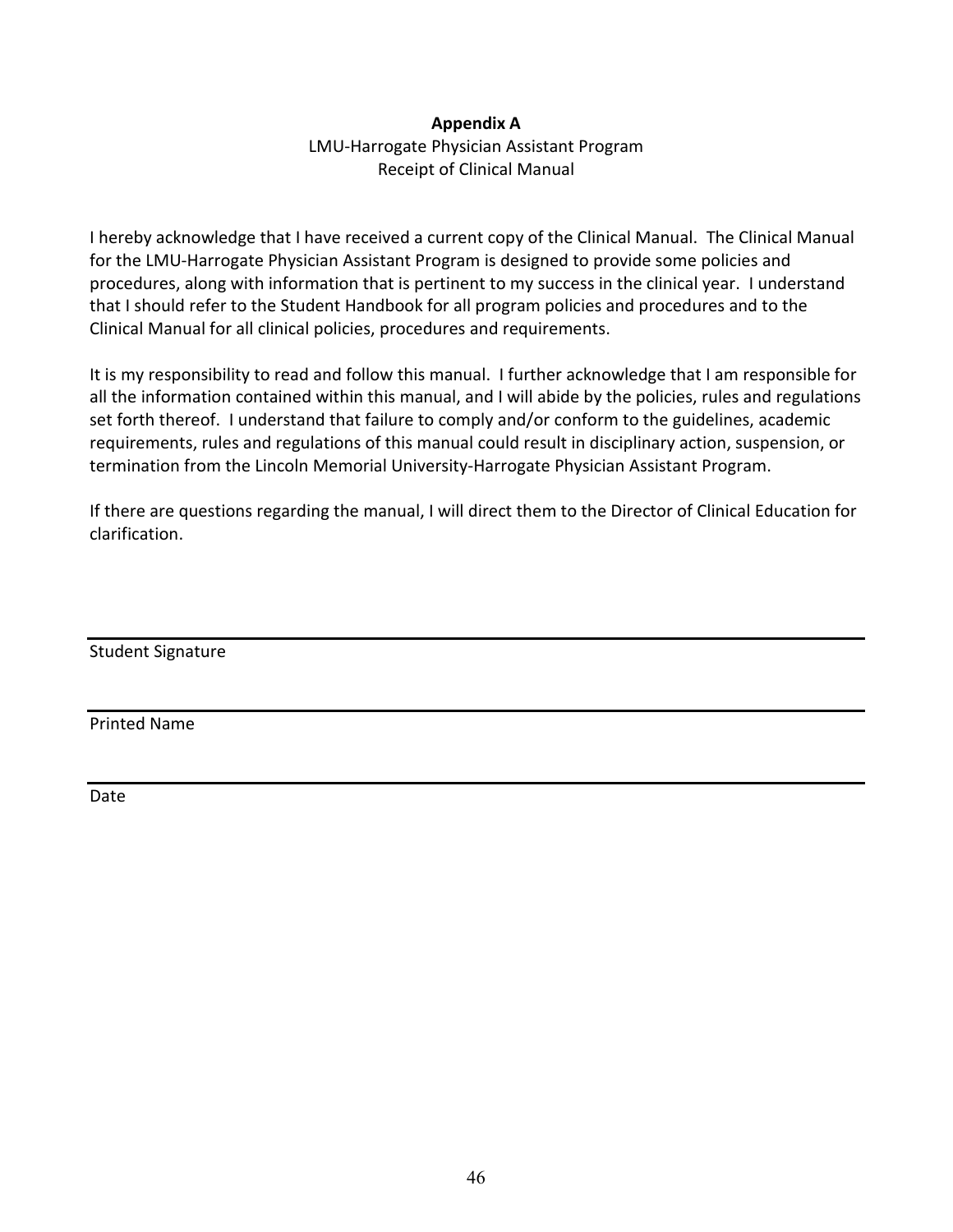#### **Appendix B**

LMU-Harrogate Physician Assistant Program Email Attestation

I understand that the official form of communication for the LMU-Harrogate PA program and the campus is my LMU-Harrogate email account address. No other email is recognized as official and is prohibited from use except in the event of university email account outage. It is my responsibility to arrange for continuous email service and to *access it daily* and as often as possible while out-of-town on rotation. I will respond to all programmatic and rotations-related emails within 48 hours.

If I am unable to access email, I will notify the Director of Clinical Education by telephone (823-469- 6508) so other arrangements can be made.

Student Signature

Printed Name

Date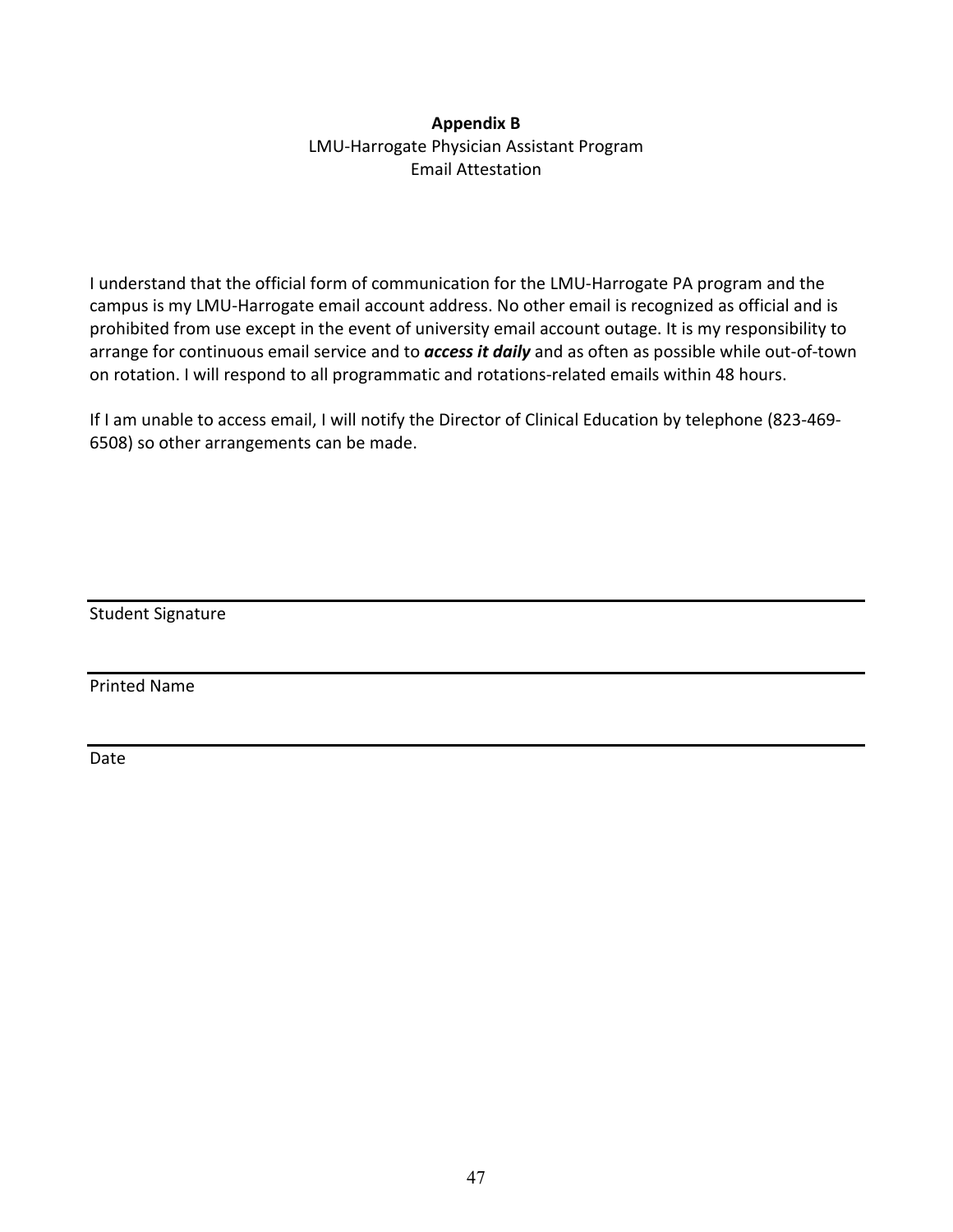48

#### **Appendix C** LMU-Harrogate Physician Assistant Program Acknowledgement of Attendance Policy

I, \_\_\_\_\_\_\_\_\_\_\_\_\_\_\_\_\_\_\_\_\_\_\_\_\_\_\_\_\_\_\_ understand that if I am going to be (Print Name)

absent from a rotation, I will immediately contact my Preceptor and the Director of Clinical Education notifying her/him of the circumstances causing the absence. I also understand that to complete the process for an excused absence, verbal notification must be followed by a written request along with a Preceptor-signed absence form uploaded into Dropbox. The Director of Clinical Education reserves the right to request sufficient documentation attesting to the reason(s) for the absence.

Failure to notify both the Director for Clinical Education and the Preceptor of any absence from a rotation, regardless of the reason, results in an unexcused absence**. A Preceptor's absence is not considered an excused absence for a student. If the Preceptor is going to be gone, I will contact the PA Program ASAP.** One unexcused absence requires review by the Director of Clinical Education. Two or more unexcused absences require review by the PA Student Progress Committee and could lead to failure of the rotation.

\_\_\_\_\_\_\_\_\_\_\_\_\_\_\_\_\_\_\_\_\_\_\_\_\_\_\_\_\_\_\_\_\_\_\_\_\_\_\_\_\_\_ \_\_\_\_\_\_\_\_\_\_\_\_

Student's Signature Date Date Communications and Date Date

Director of Clinical Education's Signature **Date** Date

\_\_\_\_\_\_\_\_\_\_\_\_\_\_\_\_\_\_\_\_\_\_\_\_\_\_\_\_\_\_\_\_\_\_\_\_\_\_\_\_\_\_ \_\_\_\_\_\_\_\_\_\_\_\_\_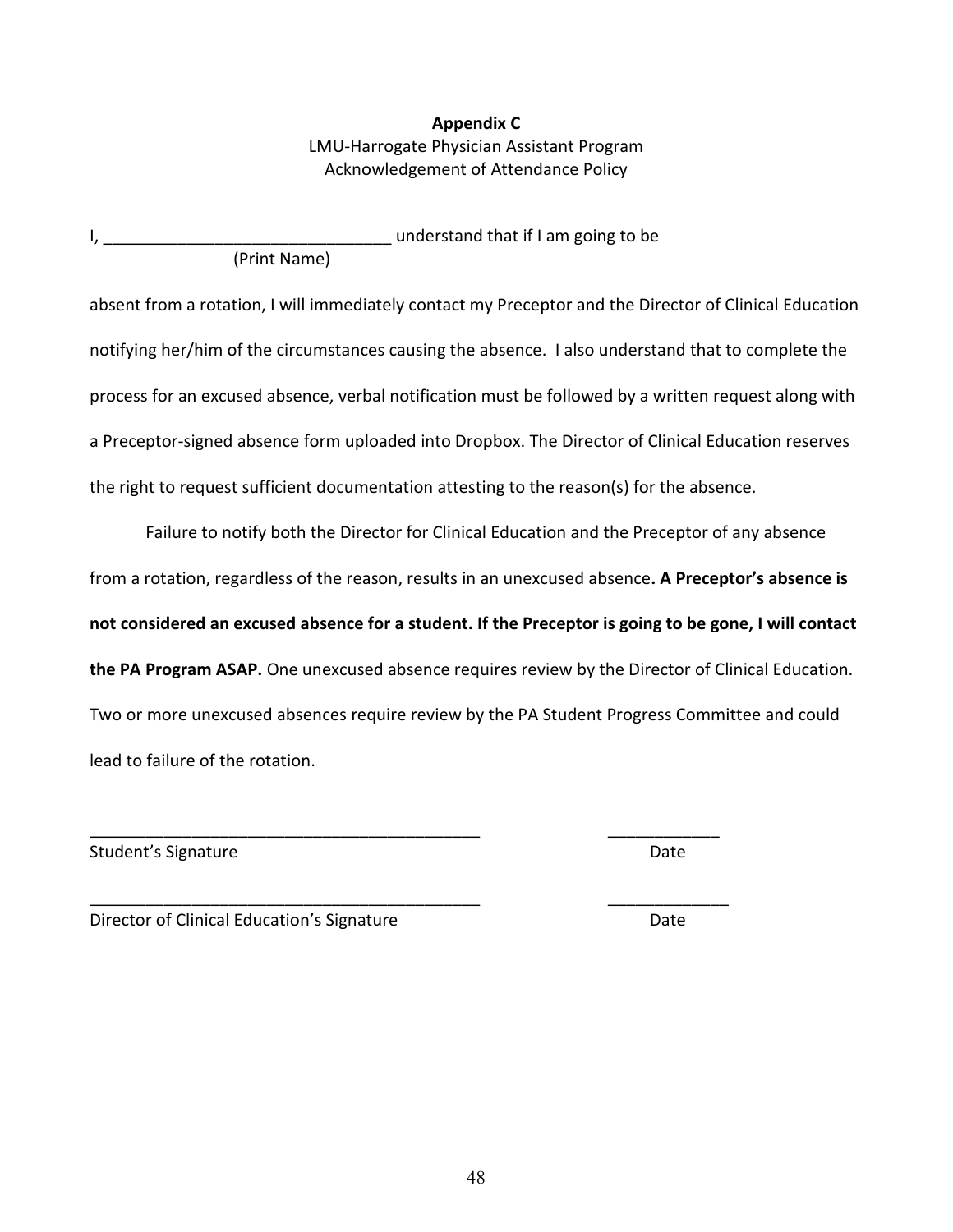#### **Appendix D** LMU-Harrogate Physician Assistant Program Rotation Absentee Form

| <b>Student Name</b>           |                                                                                                                                                                                            |
|-------------------------------|--------------------------------------------------------------------------------------------------------------------------------------------------------------------------------------------|
| Rotation                      | <b>Block</b>                                                                                                                                                                               |
| Date(s) Absent                | <b>Total Days Missed</b>                                                                                                                                                                   |
| <b>REASON FOR OCCURRENCE:</b> |                                                                                                                                                                                            |
| <b>STUDENT ILLNESS</b>        | <b>FAMILY ILLNESS</b>                                                                                                                                                                      |
| <b>DEATH IN FAMILY</b>        | <b>WEATHER</b>                                                                                                                                                                             |
| <b>MEDICAL APPOINTMENT</b>    | <b>TRANSPORTATION</b>                                                                                                                                                                      |
| <b>ACCIDENT</b>               |                                                                                                                                                                                            |
| OTHER                         |                                                                                                                                                                                            |
|                               | Per clinical manual directions, I will email and obtain permission from the DCE, then obtain<br>permission and signature from my preceptor, and then upload this signed form into Dropbox: |

<https://www.dropbox.com/request/C7Fpz6n823aHMZ9JfCs5>

| <b>STUDENT</b>   |                                    |           |         |             |  |
|------------------|------------------------------------|-----------|---------|-------------|--|
| SIGNATURE        |                                    |           |         |             |  |
|                  |                                    |           |         |             |  |
| <b>PRECEPTOR</b> |                                    |           |         |             |  |
| SIGNATURE        |                                    |           |         | <b>DATE</b> |  |
|                  |                                    |           |         |             |  |
|                  |                                    |           |         |             |  |
|                  | DATE NOTICE RECEIVED BY PRECEPTOR: |           |         |             |  |
|                  | <b>By Phone</b>                    | In Person | Written | <b>None</b> |  |
| <b>PRECEPTOR</b> |                                    |           |         |             |  |
| <b>COMMENTS:</b> |                                    |           |         |             |  |
|                  |                                    |           |         |             |  |
|                  | DIRECTOR OF CLINICAL EDUCATION     |           |         | <b>DATE</b> |  |
|                  |                                    |           |         |             |  |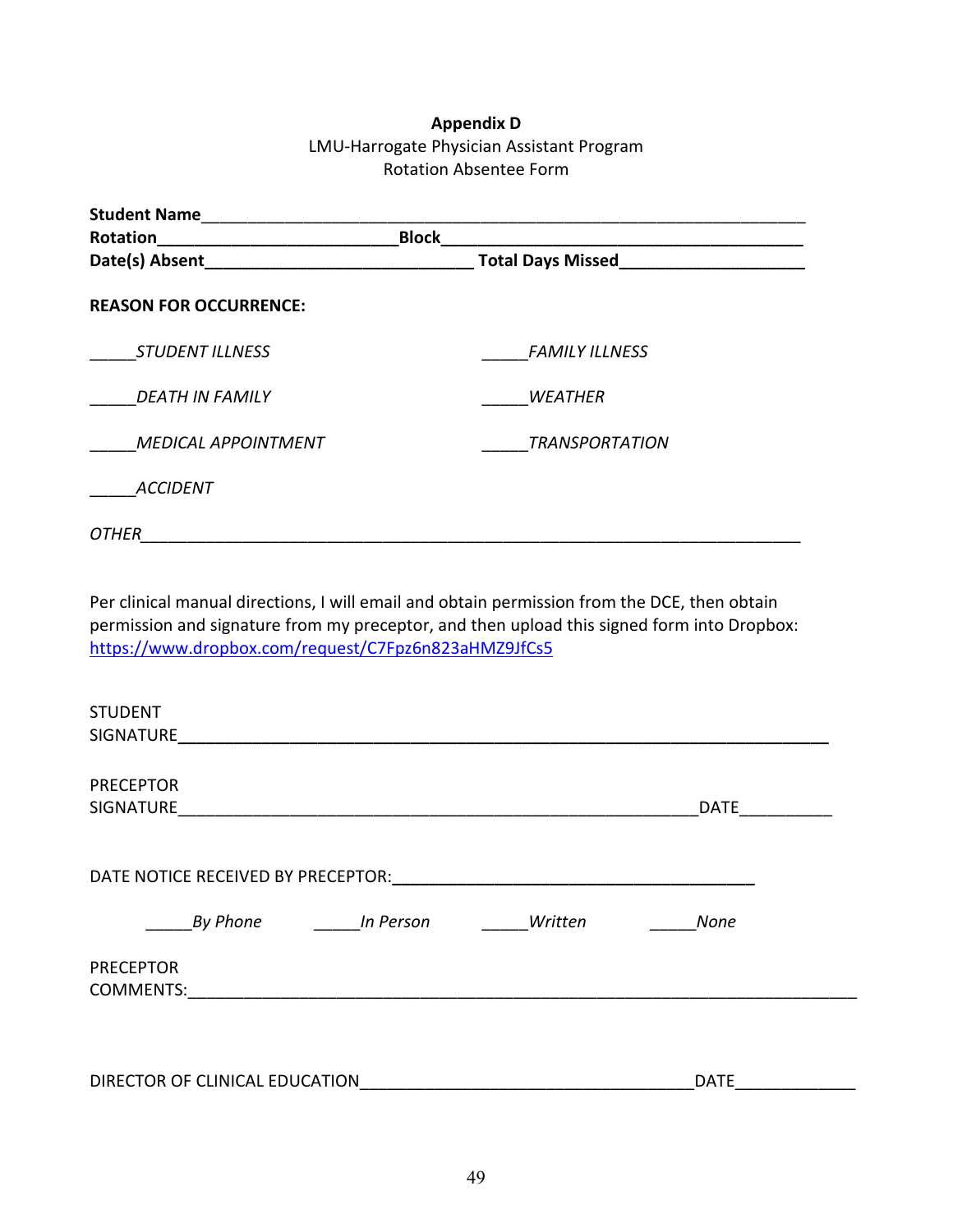## **Appendix E**

LMU-Harrogate Physician Assistant Program Typhon: Student Evaluation of Clinical Site

| Survey: "Student Evaluation of Clinical Site 2020"                                      |                                                                                                                           |                     |
|-----------------------------------------------------------------------------------------|---------------------------------------------------------------------------------------------------------------------------|---------------------|
| Reviewer: Students (xxx,xxx)<br><b>Survey Period: 3/14/2020</b>                         | <b>Reviewee:</b> Clinical Sites (xxxxxx)<br>Completed: 3/14/2020 1:29:03 PM ET                                            |                     |
|                                                                                         |                                                                                                                           |                     |
| 1. Rotation Type                                                                        |                                                                                                                           |                     |
| <b>XXX</b>                                                                              |                                                                                                                           |                     |
| 2. Who was your primary preceptor?<br><b>XXX</b>                                        |                                                                                                                           |                     |
| 3. If your rotation was SELECTIVE or ELECTIVE, please enter the specific specialty.     |                                                                                                                           |                     |
| <b>NR</b>                                                                               |                                                                                                                           |                     |
| 4. Which block did this rotation START?                                                 |                                                                                                                           |                     |
| <b>Block X</b>                                                                          |                                                                                                                           |                     |
|                                                                                         | 5. Was every patient discussed with your clinical preceptor following your encounter with the patient?                    |                     |
|                                                                                         |                                                                                                                           |                     |
| <b>XXX</b>                                                                              |                                                                                                                           |                     |
| never, please explain why you feel this way in the free space at the end of the survey. | 6. Do you feel you had adequate feedback and guidance from your preceptor DURING your rotation? If you answered rarely or |                     |
|                                                                                         |                                                                                                                           |                     |
| <b>XXX</b>                                                                              |                                                                                                                           |                     |
| 7. On average, how many patients did you see and evaluate daily?                        |                                                                                                                           |                     |
| XX                                                                                      |                                                                                                                           |                     |
|                                                                                         | 8. Please estimate the percentage (%) of total patients you encountered that fit one of the demographics below:           |                     |
| Pediatrics (including adolescents up to 17 y/o)                                         | 1-10%                                                                                                                     | $[1 \text{ pts}]$   |
| <b>Adults</b>                                                                           | 40-50%                                                                                                                    | $[5 \; pts]$        |
| Geriatrics (age 65 or greater)                                                          | 40-50%                                                                                                                    | $[5 \; pts]$        |
| Patients with behavioral health disorders                                               | 20-30%                                                                                                                    | [3 <sub>pts</sub> ] |
| Spanish speaking only                                                                   | 1-10%<br>Mean: 3.00 of 10 Points: 15 Score: 30.0%                                                                         | [1 <sub>pts</sub> ] |
|                                                                                         |                                                                                                                           |                     |
|                                                                                         | 9. Please utilize the following scale to indicate the degree to which you agree or disagree with each statement.          |                     |
| Does the site have adequate physical facilities,                                        | Agree                                                                                                                     | [3 <sub>pts</sub> ] |
| training and personnel to provide a learning                                            |                                                                                                                           |                     |
| environment where you felt safe emotionally and physically?                             |                                                                                                                           |                     |
|                                                                                         | <b>Additional Comment: XXX</b>                                                                                            |                     |
| This rotation was generally well organized.                                             | Agree                                                                                                                     | [3 <sub>pts</sub> ] |
|                                                                                         | <b>Additional Comment: xxx</b>                                                                                            |                     |
| I was exposed to most of the rotation objectives                                        | Agree                                                                                                                     | [3 <sub>pts</sub> ] |

(knowing it isn't possible to see everything

in 4-8 weeks)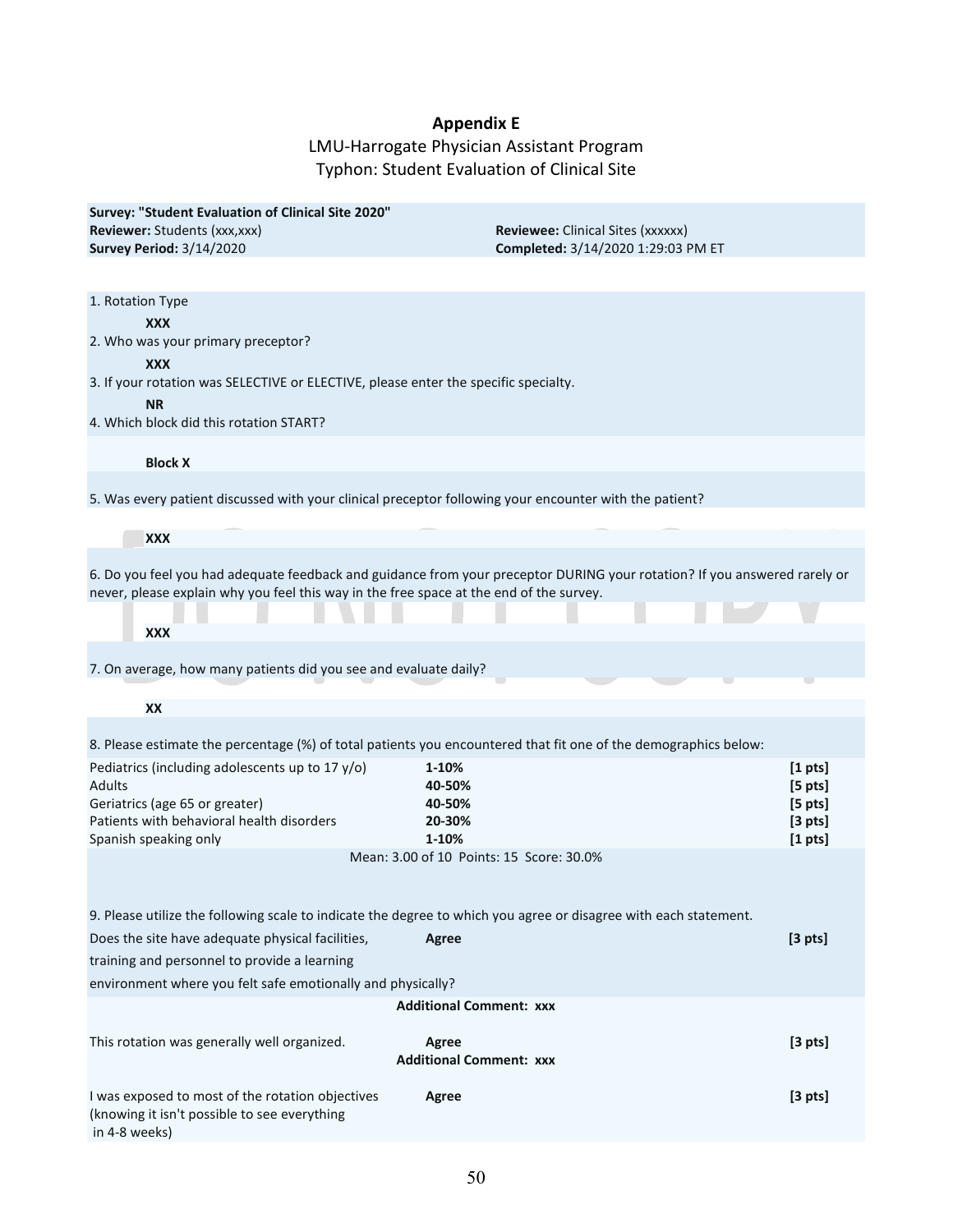|                                                                                                                                                                                                             | <b>Additional Comment: xxx</b>         |              |  |
|-------------------------------------------------------------------------------------------------------------------------------------------------------------------------------------------------------------|----------------------------------------|--------------|--|
| I participated as a team member in the evaluation <b>Agree</b><br>and management of patients.                                                                                                               |                                        | $[3 \; pts]$ |  |
|                                                                                                                                                                                                             | <b>Additional Comment: XXX</b>         |              |  |
| My knowledge and skills were increased.                                                                                                                                                                     | Agree                                  | $[3 \; pts]$ |  |
|                                                                                                                                                                                                             | <b>Additional Comment: XXX</b>         |              |  |
| This rotation stimulated me to work above and<br>beyond the minimum rotation requirements.                                                                                                                  | Agree                                  | $[3 \; pts]$ |  |
| <b>Additional Comment: XXX</b>                                                                                                                                                                              |                                        |              |  |
| My personal objectives (written and discussed with<br>preceptor at the start of the rotation) were met<br>for this course. If answering "disagree or<br>strongly disagree" then please explain your answer. | Agree                                  | $[3 \; pts]$ |  |
|                                                                                                                                                                                                             | <b>Additional Comment: xxx</b>         |              |  |
|                                                                                                                                                                                                             | Mean: 1.33 of 5 Points: 8 Score: 26.7% |              |  |

10. Please use the space below to include any comments you may wish to provide regarding your experience during this rotation.

# **xxxxTO THE TERM**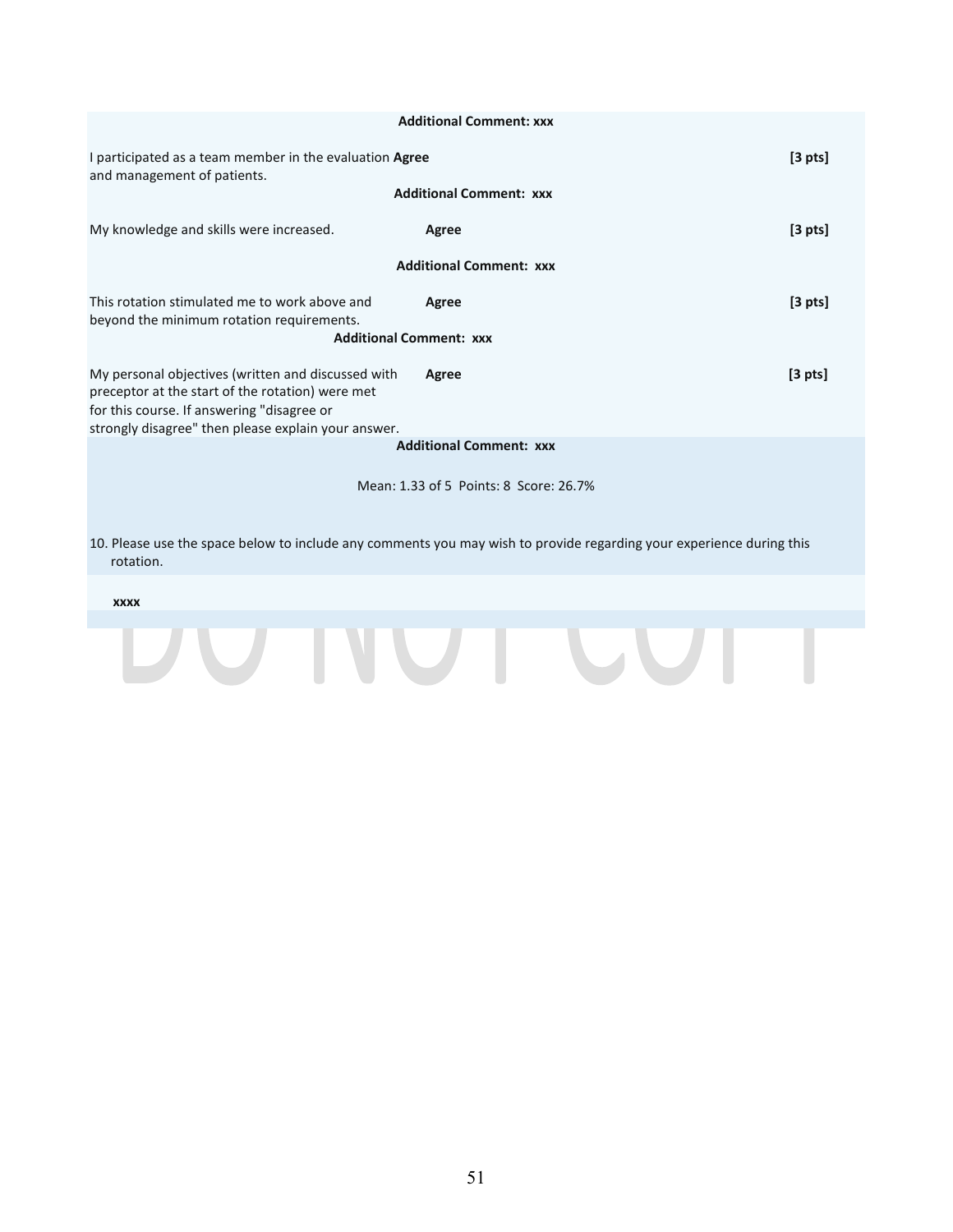#### **Appendix F**

LMU-Harrogate Physician Assistant Program Preceptor Evaluation of Student Performance Instruction Sheet

Preceptors: *The evaluation of the student's performance should be completed during the student's last week rotating with you.*

- 1. Please use this link: **[https://www2.typhongroup.net/past/preceptor/login.asp?facility=](https://www2.typhongroup.net/past/preceptor/login.asp?facility)**
- 2. If you have logged in before you would have changed your temporary password to a unique password that only you know. If you have not logged in before: Login with your username and temporary password that was previously sent to you in an e-mail from Typhon with the subject: *LMU PA Program-Schedule access – Typhon Group Login Information*. The Typhon account number that you will input on the login page is **7598**. (If you have never precepted a student before now, you may not have previously received a login, so please let your student know so that he/she can inform the program.)
- 3. If you do not have your username and password, you can now retrieve and change your password using this link: **[https://www2.typhongroup.net/past/preceptor/login.asp?facility=](https://www2.typhongroup.net/past/preceptor/login.asp?facility)** or you can e-mail Mitchell Calvin, Assistant Clinical Coordinator, at [mitchell.calvin@lmunet.edu](mailto:mitchell.calvin@lmunet.edu) and he can send you a temporary password so that you can login to complete the evaluation.

This evaluation is needed so that the student can receive credit and a grade for completing this rotation. Thank you for taking time during your busy schedule to contribute so much to our student's education.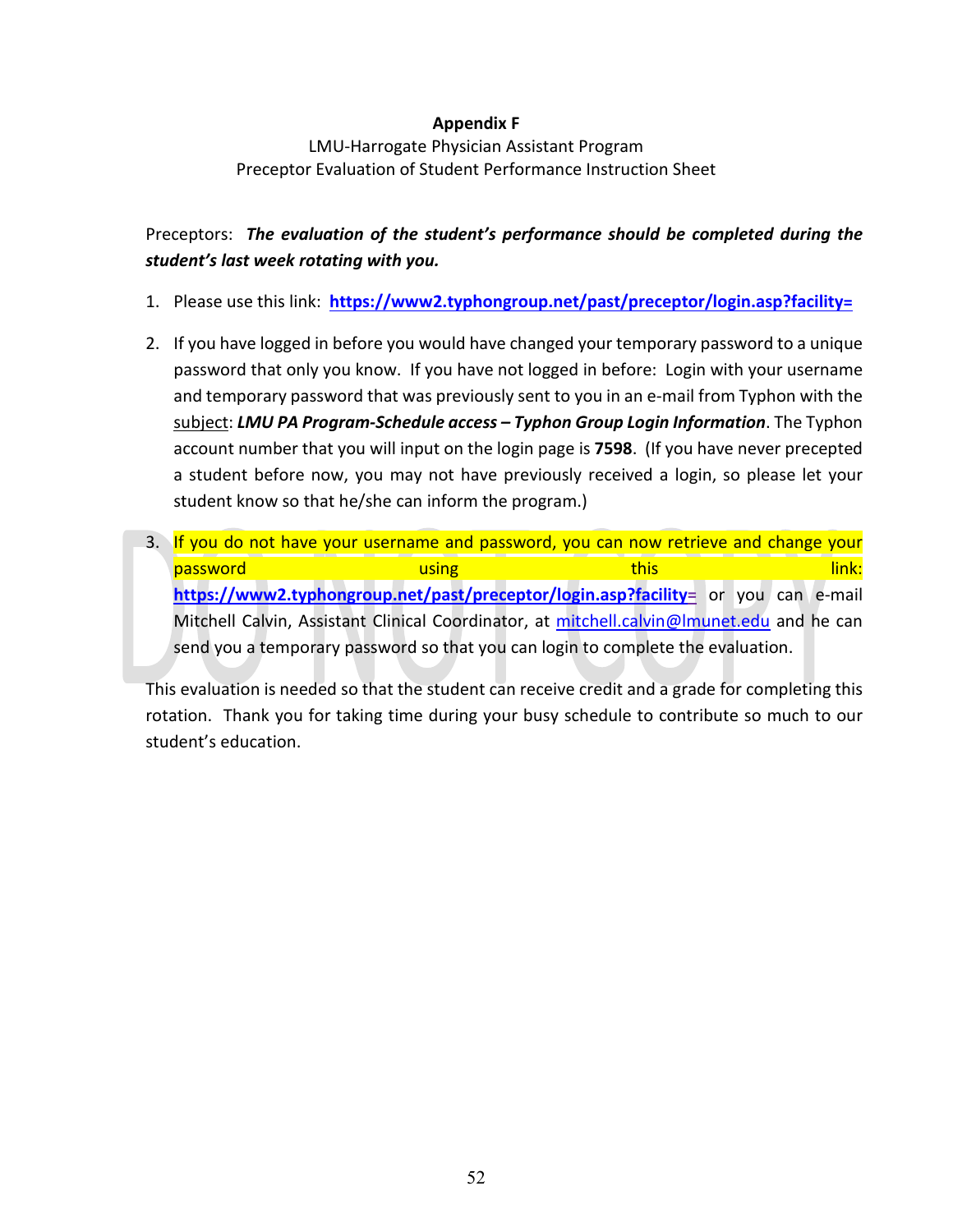#### **Appendix G**

#### LMU-Harrogate Physician Assistant Program Typhon: Preceptor Evaluation of Student Performance

| Survey: "Preceptor Evaluation of Students Class of 2020"                                                                                            |                                   |
|-----------------------------------------------------------------------------------------------------------------------------------------------------|-----------------------------------|
| Reviewer: Preceptors (XXXX, XXXXXX)                                                                                                                 | Reviewee: Student (XXXX, XXXXXX)  |
| Survey Period: 4/1/2020                                                                                                                             | Completed: 4/1/2020 4:31:24 PM ET |
|                                                                                                                                                     |                                   |
| 1. First, please accept our thanks for giving your time and talents in the clinical training of our PA students. We could not provide a diverse and |                                   |
| thorough experience without your participation.                                                                                                     |                                   |
| During the FINAL week of your student's rotation (Week 4 or 8), please evaluate the student based on how far along they are in their clinical year. |                                   |
| We suggest you have a short feedback session, face to face, with the student prior to their last day so you can share your thoughts regarding their |                                   |
| performance.                                                                                                                                        |                                   |
| Again, thanks for all you do.                                                                                                                       |                                   |
| LMU-Harrogate PA Program Faculty and Staff                                                                                                          |                                   |
|                                                                                                                                                     |                                   |
|                                                                                                                                                     |                                   |
| Which rotation type are you evaluating?                                                                                                             |                                   |

**XXXXXXXXX**

2. Where was the primary clinical training site for this rotation?

#### **XXXXXXXXXXXXX**

3. If the rotation was SELECTIVE or ELECTIVE, what specialty was primarily practiced during this rotation?

**NR**

4. In what block did this rotation BEGIN?

• **Block XXX----xx/xx/2020**

#### **Directions: Please evaluate the student based on how far along they are in their clinical year.**

5. What was the student's Overall Performance?

If you choose "**did not meet expectations**", please give further details in the comment box, as to how the student did not meet expectations & **do not** complete any further questions-- skip straight to the end of the evaluation and click "submit" before closing out.

Did Student Meet the Preceptor's Expectations? **Did meet expectations**

**[1 pts]**

**Extensive**

Mean: 1.00 of 10 Points: 1 Score: 10.0%

6. What was your level of interaction with the student?

| 7. Patient Care<br>History taking: accurate and complete<br>Meets expectations (85%)<br>$[6 \text{ pts}]$<br>Physical exam: needed components present<br>Meets expectations (85%)<br>$[6 \text{ pts}]$<br>Complete assessment and plans<br>Meets expectations (85%)<br>$[6 \text{ pts}]$<br>Provides quality patient education<br><b>Exceeds expectations (100%)</b><br>$[7 \text{ pts}]$<br>Discusses preventive care appropriately<br><b>Exceeds expectations (100%)</b><br>$[7 \text{ pts}]$<br>Case Presentation quality/clarity<br>Meets expectations (85%)<br>$[6 \text{ pts}]$ | <b>Extensive</b> |  |
|---------------------------------------------------------------------------------------------------------------------------------------------------------------------------------------------------------------------------------------------------------------------------------------------------------------------------------------------------------------------------------------------------------------------------------------------------------------------------------------------------------------------------------------------------------------------------------------|------------------|--|
|                                                                                                                                                                                                                                                                                                                                                                                                                                                                                                                                                                                       |                  |  |
|                                                                                                                                                                                                                                                                                                                                                                                                                                                                                                                                                                                       |                  |  |
|                                                                                                                                                                                                                                                                                                                                                                                                                                                                                                                                                                                       |                  |  |
|                                                                                                                                                                                                                                                                                                                                                                                                                                                                                                                                                                                       |                  |  |
|                                                                                                                                                                                                                                                                                                                                                                                                                                                                                                                                                                                       |                  |  |
|                                                                                                                                                                                                                                                                                                                                                                                                                                                                                                                                                                                       |                  |  |
|                                                                                                                                                                                                                                                                                                                                                                                                                                                                                                                                                                                       |                  |  |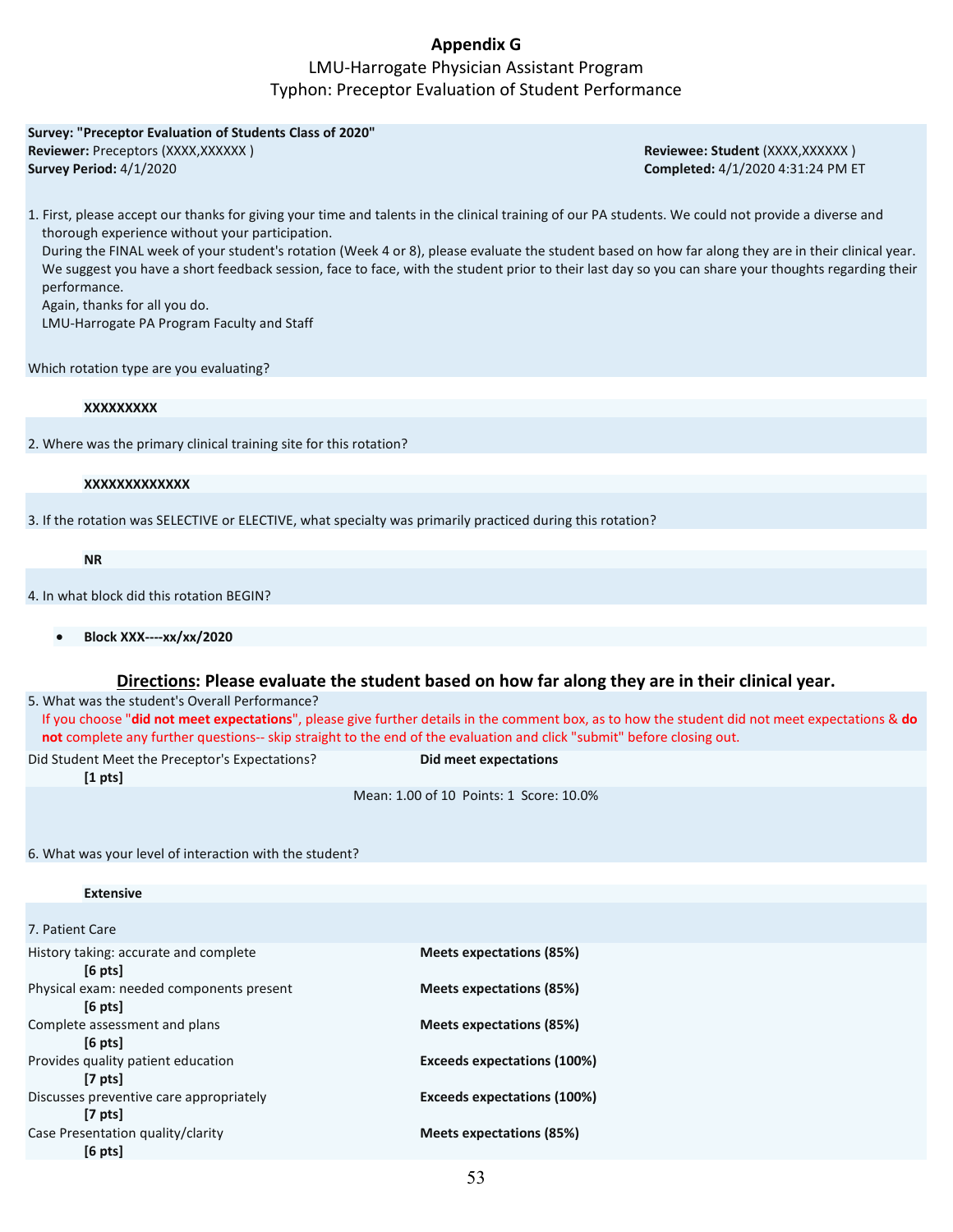Documentation complete and logical **Exceeds expectations (100%) [7 pts]** Develops a complete differential diagnosis **Meets expectations (85%) [6 pts]**

Mean: 6.38 of 7 Points: 51 Score: 91.1%

| 8. Medical Knowledge:                             |                   |
|---------------------------------------------------|-------------------|
| Overall problem solving ability                   | Exce              |
| (100%)                                            | $[7 \text{ pts}]$ |
| Anatomy and pathophysiological knowledge          | Exce              |
| (100%)                                            | $[7 \text{ pts}]$ |
| Pharmacological knowledge and usage               | Exce              |
| (100%)                                            | $[7 \text{ pts}]$ |
| Appropriate selection of diagnostic tests         | Exce              |
| (100%)                                            | $[7 \text{ pts}]$ |
| Appropriate analysis of findings and test results | Exce              |
| (100%)                                            | $[7 \text{ pts}]$ |
| Uses evidence-based medicine in decision-making   | Exce              |
| (100%)                                            | $[7 \text{ pts}]$ |
|                                                   |                   |

**Exceeds expectations (100%) [7 pts] Exceeds expectations Exceeds expectations Exceeds expectations Exceeds expectations Exceeds expectations (100%) [7 pts]** Mean: 7.00 of 7 Points: 42 Score: 100.0%

9. Practice-based Learning and Improvement

| Initiative/work ethic                                                                        | <b>Exceeds expectations</b>              |
|----------------------------------------------------------------------------------------------|------------------------------------------|
| (100%)                                                                                       | $[7 \text{ pts}]$                        |
| Responds to feedback positively                                                              | <b>Exceeds expectations</b>              |
| (100%)                                                                                       | $[7 \text{ pts}]$                        |
| Takes initiative to improve patient care through outside reading <b>Exceeds expectations</b> |                                          |
| (100%)                                                                                       | $[7 \text{ pts}]$                        |
| Appropriately applies scientific data                                                        | <b>Exceeds expectations</b>              |
| (100%)                                                                                       | $[7 \text{ pts}]$                        |
| Encourages a positive learning environment                                                   | <b>Exceeds expectations</b>              |
| (100%)                                                                                       | $[7 \text{ pts}]$                        |
|                                                                                              | Mean: 7.00 of 7 Points: 35 Score: 100.0% |

10. Interpersonal/Communication Skills and Professionalism

| Creates an effective patient/provider relationship       | <b>Exceeds expectations</b>              |  |
|----------------------------------------------------------|------------------------------------------|--|
| $(100\%)$                                                | $[7 \text{ pts}]$                        |  |
| Creates an effective PA student/provider relationship    | <b>Exceeds expectations</b>              |  |
| (100%)                                                   | $[7 \text{ pts}]$                        |  |
| Sensitive to culture, age, gender, and disability issues | <b>Exceeds expectations</b>              |  |
| (100%)                                                   | $[7 \text{ pts}]$                        |  |
| Demonstrates caring and respectful behaviors             | <b>Exceeds expectations</b>              |  |
| (100%)                                                   | $[7 \text{ pts}]$                        |  |
| Works well as part of a team                             | <b>Exceeds expectations</b>              |  |
| (100%)                                                   | $[7 \text{ pts}]$                        |  |
| Communicates well with patient and team                  | <b>Exceeds expectations</b>              |  |
| (100%)                                                   | $[7 \text{ pts}]$                        |  |
|                                                          | Mean: 7.00 of 7 Points: 42 Score: 100.0% |  |
|                                                          |                                          |  |

11. Systems based practice

| Demonstrates knowledge of medical delivery systems (coding, billing, insurance) | <b>Did Not Observe</b>                   |
|---------------------------------------------------------------------------------|------------------------------------------|
| Demonstrates appropriate referrals (specialists, PT, OT, dietician, counseling) | <b>Exceeds expectations</b>              |
| (100%)                                                                          | $[7 \text{ pts}]$                        |
| Practices cost-effective medicine                                               | <b>Exceeds expectations</b>              |
| (100%)                                                                          | $[7 \text{ pts}]$                        |
|                                                                                 | Mean: 7.00 of 7 Points: 14 Score: 100.0% |

12. Was the student academically prepared for this clinical rotation? If not please list in the free text section how they could be better prepared.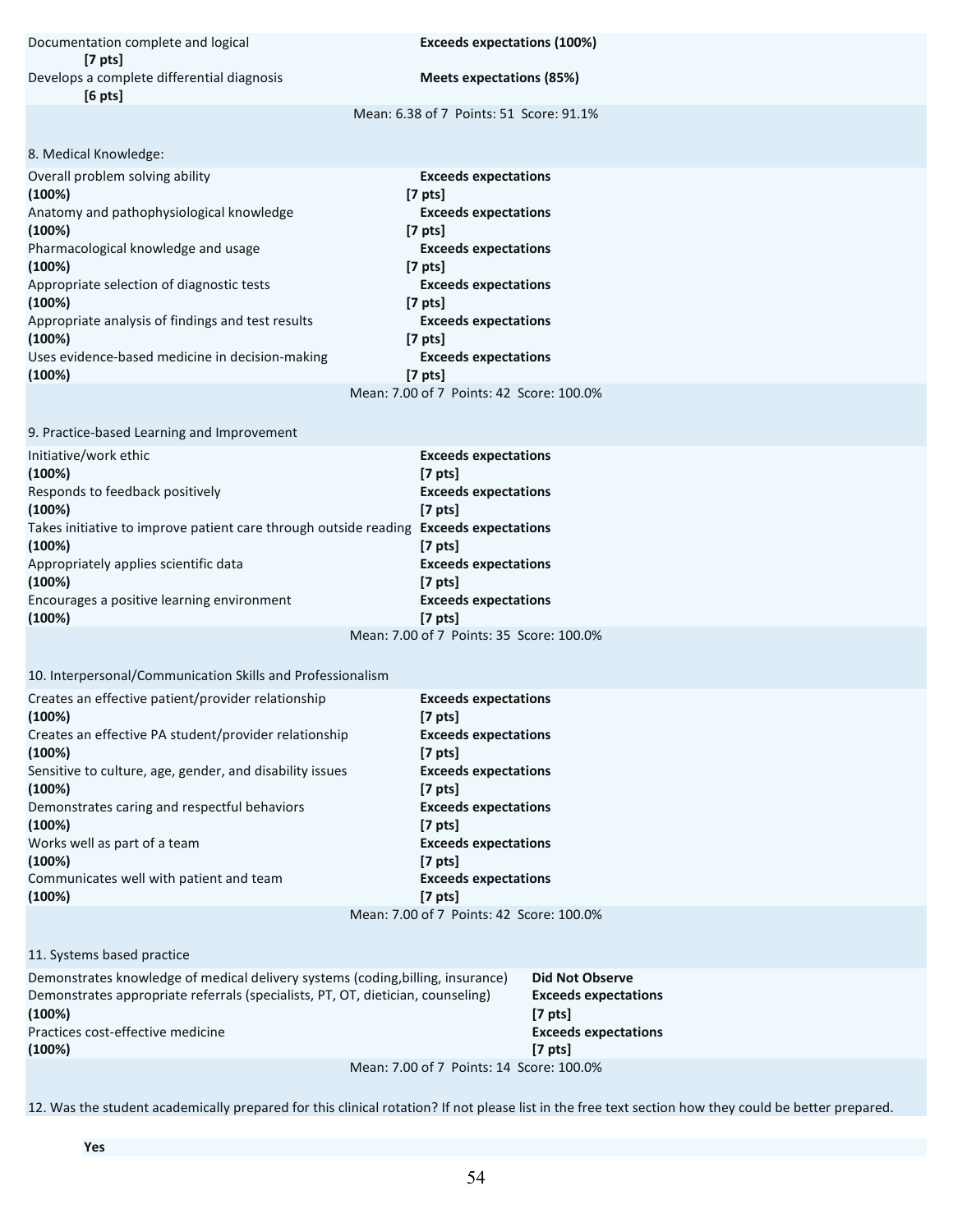13. Please provide informational or constructive comments you feel would be beneficial for the student and program in supporting our goal of growing and enriching our students during their clinical year.

| .<br>XXXXXXXXX                                                                                          |                             |                           |
|---------------------------------------------------------------------------------------------------------|-----------------------------|---------------------------|
| 14. Attendance and Punctuality<br>(Student must also report all absences to the PA Program immediately) |                             |                           |
| Number of days absent?                                                                                  | All preplanned and approved |                           |
| Number of days late?                                                                                    | No response                 |                           |
| 15. Names of others who participated in this evaluation:                                                |                             |                           |
|                                                                                                         |                             |                           |
| <b>NR</b>                                                                                               |                             |                           |
|                                                                                                         |                             |                           |
| Total points for all rating scale questions: xxx                                                        |                             | (Each main question       |
| equally weighted)                                                                                       |                             |                           |
| Mean percentage score for all rating scale questions: xxx%                                              |                             | Q5 not included in this   |
| score by default                                                                                        |                             |                           |
|                                                                                                         |                             | Responses as of 4/23/2019 |
| 3:09:14 PM ET                                                                                           |                             |                           |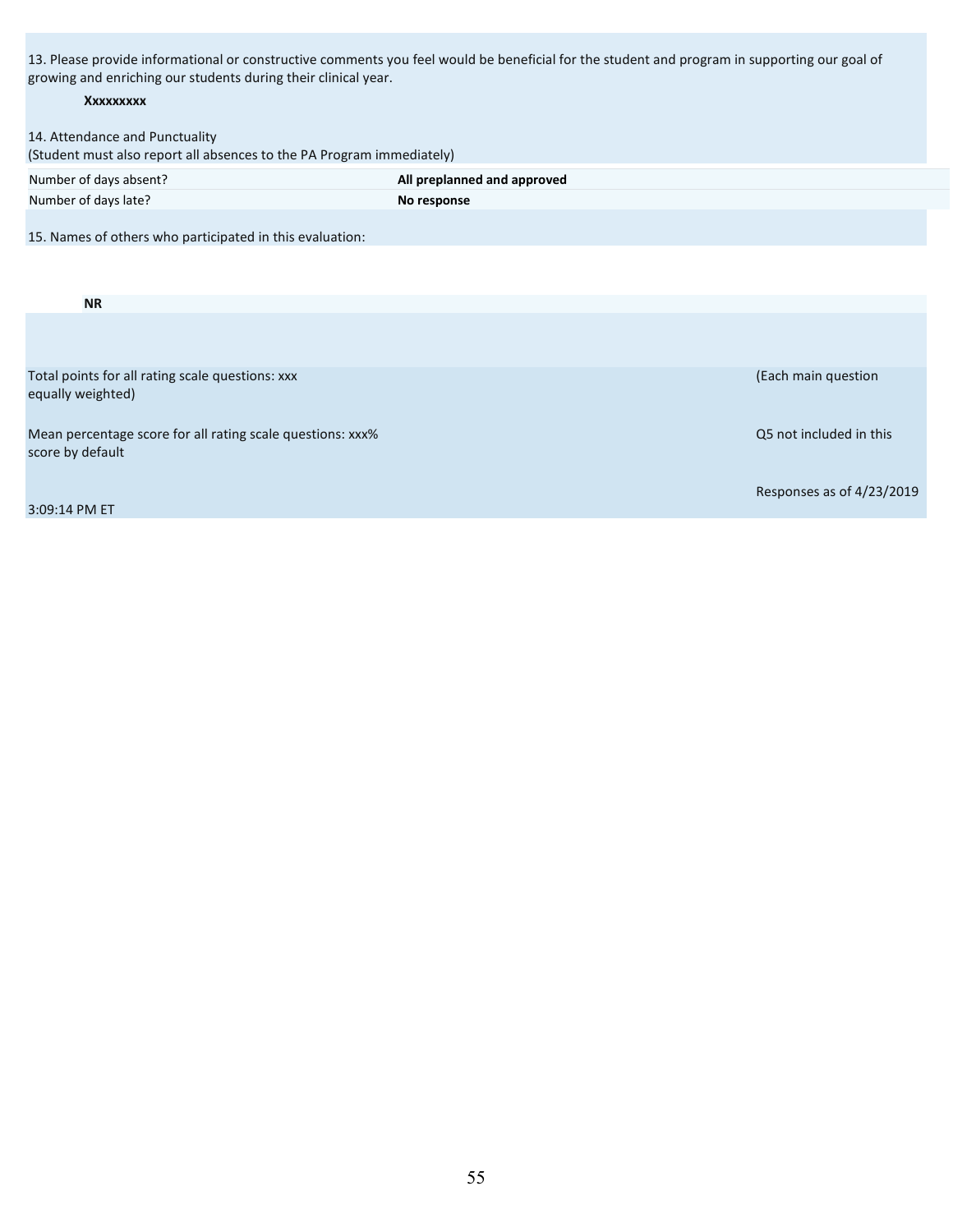#### **Appendix H**

#### LMU-Harrogate Physician Assistant Program Policy on Needle Stick and Blood Borne Pathogen Exposure

Detailed information on the prevention of and treatment of exposure to blood borne pathogens is contained in the CDC brochure, "Exposure to Blood: What Healthcare Personnel Need to Know". Students should familiarize themselves with this information. <http://stacks.cdc.gov/view/cdc/6853/>

If a student experiences a needle stick, sharps injuries or is otherwise exposed to the blood of a patient while on clinical rotation, the student should:

Immediately perform basic first aid. Wash needle sticks and cuts with soap and water. Flush splashes to the nose, mouth or skin with water. If exposure is to the eyes, flush eyes with water, normal saline solution, or sterile irrigates for several minutes.

Immediately report the incident to the attending physician/preceptor. Prompt reporting is essential. In some cases, post exposure treatment may be recommended and should be started as soon as possible. If there is potential exposure to HIV, it is imperative to initiate prophylactic treatment within two hours of the incident. Also, without prompt reporting, the source patient may be released before testing for infectious disease can be conducted.

Seek post-exposure services. The student should follow this policy. If in an office, contact the Site Coordinator for instructions on how to fulfill these requirements. If in a hospital, contact the nursing supervisor or employee health service. All clinical sites will have a policy in place for blood borne pathogens, with a point of contact. This point of contact can help you follow the correct procedures. If it is after hours or if the student cannot locate a person to guide them, they should go immediately to the emergency department and identify themselves as a student who has just sustained an exposure.

Obtain baseline laboratory tests, if indicated. The treating clinician should evaluate the type and severity of exposure and counsel the student on the risk of transmission of HIV, HBV, and HCV. This may involve testing the student's blood and that of the source patient and initiating post-exposure treatment.

Complete the LMU Incident Report (attached). **The student should report the incident to the Director of Clinical Education and complete the LMU Incident Report within 24 hours of the exposure. The training site may require the student to complete a separate incident report for their facility.** 

#### *It is extremely important that students report incidents promptly to LMU-Harrogate to avoid problems that may occur later with payment for post-exposure treatment.*

Costs incurred: Most training sites provide post-exposure treatment to students free of charge. If there are charges for services, the student must file all medical claims to their personal medical insurance first, then to the LMU intercollegiate policy.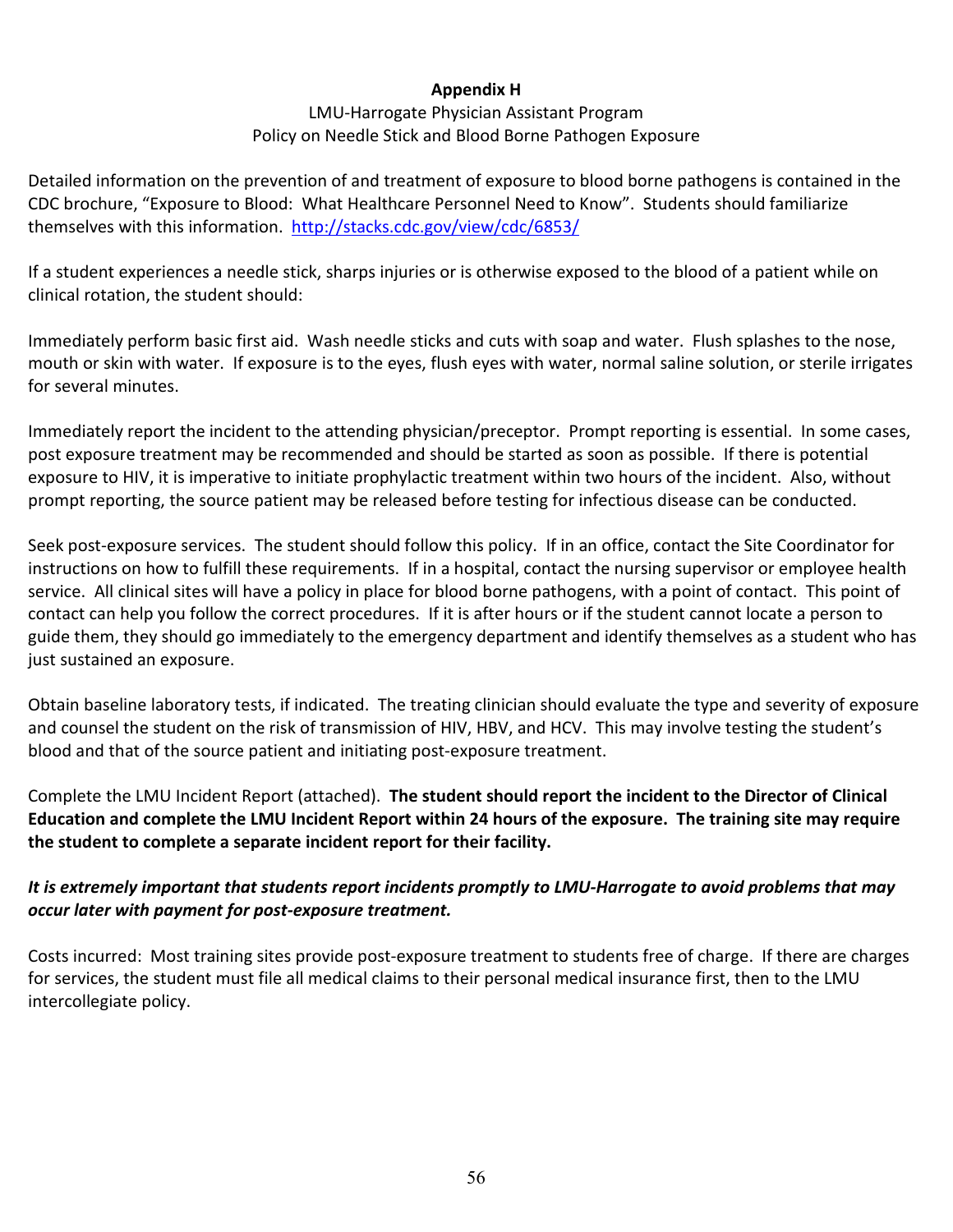#### **Appendix I**

LMU-Harrogate Physician Assistant Program Accident Claim Procedures: Step-By-Step Guide

1. File the claim with your personal insurance company as the primary insurance and First Agency as your secondary insurance. (DO NOT FILE AS WORKER'S COMP). Do not pay any fees or copays because First Agency should pay those as your secondary insurance. If you went ahead and paid any fees, you should be reimbursed through First Agency.

File as secondary insurance: **First Agency, Inc.**

5071 West H Avenue Kalamazoo, MI 49009-8501 Phone (269) 381-6630 Fax (269) 381-3055

- 2. Fill out the *Student Accident Claim form.*
- 3. Fill out the *Authorization – To Permit Use and Disclosure of Health Information.*
- 4. Fill out the *Parent/Guardian/Student Information form*.
- *5.* Fill out the *Incident Form*.
- 6. Make a copy of front and back of the insurance card.
- 7. Collect all bills associated with the injury that have not been paid. Attach all ITEMIZED bills (itemized bills include the date of service, procedure code, diagnosis code, etc. not balance due statements) for MEDICAL EXPENSES ONLY. Include all worksheets, denials, and/or statements of benefits from your primary insurer. (Each charge must be processed by all other insurances/plans before they can be processed by First Agency, Inc.)
- 8. Collect a UB-04 or HCFA billing statement concerning the injury from the billing office of the facility.
- 9. Return all these things via fax (423-869-6672), e-mail [\(mitchell.calvin@lmunet.edu](mailto:mitchell.calvin@lmunet.edu) ) or mail to Mr. Mitchell Calvin ASAP. Mr. Calvin's phone number is 423-869-6672, if you should have any questions.

*\*If you receive any future bills from this incident, please send to Mr. Calvin as well, and he will forward all paperwork to First Agency insurance company.*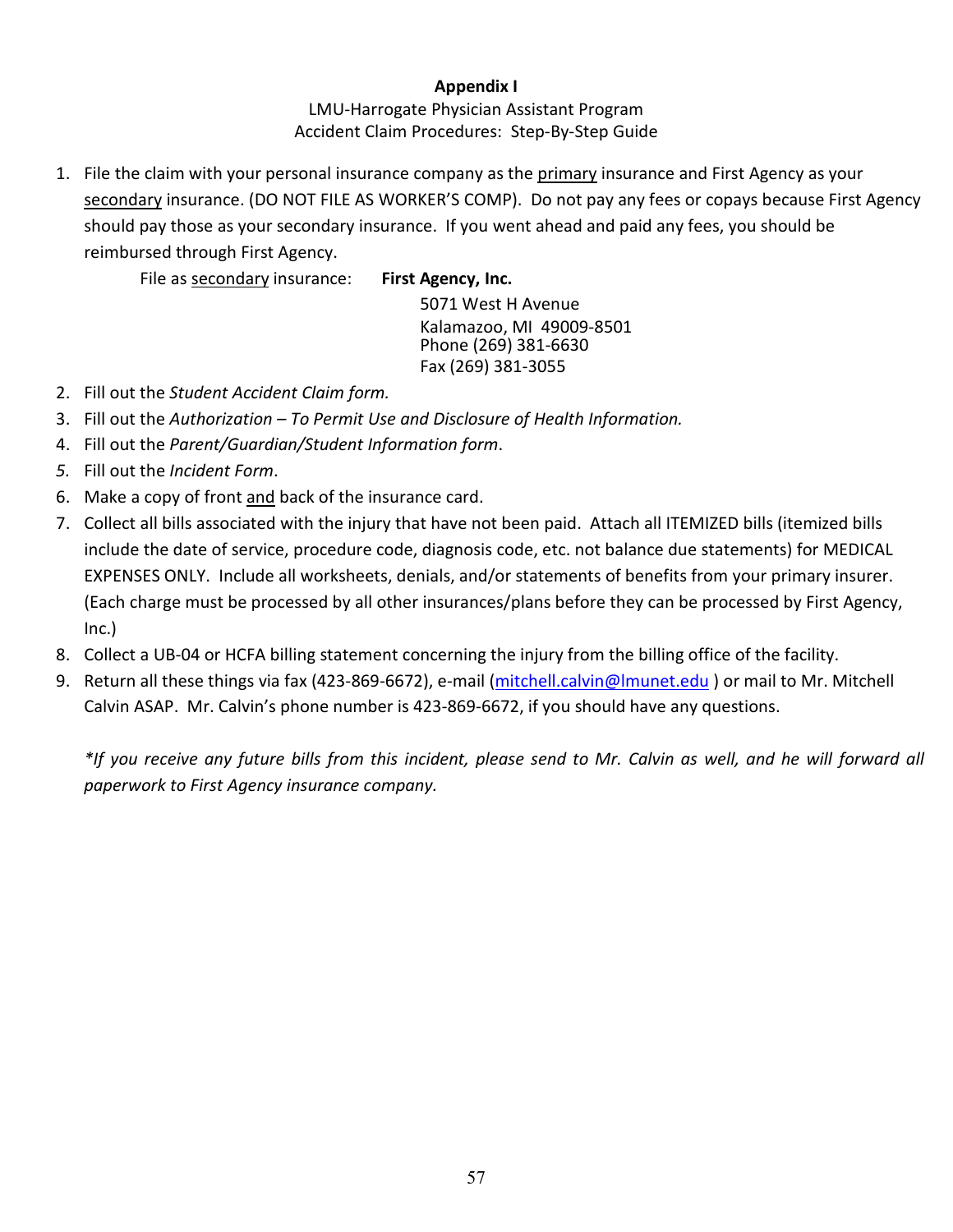| <b>NAME OF SCHOOL: Lincoln Memorial University</b><br>ADDRESS: 6965 Cumberland Gap Parkway, Harrogate, TN 37752<br><b>STUDENT ACCIDENT CLAIM FORM</b>                            |                                                                                  | First Agency, Inc.<br>5071 West H Avenue<br>Kalamazoo, MI 49009-8501<br>Phone: (269) 381-6630<br>Fax: (269) 381-3055 |           |                                    |
|----------------------------------------------------------------------------------------------------------------------------------------------------------------------------------|----------------------------------------------------------------------------------|----------------------------------------------------------------------------------------------------------------------|-----------|------------------------------------|
|                                                                                                                                                                                  |                                                                                  |                                                                                                                      |           | M.I.                               |
|                                                                                                                                                                                  |                                                                                  |                                                                                                                      |           |                                    |
| STUDENT'S HOME ADDRESS                                                                                                                                                           |                                                                                  |                                                                                                                      |           | A.M.                               |
|                                                                                                                                                                                  |                                                                                  |                                                                                                                      |           | $P.M. \Box$                        |
| DETAILED DESCRIPTION OF ACCIDENT: HOW DID IT OCCUR? (OR ATTACH ACCIDENT REPORT COMPLETED BY<br>THE SCHOOL REPRESENTATIVE WHO WITNESSED THE ACCIDENT) ___________________________ | ,我们也不能在这里的时候,我们也不能在这里的时候,我们也不能会在这里的时候,我们也不能会在这里的时候,我们也不能会在这里的时候,我们也不能会在这里的时候,我们也 |                                                                                                                      |           |                                    |
|                                                                                                                                                                                  |                                                                                  |                                                                                                                      |           |                                    |
| ACTIVITY SPORT <b>CONSUMING ACTIVITY</b>                                                                                                                                         |                                                                                  |                                                                                                                      |           | INTERCOLLEGIATE INTRAMURAL         |
| <b>STUDENT ACCIDENT (describe)</b>                                                                                                                                               | <u> 1989 - Johann Stoff, amerikansk politiker (</u>                              |                                                                                                                      |           |                                    |
| HAS A CLAIM EVER BEEN FILED ON THIS STUDENT?                                                                                                                                     |                                                                                  | $\Box$ YES                                                                                                           | $\Box$ No |                                    |
| NAME OF SCHOOL AUTHORITY SUPERVISING ACTIVITY                                                                                                                                    |                                                                                  |                                                                                                                      |           |                                    |
| WAS SUPERVISOR A WITNESS TO THE ACCIDENT?                                                                                                                                        |                                                                                  | $\overline{\phantom{a}}$ and $\overline{\phantom{a}}$ and $\overline{\phantom{a}}$<br><b>YES</b>                     | <b>NO</b> |                                    |
| IF NOT, WHEN WAS THE ACCIDENT FIRST REPORTED TO A SCHOOL AUTHORITY? DATE                                                                                                         |                                                                                  |                                                                                                                      |           |                                    |
|                                                                                                                                                                                  |                                                                                  |                                                                                                                      |           | TITLE ____________________________ |
|                                                                                                                                                                                  |                                                                                  |                                                                                                                      |           |                                    |

#### **IMPORTANT: PLEASE ATTACH ITEMIZED BILLS**

#### **THIS FORM MUST BE COMPLETED AND RETURNED TO THE COMPANY WITHIN 90 DAYS FROM THE DATE OF TREATMENT ACCOMPANIED BY ALL MEDICAL BILLS INCURRED TO DATE.**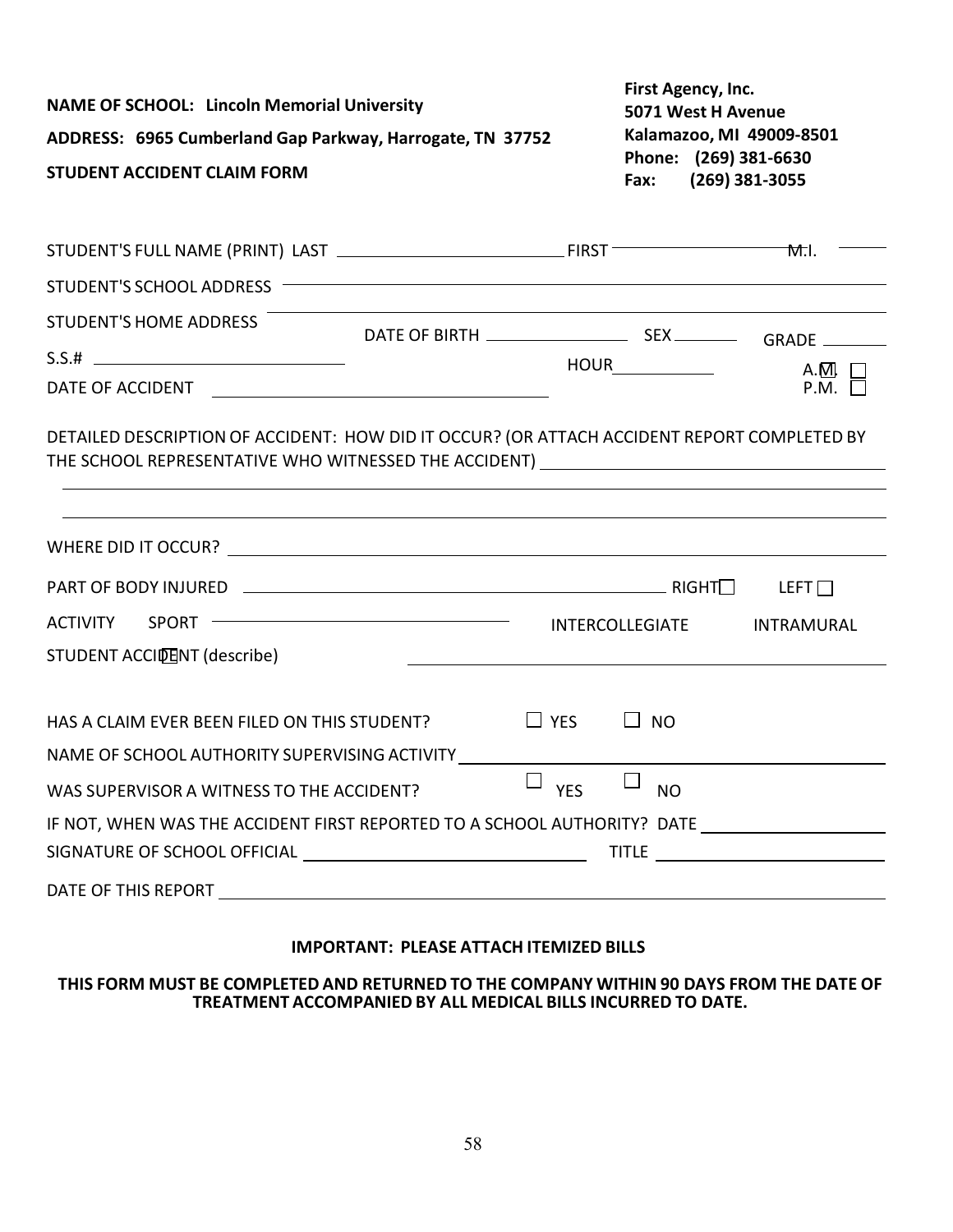#### HOW TO FILE YOUR **ACCIDENT** CLAIM FORM

- 1. Complete **ALL** blanks.
- 2. Please read and sign authorization on back of this form.

3. Attach all **ITEMIZED** bills (itemized bills include the date of service, procedure code, diagnosis code, etc. not balance due statements) for **MEDICAL EXPENSES ONLY**. Include all worksheets, denials, and/or statements of benefits from your primary insurer. (Each charge *must* be processed by all other insurances/plans before they can be processed by First Agency, Inc.)

4. Mail within 90 days of the accident to: The Contract of the Contract of the First Agency, Inc.

5071 West H Avenue Kalamazoo, MI 49009-8501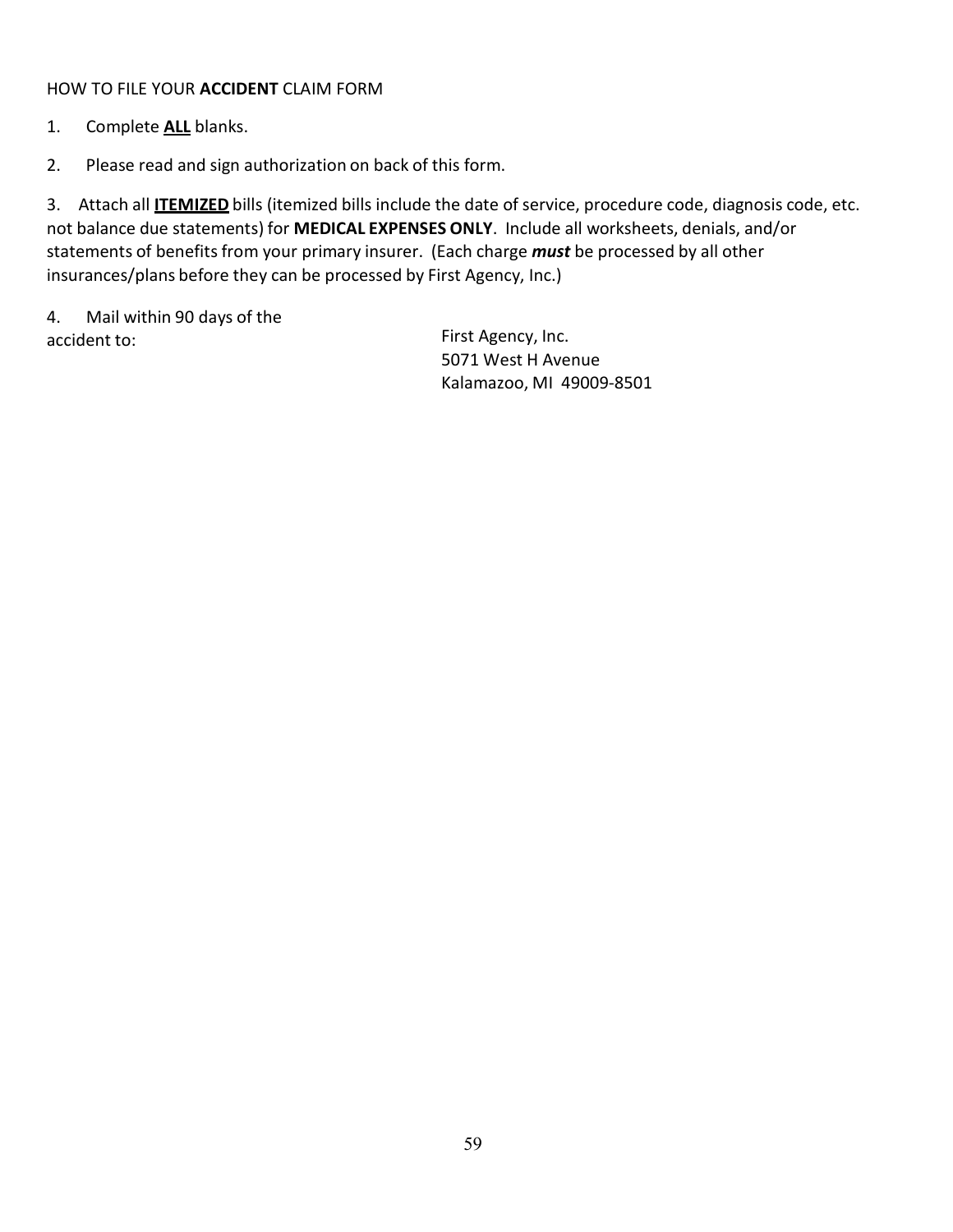

#### **PARENT/GUARDIAN/STUDENT INFORMATION FORM**

# **First Agency, Inc.**

5071 West H Avenue Kalamazoo, MI 49009-8501 Phone (269) 381-6630 Fax (269) 381-3055

| <b>RETURN FORM WHEN COMPLETE TO</b><br>$\sim$ 100 $\sim$                     | Name of College/University<br>Attention                  | <b>Lincoln Memorial University</b> |
|------------------------------------------------------------------------------|----------------------------------------------------------|------------------------------------|
| This form is to be completed by the<br><b>Parents, Guardians, or Student</b> | Address 6965 Cumberland Gap Parkway<br>Harrogate<br>City | 37752<br>Zip.<br>State <b>TN</b>   |

Note: Complete all blanks on this form. Failure to complete all blanks will result in claims processing delays.

If information is not applicable, indicate the reason it is not (e.g., deceased, divorced, unknown).

| Name of Athlete                                                                                                                                                                                                                    |         |              | Sport<br><u>and the contract of the contract of the contract of the contract of the contract of the contract of the contract of the contract of the contract of the contract of the contract of the contract of the contract of the contr</u> |                  |  |  |
|------------------------------------------------------------------------------------------------------------------------------------------------------------------------------------------------------------------------------------|---------|--------------|-----------------------------------------------------------------------------------------------------------------------------------------------------------------------------------------------------------------------------------------------|------------------|--|--|
| Social Security No or Passport No <b>Social Security</b> No                                                                                                                                                                        |         |              | Date of Birth <b>Exercise 2018</b>                                                                                                                                                                                                            |                  |  |  |
|                                                                                                                                                                                                                                    |         |              | Cell Phone<br>$\left(\begin{array}{cc} 1 & 1 \end{array}\right)$ and $\left(\begin{array}{cc} 1 & 1 \end{array}\right)$                                                                                                                       |                  |  |  |
| Home Address <b>Communication</b> and the contract of the contract of the contract of the contract of the contract of the contract of the contract of the contract of the contract of the contract of the contract of the contract |         |              | Home Phone<br>$\left(\begin{array}{c} \bullet \\ \bullet \end{array}\right)$                                                                                                                                                                  |                  |  |  |
|                                                                                                                                                                                                                                    |         |              |                                                                                                                                                                                                                                               |                  |  |  |
| <b>FATHER/GUARDIAN INFORMATION</b><br>Father's Name                                                                                                                                                                                |         |              | MOTHER/GUARDIAN INFORMATION                                                                                                                                                                                                                   |                  |  |  |
| Date of Birth                                                                                                                                                                                                                      |         |              |                                                                                                                                                                                                                                               |                  |  |  |
| Address                                                                                                                                                                                                                            |         |              |                                                                                                                                                                                                                                               |                  |  |  |
| Employer<br><b>Address</b>                                                                                                                                                                                                         |         |              |                                                                                                                                                                                                                                               |                  |  |  |
| Telephone                                                                                                                                                                                                                          |         |              | Telephone ( )                                                                                                                                                                                                                                 |                  |  |  |
| Medical Insurance Manual Medical Insurance<br>Company or Plan                                                                                                                                                                      |         |              | <b>Medical Insurance</b><br>Company or Plan                                                                                                                                                                                                   |                  |  |  |
| <b>Address</b>                                                                                                                                                                                                                     |         |              |                                                                                                                                                                                                                                               | $\Box$           |  |  |
| <b>Policy Number</b><br>Telephone ()                                                                                                                                                                                               |         |              | Pol <u>icy Number</u><br>$Telephone$ $( )$                                                                                                                                                                                                    | $\Box$<br>$\Box$ |  |  |
|                                                                                                                                                                                                                                    | $\perp$ | $\Box$       | $\perp$                                                                                                                                                                                                                                       |                  |  |  |
|                                                                                                                                                                                                                                    |         | $\square 60$ | П                                                                                                                                                                                                                                             |                  |  |  |
|                                                                                                                                                                                                                                    |         | $\Box$       |                                                                                                                                                                                                                                               |                  |  |  |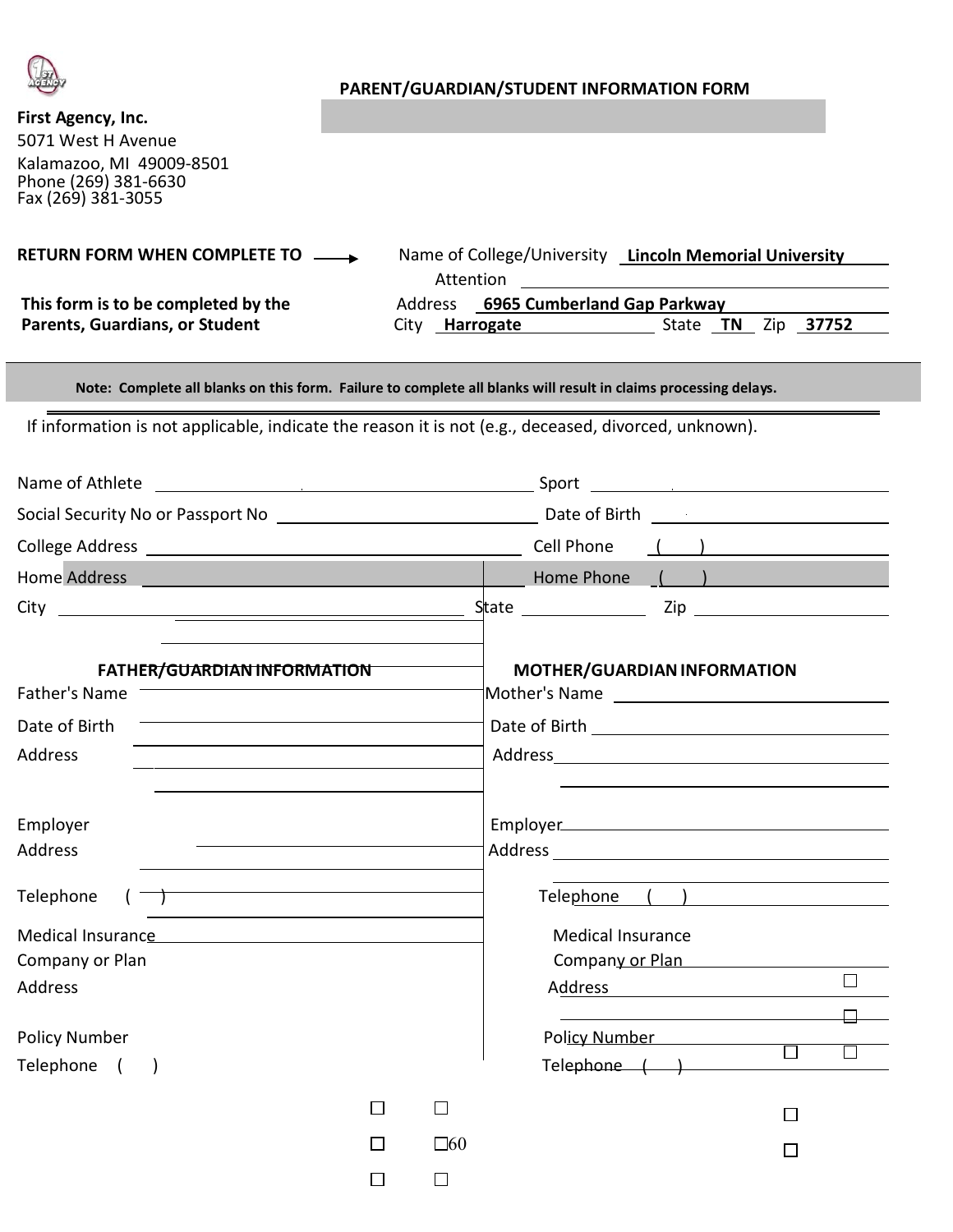| Is this plan an HMO or PPO?             | Yes | No.  | Is this plan an HMO or PPO?                     | Yes |
|-----------------------------------------|-----|------|-------------------------------------------------|-----|
| Is pre-authorization required to obtain | Yes | No l | Is pre-authorization required to obtain         | Yes |
| Is a second opinion required before     | Yes |      | $\text{No}$ Is a second opinion required before | Yes |

#### **PLEASE COMPLETE AUTHORIZATION ON NEXT PAGE**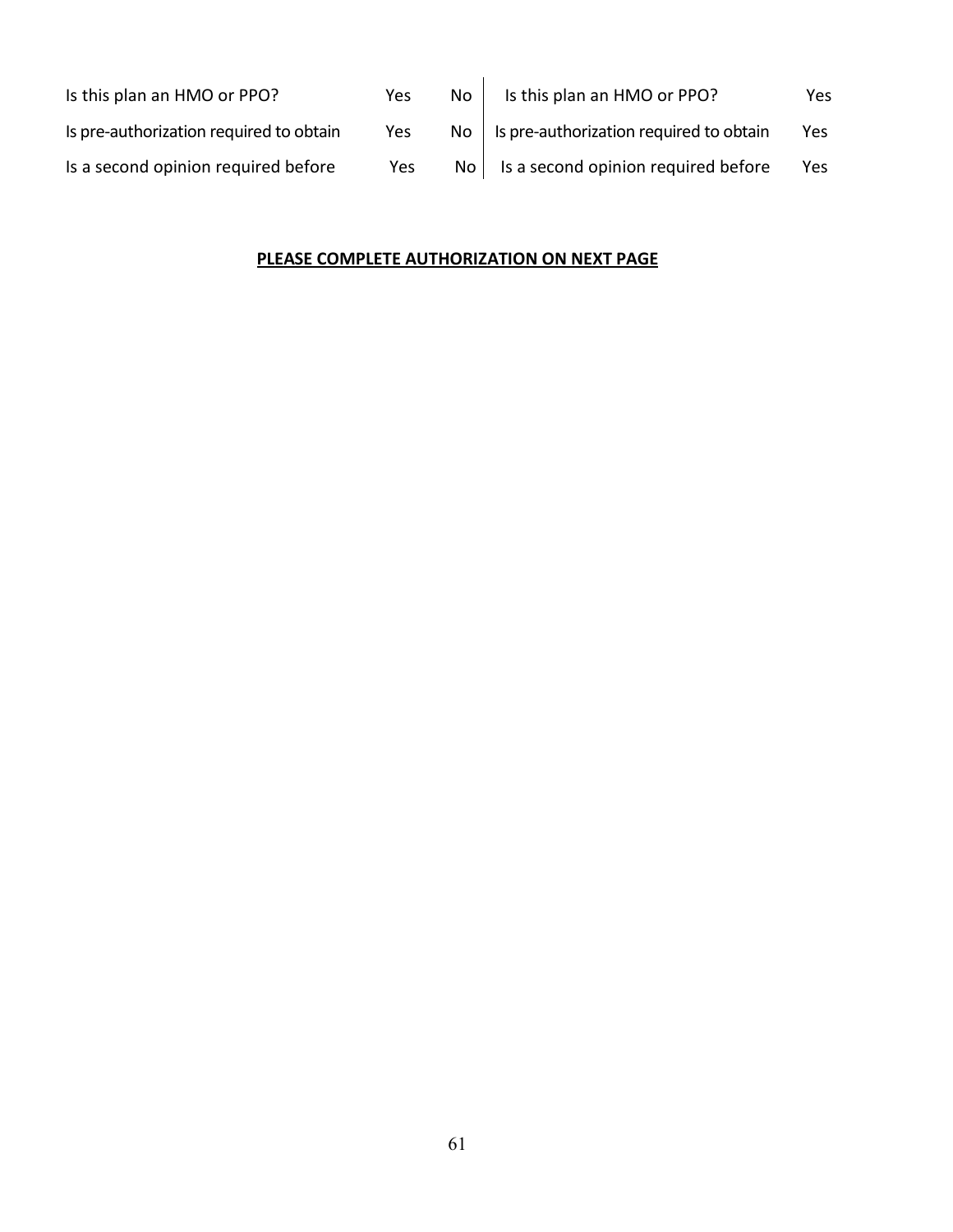First Agency, Inc. 5071 West H Avenue Kalamazoo, MI 49009-8501



#### **AUTHORIZATION - To Permit Use and Disclosure of Health Information**

This Authorization was prepared by First Agency, Inc. for purposes of obtaining information necessary to process a claim for benefits.

Upon presentation of the original or a photocopy of this signed Authorization, I authorize, without restriction (except psychotherapy notes), any licensed physician, medical professional, hospital or other medical-care institution, insurance support organization, pharmacy, governmental agency, insurance company, group policyholder, employer or benefit plan administrator to provide First Agency, Inc. or an agent, attorney, consumer reporting agency or independent administrator, acting on its behalf, all information concerning advice, care or treatment provided the patient, employee or deceased named below, including all information relating to, mental illness, use of drugs or use of alcohol. This Authorization also includes information provided to our health division for underwriting or claim servicing and information provided to any affiliated insurance company on previous applications. If this Authorization is for someone other than myself, that individual has given me the authority to act on his/her behalf as explained below.

I understand that I have the right to revoke this Authorization, in writing, at any time by sending written notification to my agent or to us at the above address. I understand that a revocation will not be effective to the extent we have relied on the use or disclosure of the protected health information or if my Authorization was obtained as a condition to determine my eligibility for benefits. Revocation requests must be sent in writing to the attention of the Claims Supervisor.

I understand that First Agency, Inc. may condition payment of a claim upon my signing this authorization, if the disclosure of information is necessary to determine the level or validity of the claim payment. I also understand, once information is disclosed to us pursuant to this Authorization, the information will remain protected by First Agency, Inc. in accordance with federal or state law.

I understand that I or my authorized representative is entitled to receive a copy of this authorization upon request.

This Authorization is valid from the date signed for the duration of the claim.

Name of Claimant (please print) Name of Authorized Representative, in Name of Authorized Representative, or Next of Kin (please print)

signature of Claimant (if claimant is 18 or older) Thate The Signature of Authorized Representative of Next of Kin Date

Relationship of Authorized Representative or Next of Kin to Claimant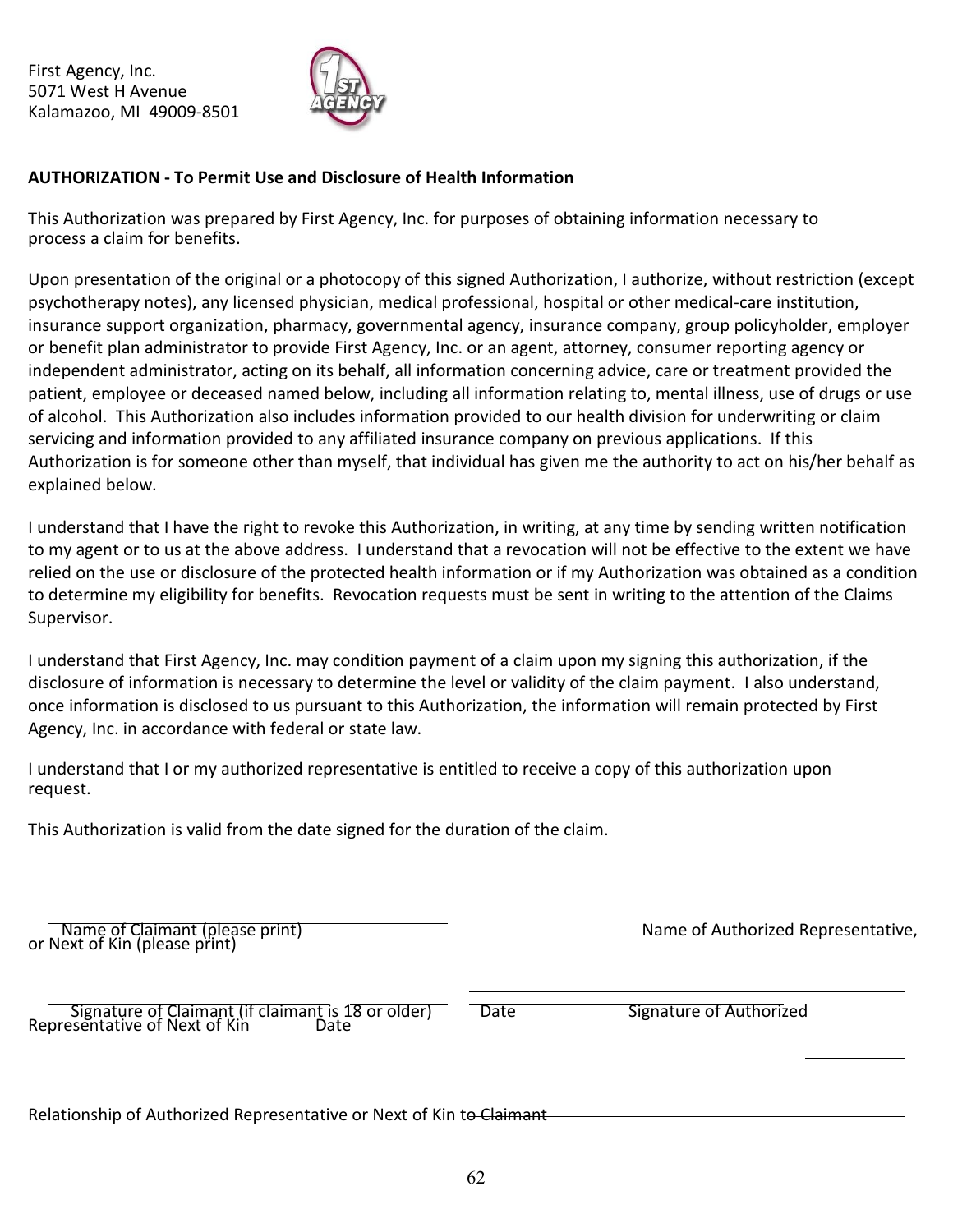#### **LINCOLN MEMORIAL UNIVERSITY INCIDENT REPORT**

| Male/Female (circle one)                                         |       |                                            |  |
|------------------------------------------------------------------|-------|--------------------------------------------|--|
|                                                                  |       |                                            |  |
| Date/Time Reported: _____________                                | AM/PM |                                            |  |
|                                                                  |       |                                            |  |
| Names of Witnesses:                                              |       |                                            |  |
|                                                                  |       | Interviewed: YES NO (attach documentation) |  |
|                                                                  |       | Interviewed: YES NO (attach documentation) |  |
| Treatment away from worksite?                                    |       |                                            |  |
| Emergency Room: Yes / No                                         |       |                                            |  |
|                                                                  |       |                                            |  |
|                                                                  |       |                                            |  |
|                                                                  |       |                                            |  |
| Was injured person hospitalized overnight as inpatient? Yes / No |       |                                            |  |
| If injured person died, when did death occur? Date: Date:        |       |                                            |  |
|                                                                  |       |                                            |  |

Name of building or area the injured person was in:

What was the injured person doing just before the incident occurred? Describe the activity, as well as the tools, equipment or material the injured person was using. Be specific. Examples: climbing a ladder while carrying roofing materials, spraying chlorine from hand sprayer, daily computer tasks.

What happened? Tell us how the injury occurred. Examples: When ladder slipped on wet floor, injured person fell 20 feet; injured person was sprayed with chlorine when gasket broke during replacement; injured person developed soreness in wrist over time.<br>
<u>examples</u> with the solution of the solution of the solution of the solution of the solution of the solution of the solution of the solution of the solution of the solution of the so

What was the injury or illness? Tell us the part of the body that was affected and how it was affected. Example: Lower back pain; complains of wrist pain.

What object or substance directly harmed the injured person? Examples: Concrete floor, chlorine, radial arm saw. If this question does not apply to the incident, leave it blank.

Cause: Reason(s) for accident. Contributing factors, unsafe acts, unsafe conditions?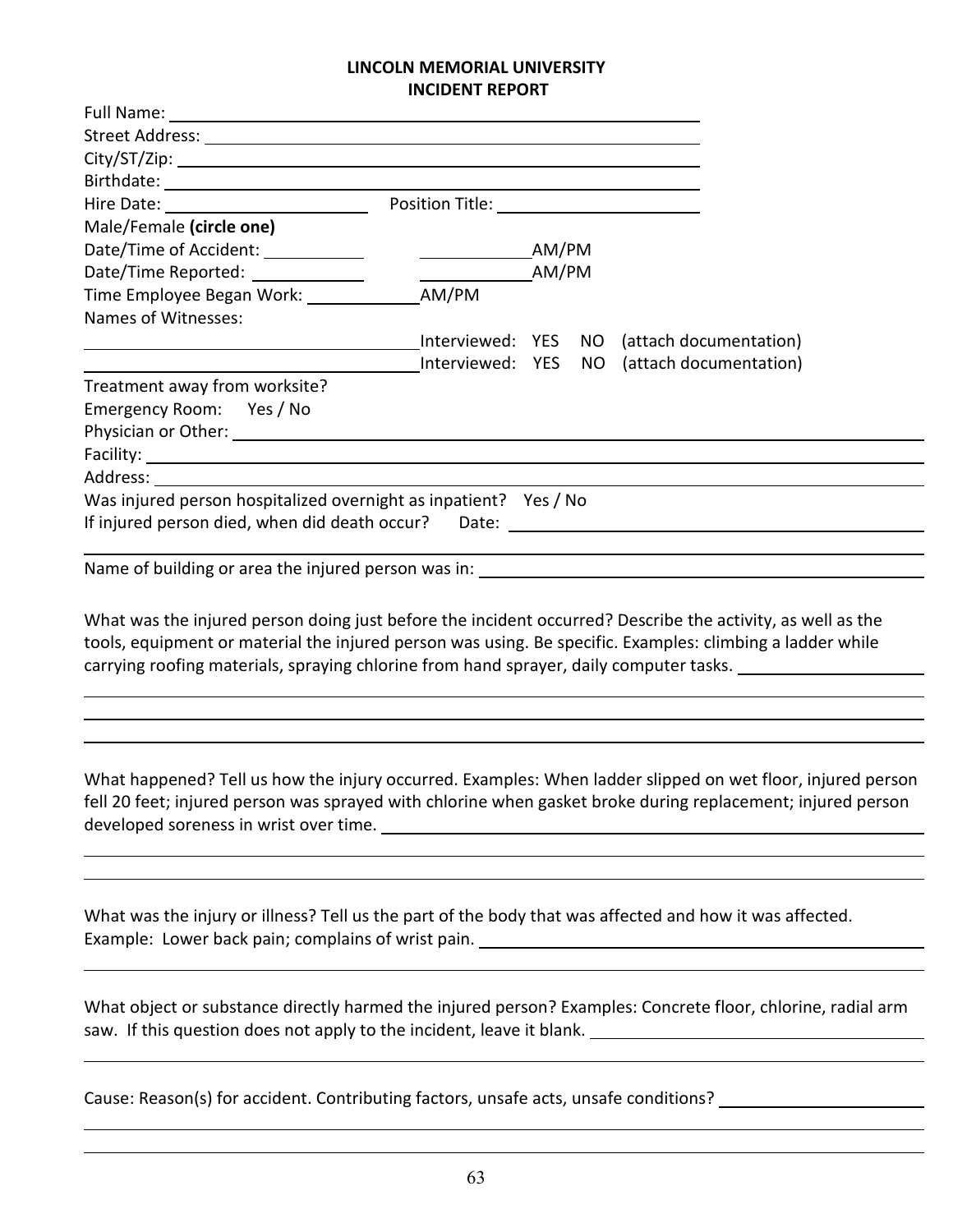| (If applicable)                                       |  |  |
|-------------------------------------------------------|--|--|
| (If injured person refuses to sign, please note here) |  |  |
|                                                       |  |  |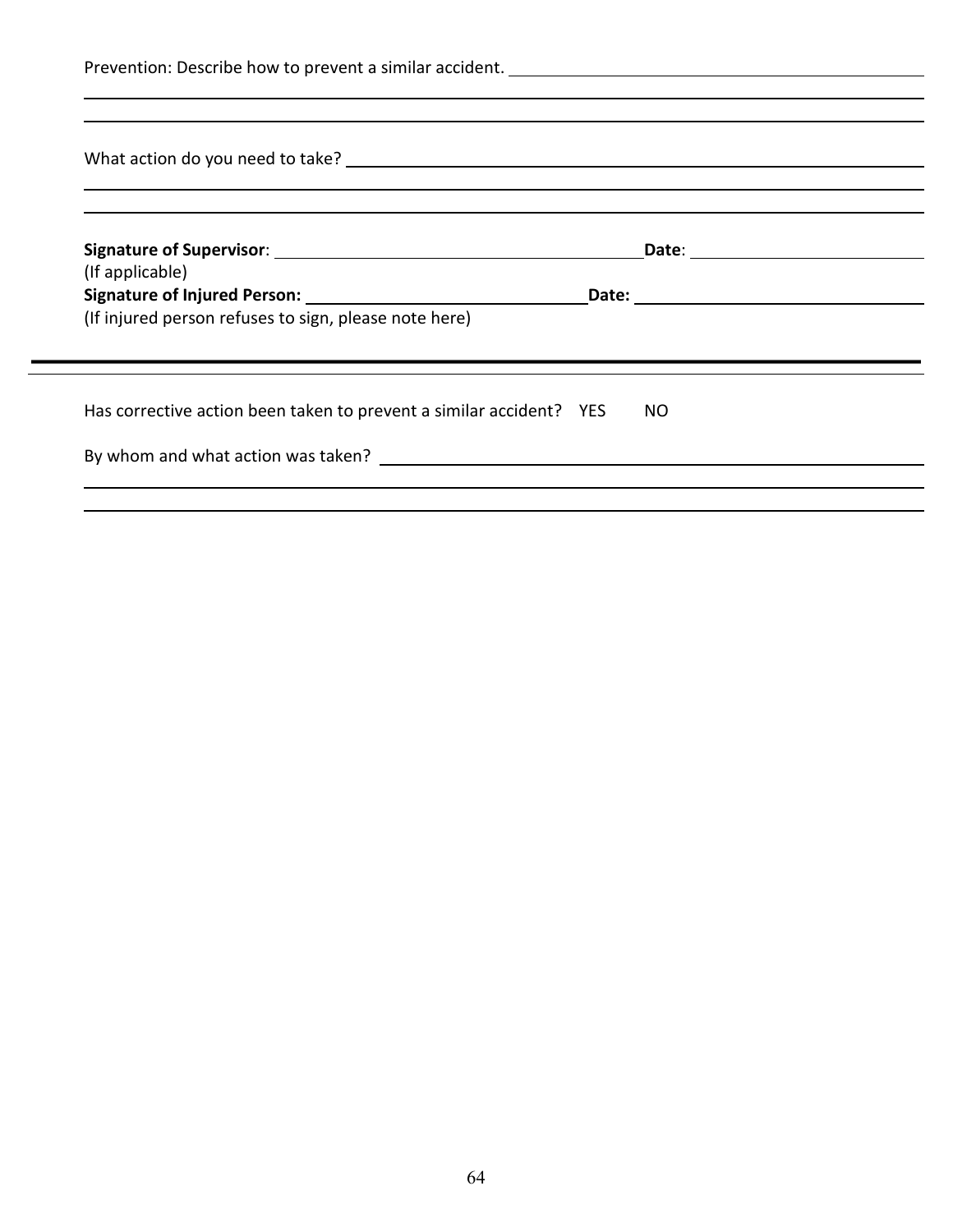## **Appendix J**

#### Clinical Year Elective/Selective Case Presentation Grading Rubric

| <b>Content of Presentation</b>                                                                                                                                                                                                | <b>3 Point Each</b>                                | <b>4 Points Each</b>                                                                                           | <b>5 Points Each</b>                                                     |
|-------------------------------------------------------------------------------------------------------------------------------------------------------------------------------------------------------------------------------|----------------------------------------------------|----------------------------------------------------------------------------------------------------------------|--------------------------------------------------------------------------|
| Precision and                                                                                                                                                                                                                 | $\Box$ Data is either missing or                   | Minor details omitted and<br>❏                                                                                 | Q<br>Data is complete and relevant                                       |
| <b>Completeness of Data</b>                                                                                                                                                                                                   | superfluous                                        | most data is relevant                                                                                          |                                                                          |
| <b>Content to be Evaluated</b>                                                                                                                                                                                                | $\Box$<br>Past history is overly detailed or       | $\Box$<br>Past history incomplete or                                                                           | $\Box$<br>Includes complete, relevant past                               |
| $\blacksquare$<br><b>Crucial Past History</b>                                                                                                                                                                                 | ignored                                            | slightly irrelevant                                                                                            | history.                                                                 |
| $\blacksquare$<br><b>Symptoms Described</b><br>٠                                                                                                                                                                              | $\Box$<br>Description of each symptom              | □<br>Most aspects of symptoms                                                                                  | $\Box$<br>Symptoms are described clearly using                           |
| Objective Data<br>Assessment<br>٠                                                                                                                                                                                             | lacks detail (e.g, location,<br>intensity, etc.)   | are described<br>Student attempts to<br>❏                                                                      | appropriate adjectives and depth (e.g,<br>location, intensity, etc.)     |
| $\blacksquare$<br>Plans for Action                                                                                                                                                                                            | O.<br>Student leaps to conclusions or              | consider all possibilities                                                                                     | $\Box$<br>Student is able to point to most                               |
| $\blacksquare$<br>Consultation of                                                                                                                                                                                             | blends all symptoms together                       | through maintaining                                                                                            | relevant and possible diagnoses,                                         |
| appropriate sources                                                                                                                                                                                                           | No plans are offered or lack                       | separate conclusions in                                                                                        | seeking differentials in assessment                                      |
| for plans and                                                                                                                                                                                                                 | necessary tests or treatment                       | assessment                                                                                                     | $\Box$<br>Plans include appropriate tests and                            |
| EBM/Background                                                                                                                                                                                                                | $\Box$<br>No sources have been consulted           | ❏<br>Plans propose some                                                                                        | treatment                                                                |
| information of                                                                                                                                                                                                                | to offer support to plans                          | inappropriate tests or                                                                                         | Consulted appropriate peer reviewed<br>$\Box$                            |
| diagnosis                                                                                                                                                                                                                     |                                                    | treatment                                                                                                      | sources, selected using models for                                       |
|                                                                                                                                                                                                                               |                                                    | □<br>Consulted a common or                                                                                     | evidence.                                                                |
|                                                                                                                                                                                                                               |                                                    | widely used source to                                                                                          |                                                                          |
|                                                                                                                                                                                                                               |                                                    | support plans.                                                                                                 |                                                                          |
| Attention to Order of                                                                                                                                                                                                         | Disorganized presentation of<br>□                  | Attempts to follow H&P<br>$\Box$                                                                               | Follows H&P model and uses it to guide<br>$\Box$                         |
| Presentation                                                                                                                                                                                                                  | Data; data is out of order                         | model; Organized                                                                                               | audience; Data focuses on the                                            |
|                                                                                                                                                                                                                               |                                                    | presentation of Data in                                                                                        | abnormal/chief complaint, sequentially                                   |
|                                                                                                                                                                                                                               |                                                    | logical order                                                                                                  |                                                                          |
| <b>Communication Skills</b><br><b>PowerPoint Presentation</b>                                                                                                                                                                 | 1 Point Each<br>Poor presentation of data or<br>O. | 3 Points Each<br>$\Box$<br>Average presentation of                                                             | <b>5 Points Each</b><br>$\Box$<br>Professional appearing presentation    |
|                                                                                                                                                                                                                               | poor grammar/punctuation (>3                       | data with average grammar/                                                                                     | with no grammar/punctuation errors                                       |
|                                                                                                                                                                                                                               | errors)                                            | punctuation (<2 errors)                                                                                        | Slides clear and concise; original<br>❏                                  |
|                                                                                                                                                                                                                               | $\Box$<br>Too much on the slides; appear           | $\Box$<br>Slides easy to read; original                                                                        | $\Box$<br>Excellent use of images/graphics                               |
|                                                                                                                                                                                                                               | "cut and pasted"                                   | □<br>Some use of                                                                                               |                                                                          |
|                                                                                                                                                                                                                               | $\Box$<br>No significant images/graphics           | images/graphics                                                                                                |                                                                          |
| Effective speaking voice                                                                                                                                                                                                      | Speech is unclear, inaudible,<br>O.                | Speech is clear but may not<br>❏                                                                               | $\Box$<br>Speech is clear and easily heard by all;                       |
|                                                                                                                                                                                                                               | reads straight off notes, etc.                     | be heard by all; occasionally                                                                                  | rarely reads notes                                                       |
|                                                                                                                                                                                                                               | $\Box$<br>Lacks confidence                         | glances at notes.                                                                                              | $\Box$<br>Confident                                                      |
|                                                                                                                                                                                                                               |                                                    | $\Box$<br>May lack confidence                                                                                  |                                                                          |
| <b>Response to Questions</b>                                                                                                                                                                                                  | Has difficulty responding.<br>$\Box$               | Responds easily to<br>$\Box$<br>questions.                                                                     | Elicits questions from audience and<br>$\Box$<br>responds appropriately. |
| <b>Background/EBM of Case</b>                                                                                                                                                                                                 | 1 Point Each                                       | <b>3 Points Each</b>                                                                                           | <b>5 Points Each</b>                                                     |
| <b>Diagnosis</b>                                                                                                                                                                                                              |                                                    |                                                                                                                |                                                                          |
|                                                                                                                                                                                                                               | Background and/or EBM absent.                      | Background and/or EBM with<br>Q.                                                                               | $\Box$ Thorough & appropriate background                                 |
|                                                                                                                                                                                                                               | $\Box$<br>Topic inappropriate to rotation          | minimal relevant info.                                                                                         | and/or EBM. Topic relevant to rotation                                   |
|                                                                                                                                                                                                                               | or no peer reviewed sources.                       | $\Box$ Topic appropriate to                                                                                    | with 3 or more peer-reviewed primary                                     |
|                                                                                                                                                                                                                               |                                                    | rotation, <3 primary peer-                                                                                     | sources used                                                             |
|                                                                                                                                                                                                                               |                                                    | reviewed sources.                                                                                              |                                                                          |
| Student Name: The Contract of the Contract of the Contract of the Contract of the Contract of the Contract of the Contract of the Contract of the Contract of the Contract of the Contract of the Contract of the Contract of |                                                    | Date: and the state of the state of the state of the state of the state of the state of the state of the state | Faculty/Evaluator:                                                       |

Case Title: \_\_\_\_\_\_\_\_\_\_\_\_\_\_\_\_\_\_\_\_\_\_\_\_ Score: \_\_\_\_\_\_\_\_\_\_/ 70\_\_\_\_\_\_\_\_\_\_\_

Note:

"Peer reviewed" means that the source has undergone a rigorous selection and editing process by scholars in the field before it is published. The process is meant to make sure that only the best, most clearly written and rigorously researched articles are published. WedMD, Medscape, Wikipedia are NOT peer reviewed and thus unacceptable sources.

• Please note that didactic year power points are unacceptable sources unless you have direct permission from faculty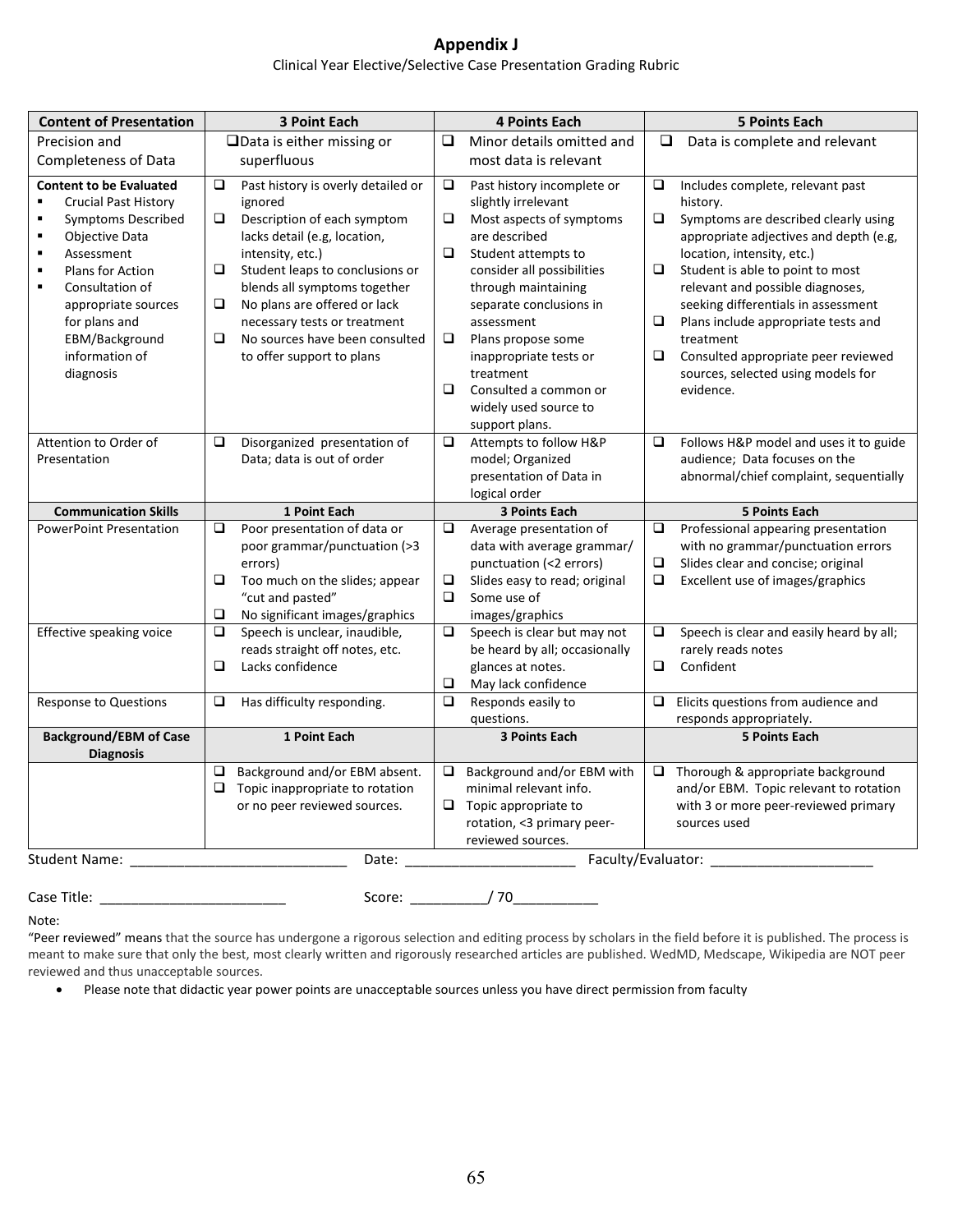#### **Appendix K**

#### LMU-Harrogate Physician Assistant Program Clinical Rotations Performance Expectations Worksheet

To develop a set of mutually understood set of expectations, students and preceptors should discuss and complete the questions below on the first or second day of the rotation. This form should be reviewed with the Preceptor at the end of week 2 (or 2 & 6) to ensure expectations are being met. Expectations = *the quality of the vehicle you will use to achieve your goal.* 

|                | Clinical Rotation Type: _____________                                                                                                                                                                    |  |
|----------------|----------------------------------------------------------------------------------------------------------------------------------------------------------------------------------------------------------|--|
|                | Student: ______________________________                                                                                                                                                                  |  |
|                |                                                                                                                                                                                                          |  |
| $\mathsf{I}$ . | "Ask Yourself" Completion Section (completed prior to 1st day of rotation)                                                                                                                               |  |
|                | a. List 3 (three) specific expectations you have of yourself regarding clinical knowledge and experience,<br>personal and professional growth and/or preceptor/patient interaction during this rotation: |  |
|                |                                                                                                                                                                                                          |  |
|                |                                                                                                                                                                                                          |  |
|                |                                                                                                                                                                                                          |  |
|                | b. What skills and or content/experience would be most helpful to meet your expectations?                                                                                                                |  |
|                |                                                                                                                                                                                                          |  |
|                |                                                                                                                                                                                                          |  |
|                |                                                                                                                                                                                                          |  |
| Ш.             | "Ask the Preceptor" Completion Section                                                                                                                                                                   |  |

a. Does the preceptor have any specific expectations regarding student engagement, learning, preparation, patient and staff interaction and/or professional behavior?

| л      |  |
|--------|--|
| 2.     |  |
| э<br>ت |  |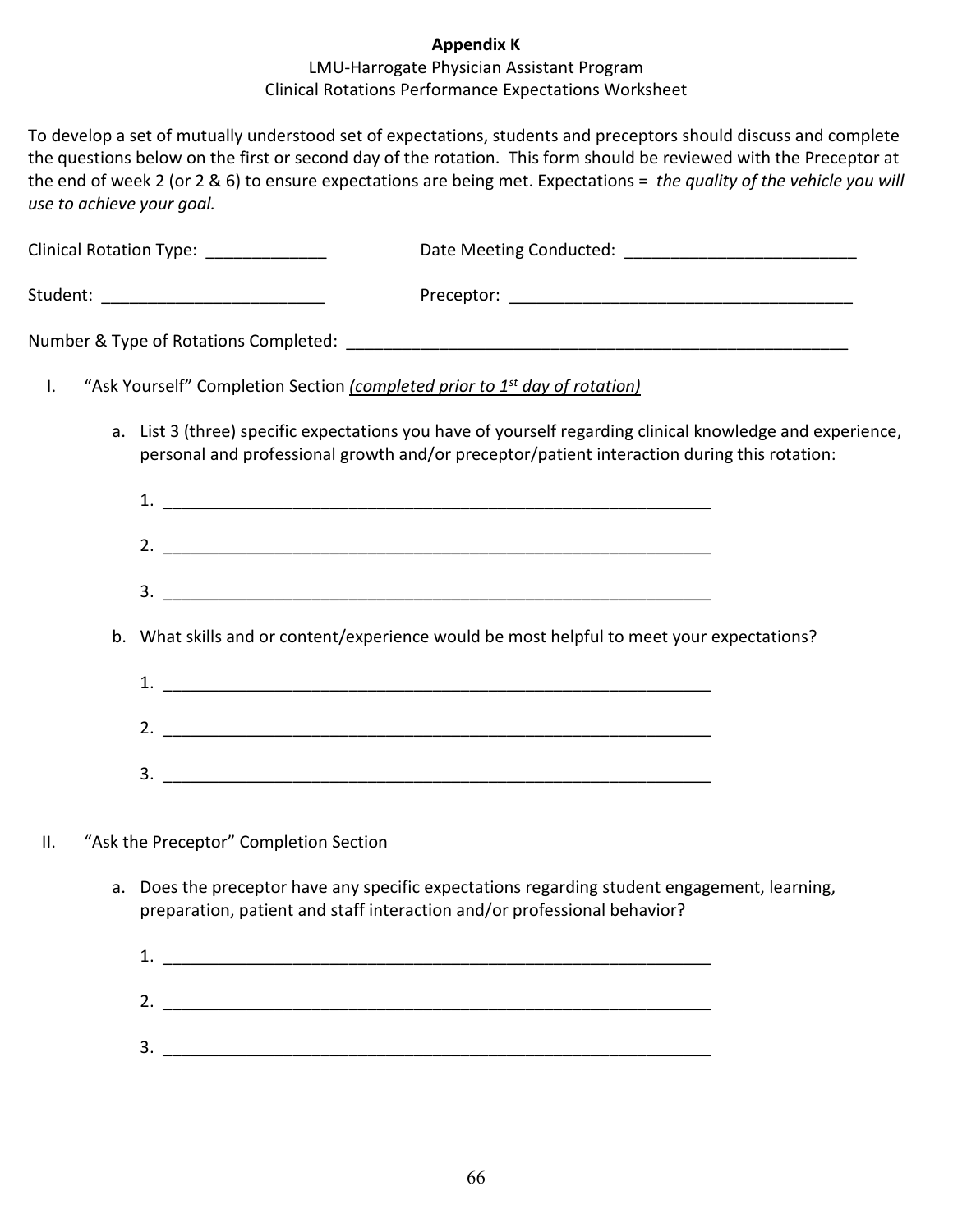#### **Appendix L**

#### LMU-Harrogate Physician Assistant Program Clinical Rotations Mid-Rotation Meeting

The Mid-Rotation meeting between the student and Preceptor should focus on discussing the student's performance to date and identify areas needing improvement and a plan to meet expectations.

| Competency                  | <b>Expected Behaviors</b>                                                                        | <b>Meets</b> | <b>Needs</b><br>Work |
|-----------------------------|--------------------------------------------------------------------------------------------------|--------------|----------------------|
| <b>Engagement in</b>        | Demonstrated interest and remained engaged in the learning process<br>$\bullet$                  |              |                      |
| <b>Learning Process</b>     | Sought opportunities to participate in learning from all staff<br>$\bullet$                      |              |                      |
| <b>Medical Knowledge</b>    | Demonstrated appropriate knowledge of the basic and clinical science<br>$\bullet$                |              |                      |
|                             | pertinent to the rotation                                                                        |              |                      |
|                             | Applied clinical knowledge and science to positively impact patient care<br>$\bullet$            |              |                      |
| History & Physical          | Performed thorough, organized and accurate histories and physical<br>$\bullet$                   |              |                      |
|                             | exams as appropriate for the clinical situation                                                  |              |                      |
| <b>Assessment Skills</b>    | Formulated appropriate differential and presumptive diagnoses and<br>$\bullet$                   |              |                      |
|                             | treatment plans in a logical manner                                                              |              |                      |
|                             | Accurately identified and addressed the acuity of illness for individual<br>$\bullet$            |              |                      |
|                             | patients                                                                                         |              |                      |
| <b>Preventive Care</b>      | Made appropriate assessment of patient health risks<br>$\bullet$                                 |              |                      |
|                             | Provided Evidenced Based recommendations for preventive screening<br>$\bullet$                   |              |                      |
| Clinical                    | Accurately documented clinical encounters in a manner showing clear<br>$\bullet$                 |              |                      |
| Documentation               | understanding of the clinical situation and setting                                              |              |                      |
| <b>Clinical Skills</b>      | WILLINGLY sought opportunities to learn new skills and procedures<br>$\bullet$                   |              |                      |
|                             | Safely performed procedures and skills with assistance<br>$\bullet$                              |              |                      |
| Communication               | Effectively and appropriately communicated with patients and other<br>$\bullet$                  |              |                      |
|                             | health care team members                                                                         |              |                      |
| <b>Teamwork Skills</b>      | Made himself/herself a useful, helpful, productive and dependable<br>$\bullet$                   |              |                      |
|                             | member of the health care team                                                                   |              |                      |
| Patient-Centered            | Demonstrated leadership and respect within the team<br>$\bullet$                                 |              |                      |
| Care                        | Offered patients opportunities to express their needs, feelings, and<br>$\bullet$<br>preferences |              |                      |
|                             | Proposed care consistent with the patients feelings and desires<br>$\bullet$                     |              |                      |
| <b>Interpersonal Skills</b> | Showed respect, consideration, concern and empathy for patients<br>$\bullet$                     |              |                      |
|                             | Personal interactions with patients and health care staff enhanced<br>$\bullet$                  |              |                      |
|                             | patient care                                                                                     |              |                      |
| <b>Ethics</b>               | Treated patients and health care team members in an honest, respectful<br>$\bullet$              |              |                      |
|                             | and ethical manner                                                                               |              |                      |
|                             | Maintained the confidentiality of medical and personal information<br>$\bullet$                  |              |                      |
| Life-Long Learning          | Adequately educated self as clinical situations required<br>$\bullet$                            |              |                      |
| Professionalism             | Projected a professional attitude in his/her punctuality, attire, behavior,<br>$\bullet$         |              |                      |
|                             | speech, and readiness to complete tasks                                                          |              |                      |
|                             | Took responsibility for his/her own decisions and actions<br>$\bullet$                           |              |                      |

Date: \_\_\_\_\_\_\_\_\_\_\_\_\_\_ Student / Signature: \_\_\_\_\_\_\_\_\_\_\_\_\_\_\_\_\_\_\_\_\_\_\_\_\_\_\_\_\_\_\_\_\_\_\_\_\_

Preceptor / Signature: \_\_\_\_\_\_\_\_\_\_\_\_\_\_\_\_\_\_\_\_\_\_\_\_\_\_\_\_\_\_\_\_\_\_\_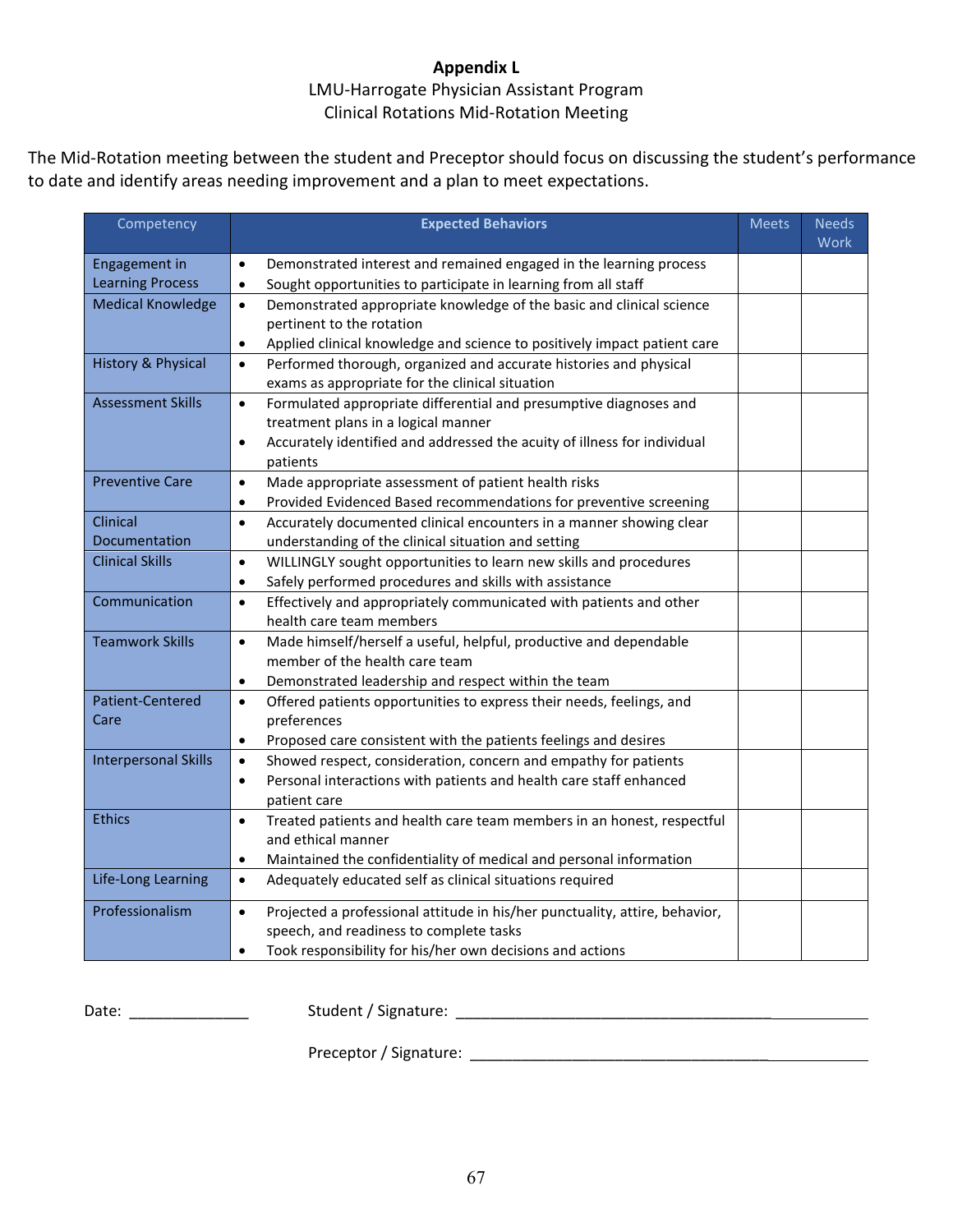# **Appendix M**

#### LMU-Harrogate Physician Assistant Program 2019-2020 Dropbox Folder Links

Please use the following Dropbox Folders for the required documents throughout the clinical year.

**Please note:** when you upload documents to Dropbox, *please save the confirmation email*. If you don't and your submission status is challenged, it will automatically be considered "not received" without a corresponding confirmation email.

All Dropbox folders for the 2019-2020 Clinical year

PowerPoint Case Presentations - <https://www.dropbox.com/request/QcybLwJDljf0oWvoTixH>

• Save as: (last name\_first name case presentation 1 or 2)

Self-Reflective Essays - <https://www.dropbox.com/request/JJpxDL4Qif0VuTBpUqAG>

• Save as: (last name\_first name self-reflective essay 1 or 2)

Acland's Anatomy Review exams - <https://www.dropbox.com/request/GQPany5lR0vBzBT7mk7f>

• Save as: (last name first name anatomy section) **EXAMPLE:** senkel chrystyna ortho1

Competency Compilation Reports - <https://www.dropbox.com/request/TL9ASjlmDWyqxShpayKM>

• Save as: (last name first name compilation report)

Absence Reports - <https://www.dropbox.com/request/C7Fpz6n823aHMZ9JfCs5>

• Save as: (last name first name absence)

Capstone Approval forms - <https://www.dropbox.com/request/zQe6nanY1HH3E2IVxZ3T>

• Save as: (last name first name capstone approval)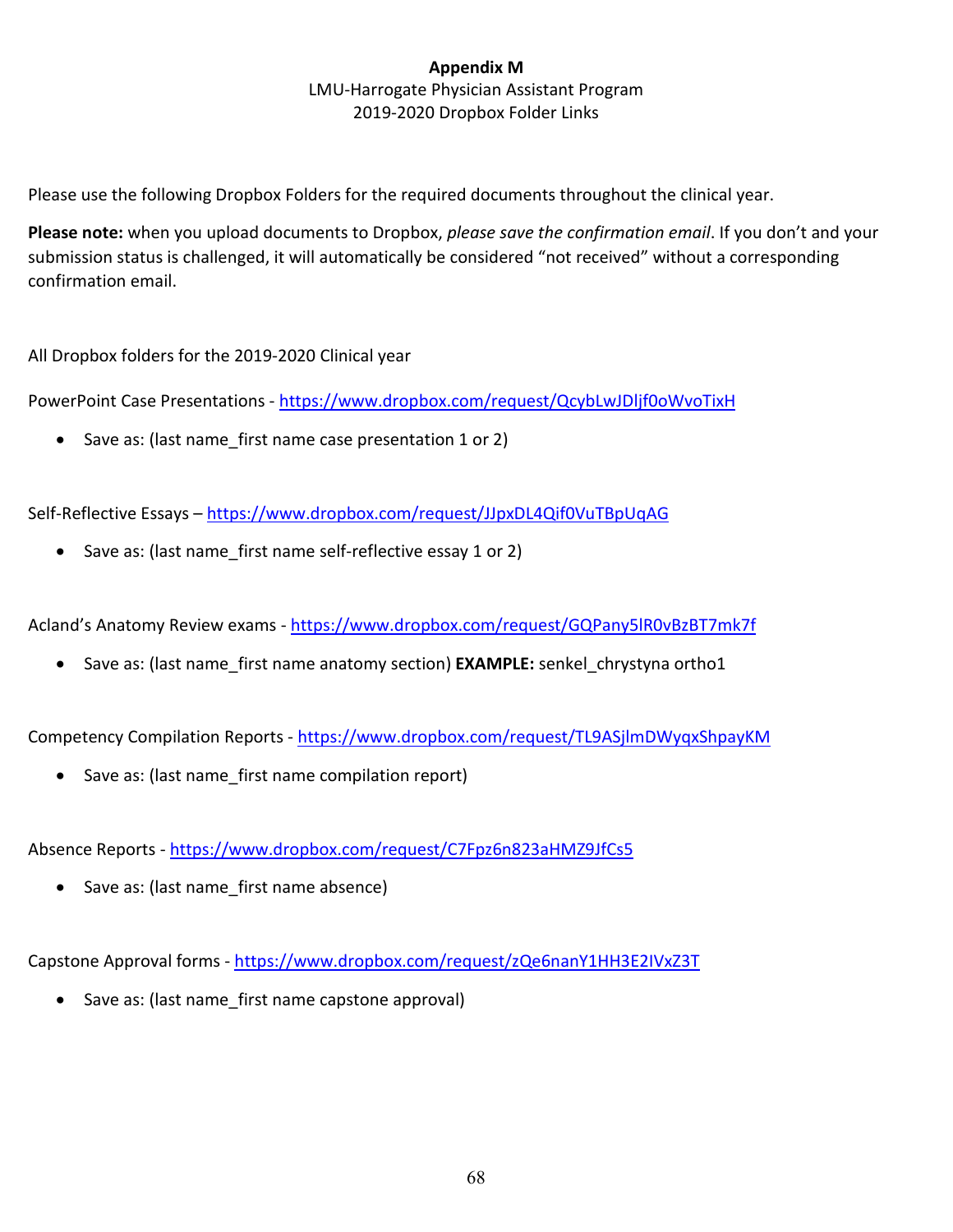## **Appendix N** LMU-Harrogate Physician Assistant Program Certification of Liability Insurance

 $\frac{1}{2}$ ÷,

ļ

Ţ

Ť

 $\vdots$ 

|                                                                                                                                                          | Page 1 of 1                                                                                                                                                                                                                                                                                                                                                                               |
|----------------------------------------------------------------------------------------------------------------------------------------------------------|-------------------------------------------------------------------------------------------------------------------------------------------------------------------------------------------------------------------------------------------------------------------------------------------------------------------------------------------------------------------------------------------|
| CERTIFICATE OF LIABILITY INSURANCE                                                                                                                       | <b>DATE (VNORVYYY)</b><br>12/13/2019                                                                                                                                                                                                                                                                                                                                                      |
| REPRESENTATIVE OR PRODUCER, AND THE CERTIFICATE HOLDER.                                                                                                  | THIS GERTIFIGATE IS JSSUED AS A MATTER OF INFORMATION CNILY AND CONFERS NO RIGHTS UPON THE CERTIFICATE HOLDER, YHIS<br>CERTIFICATE DOES NOT AFFIRMATIVELY OR NEGATIVELY AMEND, EXTEND OR ALTER THE COVERAGE AFFORDED BY THE POLICIES<br>BELOW. THIS CERTIFICATE OF INSURANCE DOES NOT CONSTITUTE A CONTRACT BETWEEN THE ISSUING INSURFITIST, AUTHORIZED                                   |
| this certificate does not confer rights to the certificate holder in list of auch endurement(s).                                                         | IMPORTANT: If the contriberts holder is an ADDITIONAL INSURED, the policy(las) must have ADDITIONAL INSURED provisions or be endorsed.<br>if SUBROGATION IS WAIVED, subject to the terms and canditions of the policy, certain policies may require an enderscription. A statement on                                                                                                     |
| пизовани                                                                                                                                                 | OCIVITAR<br>NAVE:<br>PHOSIS                                                                                                                                                                                                                                                                                                                                                               |
| Willie ut Toomseans, The<br>n/m PK Century Blwd                                                                                                          | <b>BAY</b><br>IAV. Au Euli: 1-AV7-948-7979<br>E-NAI.<br>JAN: Kor. 1-988-357-2378                                                                                                                                                                                                                                                                                                          |
| W.C. Sax SARLAI                                                                                                                                          | <b>ROBERS: gertificates@villie.com</b>                                                                                                                                                                                                                                                                                                                                                    |
| Kaphy: 11cy TH<br>972903101<br><b>UGA</b>                                                                                                                | INSURERIS  APPORANG COVERAGE<br><b>SMAR</b>                                                                                                                                                                                                                                                                                                                                               |
|                                                                                                                                                          | RSURESA: Veducd Educators Insurance a Realgeboal Hi<br>10020                                                                                                                                                                                                                                                                                                                              |
| 開発検査<br>.inneto Mason yn Gogograffy                                                                                                                      | $2 - 645$<br>MENSERS: Indusbace Specialty Insurance Company                                                                                                                                                                                                                                                                                                                               |
| Attn: Carolyn weigzhy<br>each formed out can they                                                                                                        | H31B53C                                                                                                                                                                                                                                                                                                                                                                                   |
| <b>Cox 2003</b>                                                                                                                                          | INS.INERD:                                                                                                                                                                                                                                                                                                                                                                                |
| Harrometi (19.31732                                                                                                                                      | IHAYABA E :<br>INSURER P.                                                                                                                                                                                                                                                                                                                                                                 |
| <b>CERTIFICATE NUMBER: he446769</b><br>COVERAGES                                                                                                         | REVISION NUMBER:                                                                                                                                                                                                                                                                                                                                                                          |
| EXCLOSIONS AND CONDITIONS OF SUCH POLICIES, LIMITS CHUVAN MAY LAVE JEAN REQUOLD BY PAID CLAIMS.                                                          | THIS IS TO CEHT FY THAT THE POLICIES OF WRITANCE HATCH BELOW. WHE BESN ISSUED TO THE INSURED NAMED ABOVE FOR THE TOLKY PERIOD.<br>IND CATED. NOTWITHE TANNING ANY REQUIREMENT, TERMICK CONDITION OF ANY CONTRACT OR OTHER DODUMENT WITH RESPECT TO WHICH THIS<br>cliculogie may be isbued or may pertan. The "aburance afforded by the policies descarbed here subjected and the trency's |
| क्रिकेट एक प्रा<br>鹽<br>TYPE OF INSURANCE<br>haso Lwe<br>Pous'r naveer.                                                                                  | דשמות של ידי הזה להלוויות.<br>בירושים פשוט: בירושים המשות<br>HM TJ                                                                                                                                                                                                                                                                                                                        |
| Х : самирлом, сечека, цласту<br>$\blacksquare$                                                                                                           | 1,000,00<br>и<br>LAGLED XXI SSPAIDE                                                                                                                                                                                                                                                                                                                                                       |
| ×<br>CLAINS WHO E<br>OBCOK                                                                                                                               | LMAVÁLÁS TO FÖRMI BÖTTITT<br>IPPEMISES (Ed occurring)<br>1,0NN, CC<br>×                                                                                                                                                                                                                                                                                                                   |
| λ                                                                                                                                                        | 5,000<br>MCC ZXP (Any and pickers)<br>ă.                                                                                                                                                                                                                                                                                                                                                  |
| DSAPPR                                                                                                                                                   | 12/16/2018 12/17/2019<br>1,300,000<br>FEROOM, SMW NUSY<br>ءَ :                                                                                                                                                                                                                                                                                                                            |
| GENUACO ECA ILIUMITAMO LETRITO<br>×                                                                                                                      | 3,000,000<br>GENERAL ACQUEDATE<br>l t<br>÷                                                                                                                                                                                                                                                                                                                                                |
| 12<br>FOLCY.<br>Los                                                                                                                                      | х, апи, лос<br>PRODUCTS - GONNOP AO 2   &<br>5                                                                                                                                                                                                                                                                                                                                            |
| OTHER:<br><b>CAU ENGRESCHEREN</b>                                                                                                                        | onvayer,sNo.30HM<br>ŝ                                                                                                                                                                                                                                                                                                                                                                     |
| <b>AMWHO</b>                                                                                                                                             | (Եւսանաց)<br>POD LY PUURY (Puususud).<br>Ŧ                                                                                                                                                                                                                                                                                                                                                |
| OAHED<br><b>SC. LOULED</b>                                                                                                                               | PDD LY -3 FIRY (For arc draft)<br>Ŧ                                                                                                                                                                                                                                                                                                                                                       |
| ALYSSONUM<br>LIBO<br>AU OS<br>XON XVIIGE<br>AUGS ONLY<br><b>LOCAL COLLAR</b>                                                                             | ይአንጀርና የተገለጸውን።<br>በባሪ ደር ታሪክ<br>¥                                                                                                                                                                                                                                                                                                                                                        |
|                                                                                                                                                          | Ŧ                                                                                                                                                                                                                                                                                                                                                                                         |
| UNRRELLA UAB<br>00019                                                                                                                                    | <b>EACH COOLIGEDIASE</b><br>ż                                                                                                                                                                                                                                                                                                                                                             |
| 80072351.199<br>CLARKS MADE                                                                                                                              | <b>ADGREGATE</b><br>Ŧ                                                                                                                                                                                                                                                                                                                                                                     |
| Testen nun s<br>じヒじ                                                                                                                                      | ι                                                                                                                                                                                                                                                                                                                                                                                         |
| AGREERS COMPERBATION<br>AND FWA DYSAS LIARK ITY                                                                                                          | ᇓ<br>វិធីសម                                                                                                                                                                                                                                                                                                                                                                               |
| ANYA WIPISITI DINAMETHER EXACUTEUR.<br>NJ A<br><b>MELRIUM LANDER SCUNDLES</b>                                                                            | ELL FACH ACCIDENT                                                                                                                                                                                                                                                                                                                                                                         |
| well of glassic<br>i yuq deration under                                                                                                                  | <b>EL JERASE-FAJRITURE</b><br>ŝ                                                                                                                                                                                                                                                                                                                                                           |
| LSARPLINEE DIA RUFLINAN OV<br>Professional mishility - DOCK<br>п                                                                                         | ET, DISEMBE, POLICY UNIT                                                                                                                                                                                                                                                                                                                                                                  |
| 001404505<br>(DC & 20. Students)                                                                                                                         | عطيتها المعادلة: 05/04/2010 05/21/2010<br>82,000,000<br>Aggergate<br>¢л, зун, асв                                                                                                                                                                                                                                                                                                         |
| Claire Mack Bause                                                                                                                                        | 92.35m / 97.05m<br>استحملت فلسلوقته                                                                                                                                                                                                                                                                                                                                                       |
| DESCRIPTION CO OPPRATICINS EL D'ATTORN L'UFA CLES (ACOSO 101, Ac-i Lista) Hadrinky Bela-Suis, may be abschud il mominante la require S                   |                                                                                                                                                                                                                                                                                                                                                                                           |
| \$50,000 Self-Insured Rebeation<br>: Thenred Includes: Lineoln Manneral University. 30 and PA students attending EnBush Collogo of Osteopathic Medicino. |                                                                                                                                                                                                                                                                                                                                                                                           |
|                                                                                                                                                          |                                                                                                                                                                                                                                                                                                                                                                                           |
| <b>CERTIFICATE HOLDER</b>                                                                                                                                | CANCELLATION                                                                                                                                                                                                                                                                                                                                                                              |
|                                                                                                                                                          | SHOULD ANY OF THE ABOVE DESCRIEED POLICIES BE CANCELLED SEFORE.<br>VNH HROMADION RATE THEREOF, NOTICE WILL BE DELIVERED IN<br>ACCORDANCE WITH THE FOUXY PROVISIONS.                                                                                                                                                                                                                       |
| For informational response Caky                                                                                                                          | <b>AUTHORIZATION TEPRAFMINITIUS</b>                                                                                                                                                                                                                                                                                                                                                       |
|                                                                                                                                                          | K. R.A.-                                                                                                                                                                                                                                                                                                                                                                                  |
|                                                                                                                                                          |                                                                                                                                                                                                                                                                                                                                                                                           |
| ACORD 25 (2016/03)                                                                                                                                       | © 1988-2016 ACORD CORPORATION. All rights reserved.<br>The ACORD iddine and logo are registered itsuffs of ACORD.                                                                                                                                                                                                                                                                         |

89.1.51.27260201 PIRE: 991200